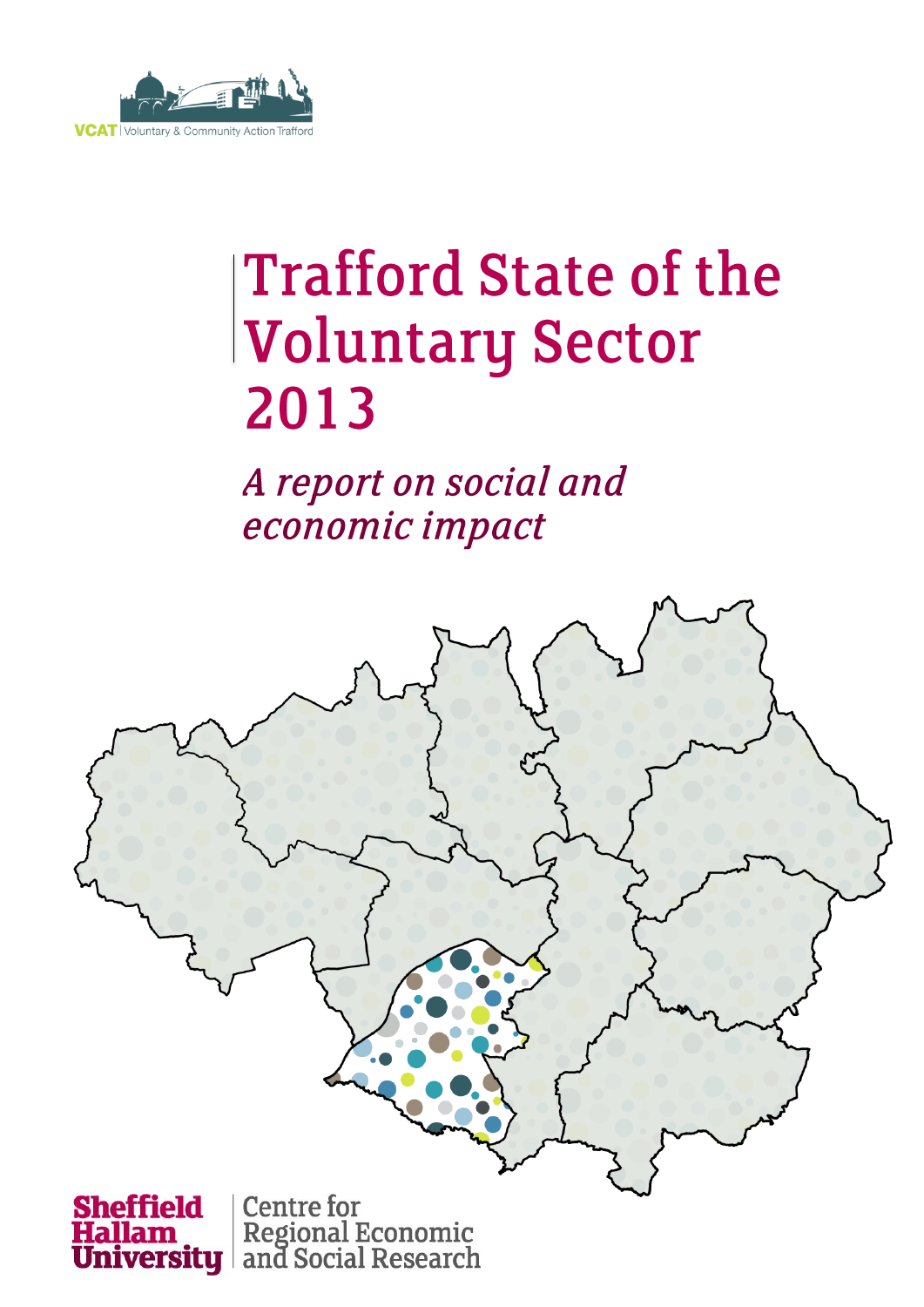### **Trafford State of the Voluntary Sector 2013**

**Centre for Regional Economic and Social Research**

**Sheffield Hallam University**

Chris Dayson Dr Will Eadson Elizabeth Sanderson Ian Wilson

May 2013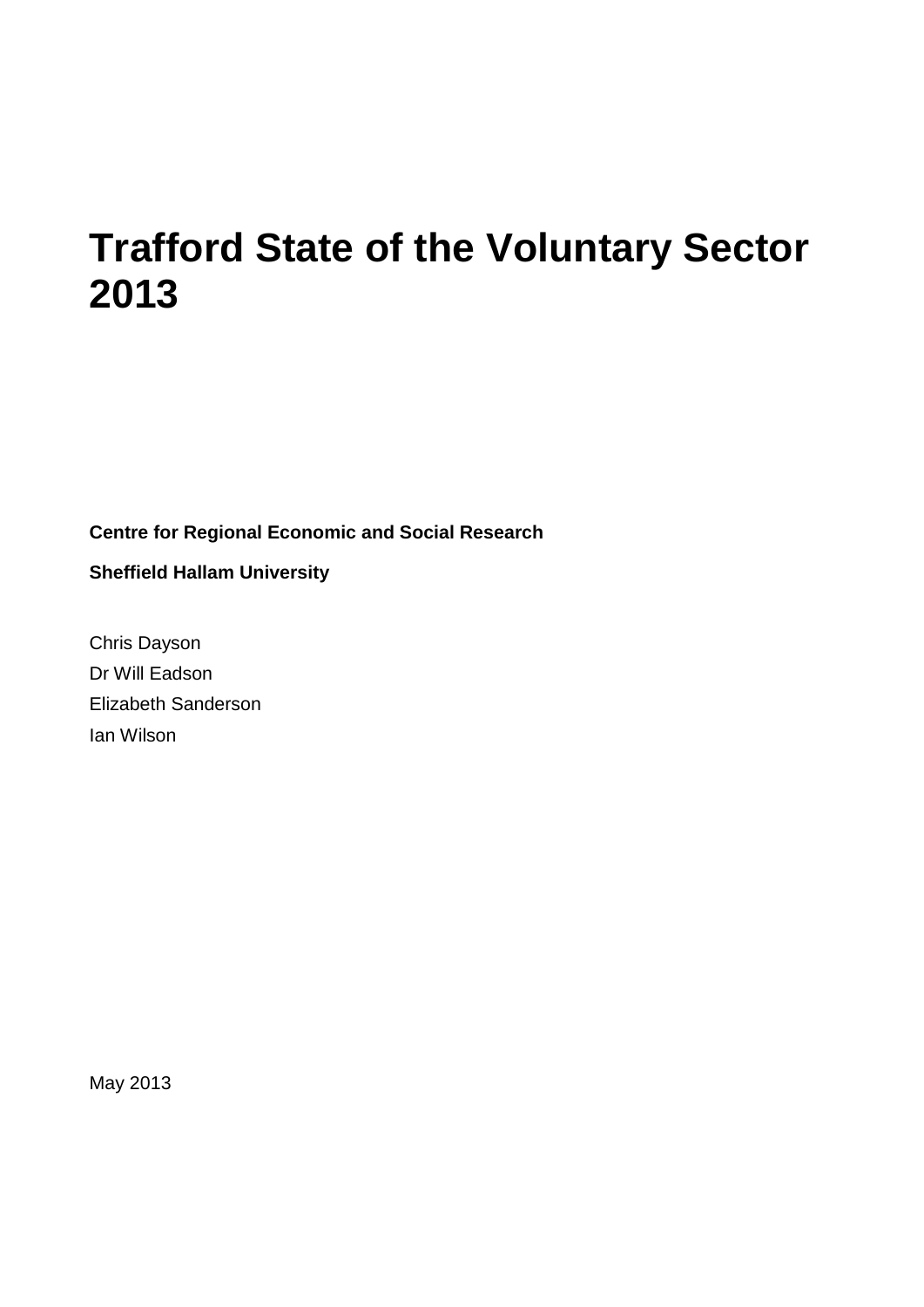# **Acknowledgements**

This research has been commissioned by a partnership of local support and development organisations in Greater Manchester and undertaken by the Centre for Regional Economic and Social Research (CRESR) at Sheffield Hallam University. This Trafford report forms part of a wider collection of reports: there is a Greater Manchester wide report and a report for each of the six other local authority areas participating in the study<sup>1</sup>. The full collection reports can be downloaded from the CRESR website [\(http://www.shu.ac.uk/research/cresr/reports\)](http://www.shu.ac.uk/research/cresr/reports) and the websites of the project partners.

In completing the report we are particularly grateful to members of the Research Steering Group<sup>2</sup> and the VCAT team for their support in developing and administering the survey and for their input into earlier drafts of the report. We are also grateful to the many employees and volunteers from across the sector who took the time to complete a questionnaire.

#### **Contact information**

| For CRESR: |                                                                                                  |          | For VCAT:                                           |  |  |  |
|------------|--------------------------------------------------------------------------------------------------|----------|-----------------------------------------------------|--|--|--|
| Name:      | Ian Wilson / Chris Dayson<br><b>Research Fellow</b>                                              | Name:    | Dave Nunns<br><b>Chief Executive</b>                |  |  |  |
| Address:   | Unit 10 Science Park<br><b>City Campus</b><br><b>Howard Street</b><br>Sheffield<br><b>S1 1WB</b> | Address: | Park House<br>73 Northenden Road<br>Sale<br>M33 3LW |  |  |  |
| Tel:       | 0114 2253539                                                                                     | Tel:     | 0161 905 2414                                       |  |  |  |
| Email:     | i.wilson@shu.ac.uk<br>c.dayson@shu.ac.uk                                                         | Email:   | dave@vcatrafford.org                                |  |  |  |

<sup>1</sup> The other areas are: Bolton, Manchester, Oldham, Salford, Tameside and Wigan.

 $2$  The following organisations were represented on the Research Steering Group: CRESR, Salford CVS (lead partner), Greater Manchester Centre for Voluntary Organisation (GMCVO), Bolton CVS, Manchester Community Central, Voluntary Action Oldham, Community and Voluntary Action Tameside, Voluntary and Community Action Trafford, and Wigan and Leigh CVS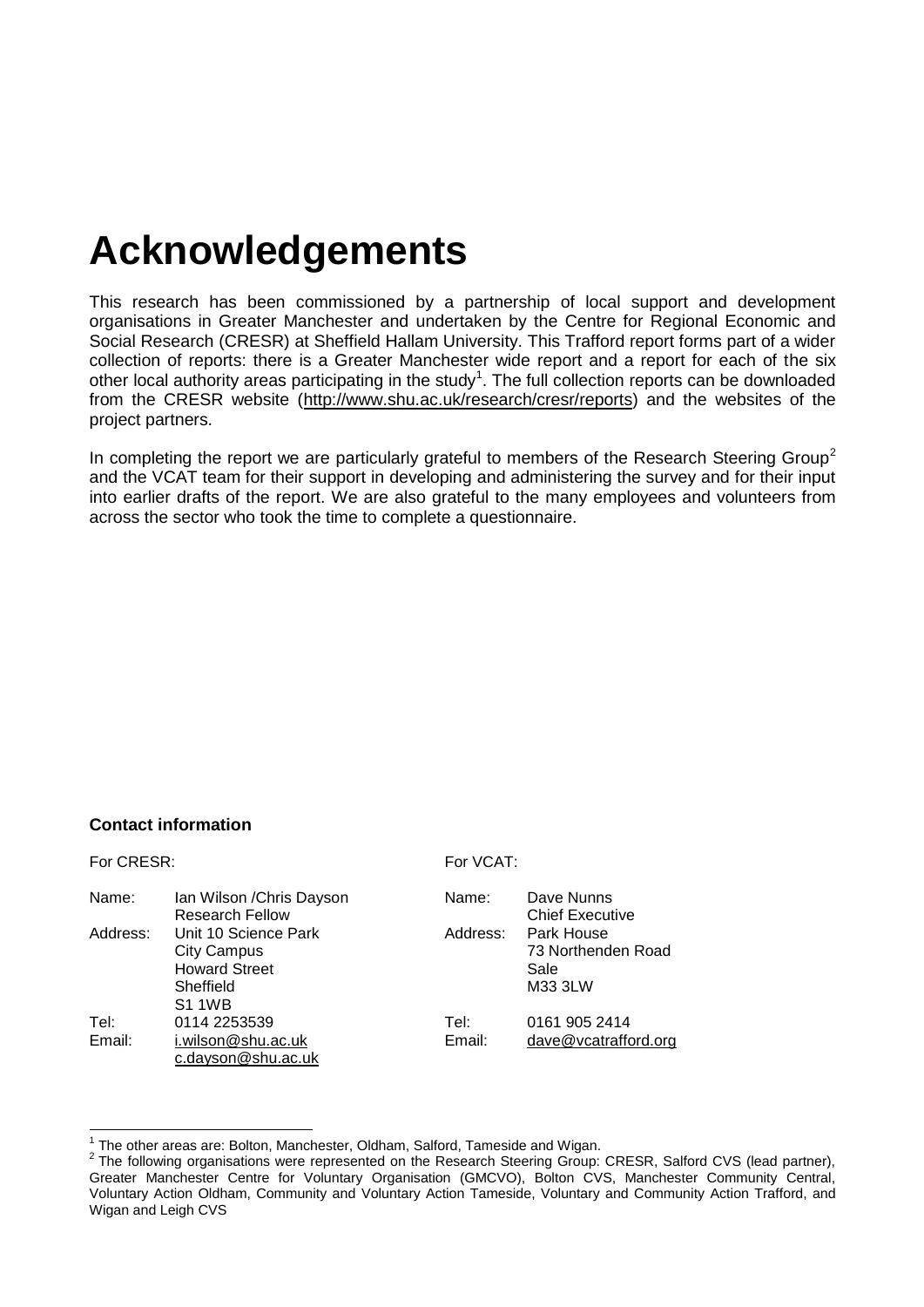## **Definitions**

This report is about the 'state of the voluntary sector in Trafford'. At various times the voluntary sector has been known as the 'voluntary and community sector' or the 'third sector' whilst the current government talks a lot about 'civil society'. In this report, when we talk about the voluntary sector in Trafford, we mean **voluntary organisations**, **community groups**, the **community work of faith groups,** and **those social enterprises** and **community interest companies** where there is a wider accountability to the public via a board of trustees or a membership and all profits will be reinvested in their social purpose.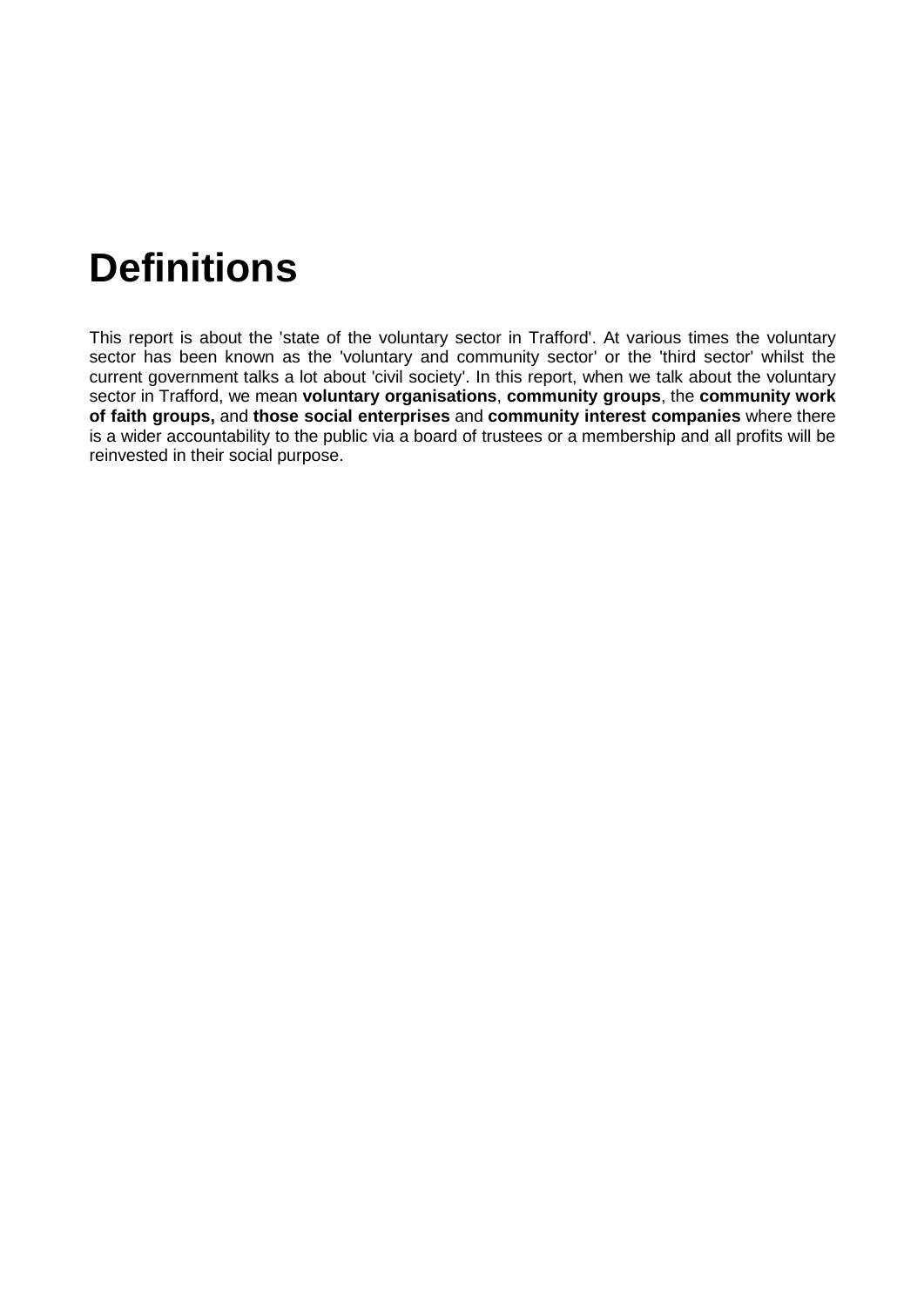### **Foreword**

VCAT are really pleased to present this 'State of the Voluntary Sector report, which is the first of its kind for Trafford.

Over the last 12 or so years VCAT has been in the unique position to see at first hand the remarkable work of hundreds of voluntary, community and faith groups across the Borough, and we would like to think we have made a positive contribution to their growth and development. We have always known that Trafford has a really diverse sector – large and small, working with different groups of people and tackling a wide range of issues - but what we have never really known is just how many groups there are, what they do, how large or small they are or who works for them.

Now, for the first time we now have reliable, statistically significant and current data on the state of the local voluntary sector and to identify the key issues affecting the sector.

- it is significant to see that 88% of local groups are micro organisations groups with an income of less than £10,000 per year – run almost entirely by local volunteers. The report shows a really strong grass roots movement which makes an impressive contribution to Trafford both socially and economically
- the report reveals how the sector has been affected by the current economic downturn and reductions in income from the public sector, charitable donations and private sector sources. This trend is likely to continue, leaving much of the voluntary sector facing an uncertain future. Too many organisations are already spending more money than they receive and this means that a significant number could be under threat in the immediate future
- the report highlights key issues about how the sector works with public and private sector partners as well as with other voluntary and community groups. We believe that this survey reveals an accurate picture of partnership working locally, and while there is some good examples the report also shows that there is still a lot to do to meet the levels seen elsewhere in Greater Manchester.

VCAT would like to thank all those groups that took part in this research and took the time to complete the survey – without your evidence and insight we wouldn't have been able to produce the report. We would also like to thank colleagues in other support and development organisations across Greater Manchester; this Trafford report also contributes to a wider report on the contribution of the sector within Greater Manchester.

There is a large amount of information within this report. We hope you find it interesting. More importantly we hope that it generates discussion and increases the opportunities for the sector to make an even greater contribution to the economic and social life of Trafford.

Dave Nunns

Chief Executive – Voluntary & Community Action Trafford

May 2013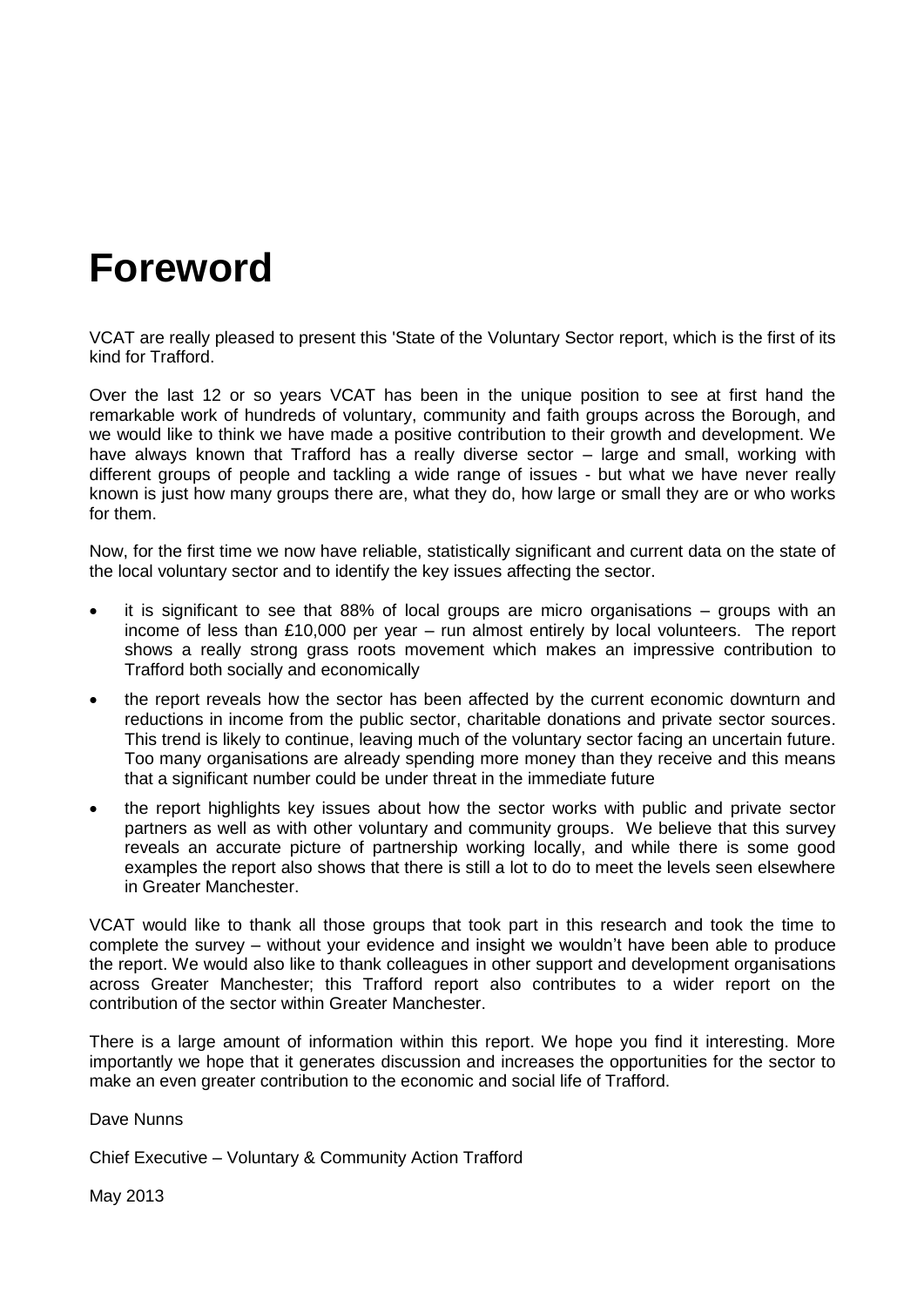# **Contents**

| 8. Partnership Working: Voluntary Organisations and Community Groups44 |  |
|------------------------------------------------------------------------|--|
|                                                                        |  |
|                                                                        |  |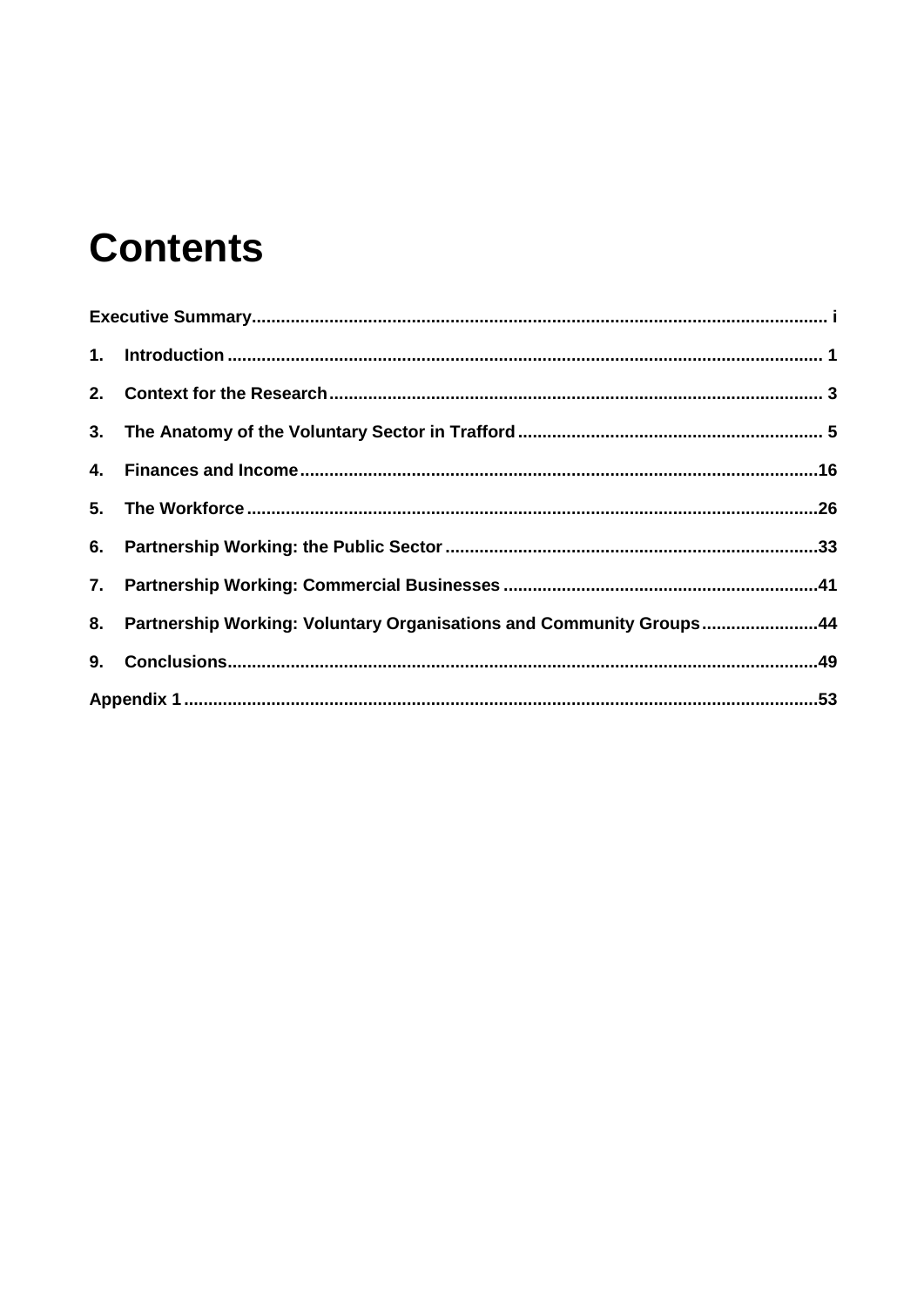## <span id="page-6-0"></span>**Executive Summary**

#### **The state of the voluntary sector in Trafford: 11 key questions answered**

This report provides the main findings of quantitative research aimed at improving understanding of the social and economic impact of the work undertaken by voluntary organisations, community groups, social enterprises and faith groups in Trafford. The study had two main objectives:

- to produce reliable, statistically significant and current data on the voluntary sector in Trafford
- to provide intelligent information on the key issues affecting the voluntary sector in Trafford.

In this executive summary we answer 11 key questions about the voluntary sector and its role across the borough.

#### *Q1. How many organisations are there?*

There are an estimated **1,336 organisations** operating in the voluntary sector in Trafford. This estimate includes formally registered organisations, such as charities, social enterprises and cooperatives, but it also includes a large number of 'below the radar' organisations that are not formally registered or incorporated. Overall, it is estimated that 88 per cent of organisations are micro (annual income under £10,000) in size, 7 per cent are small (annual income between £10,000 and £100,000), 3 per cent are medium sized (annual income between £100,000 and £1 million), and 2 per cent are large (annual income greater than £1 million).

#### *Q2. Who benefits from their work?*

It is estimated that the voluntary sector in Trafford made **1.5 million interventions with clients, users or beneficiaries** in the previous year.

The overall client group is diverse and wide ranging. 'Everyone' was listed as a main client group for 34 per cent of organisations. The following were also listed as a main client, user or beneficiary group for at least one in five organisations:

- women (28 per cent)
- men (26 per cent)
- older people (24 per cent)
- young people aged 13 to 25 years (20 per cent).

Disabled people (16 per cent) and carers (13 per cent) were also listed as a main client, user or beneficiary group for sizable proportions of organisations. Black and Minority Ethnic communities were a main client, user or beneficiary group for four per cent of organisations.

The majority of organisations had a local focus: 34 per cent identified particular Trafford neighbourhoods or communities as their highest main geographic focus and a further 24 per cent stated the whole Borough was their highest main geographic focus.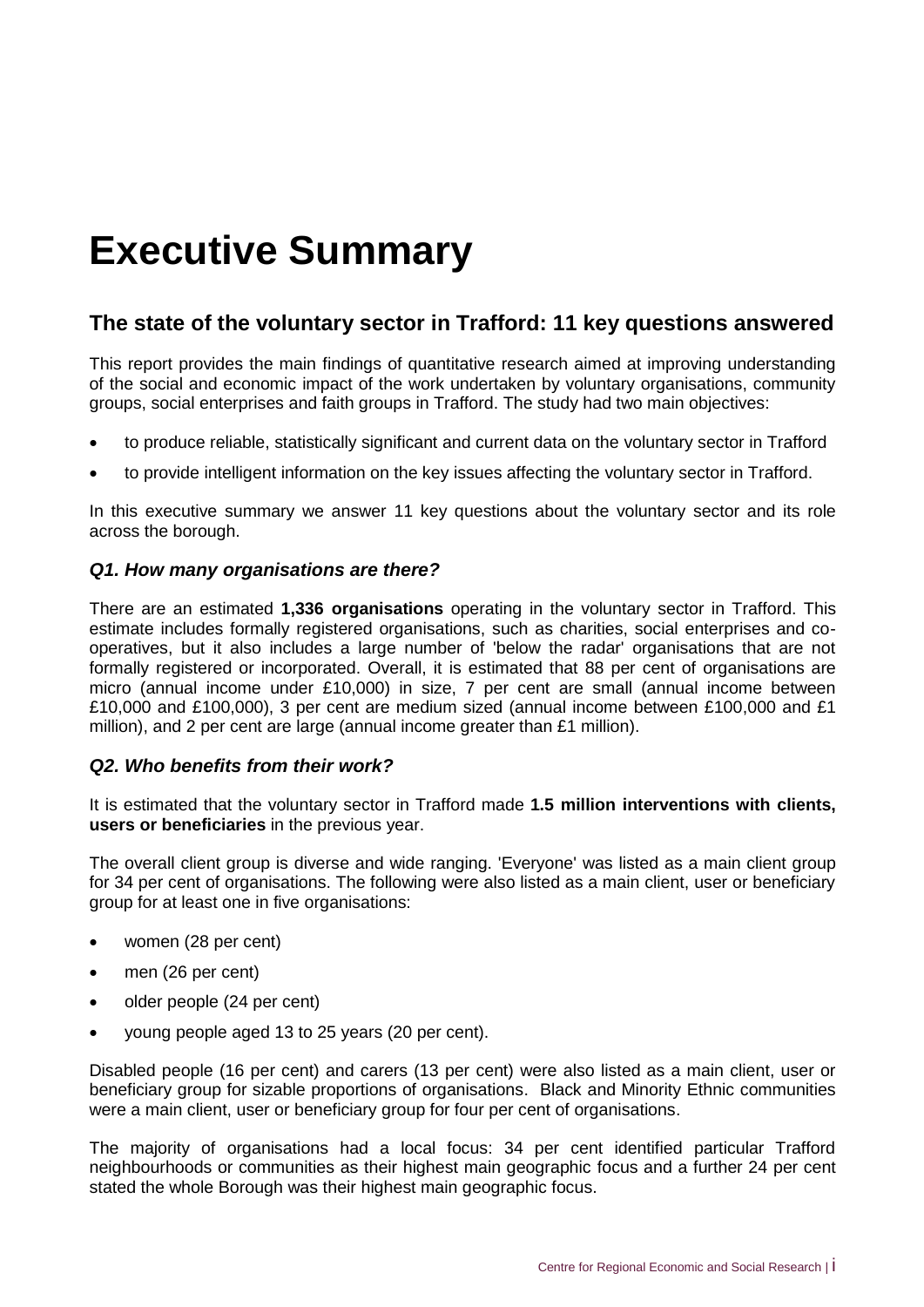#### *Q3. What does the voluntary sector in Trafford do?*

The voluntary sector in Trafford works across **a diverse range of thematic service areas**. However, the proportion of responding organisations working in each area varies. This most likely reflects local needs and funding opportunities.

More than a fifth of organisations worked in each of the following four areas:

- health and well-being (41 per cent)
- education, training and research (29 per cent)
- community development (25 per cent)
- and sport and leisure (23 per cent).

 $\overline{a}$ 

#### *Q4. How much is the voluntary sector in Trafford worth?*

The total income of the voluntary sector in the borough was an estimated **£65 million in 2011/12 but year-on-year reductions in income have been identified**. It represents a reduction of two per cent compared to 2010/11 and follows a larger reduction between 2009/10 and 2010/11 when the total income of the sector reduced by an estimated four per cent, from £69 million to £66 million.

The majority of income is concentrated in large and medium sized organisations even though the majority of organisations are micro or small. Micro and small organisations account for more than 90 per cent of organisations in the sector but only around ten per cent of total income. By contrast medium and large organisations account for less than 10 per cent of the sector's organisations but receive around 90 per cent of its income. Income is concentrated particularly heavily in the largest organisations, with more than half of all income (69 per cent) into the sector received by only 23 organisations.

It is estimated paid staff and volunteers working within the sector in Trafford contribute equivalent to £127.4 million worth of 'Gross Value Added' GVA to the economy; this is comparable to 0.3 per cent of the value of Greater Manchester's  $\textsf{GVA}^3$ .

#### *Q5. How sustainable is the voluntary sector in Trafford?*

The decline in the voluntary sector's income over the last three years represents **the first long term economic contraction in the sector in at least 10 years**. This is likely to be an indication of the effect of the economic downturn of the past few years, and subsequent reductions in income from the public sector, charitable donations and independent funders. This trend seems likely to continue, as further large reductions in public sector spending are expected over the next few years and the economy continues to falter. In this context the financial sustainability of the sector's organisations is an important and current issue and **the survey highlights some areas for concern**:

- 55 per cent of respondents reported increasing their expenditure but only 35 per cent had experienced an increase in income
- 38 per cent of respondents reported a decrease in income but only 18 per cent reduced their expenditure
- 37 per cent reported a reduction in their financial reserves compared to only 30 per cent reporting an increase.

 $3$  Please note the Gross Value Added of volunteers is not currently included with official reporting, therefore the value of Greater Manchester's GVA does not include that of volunteers.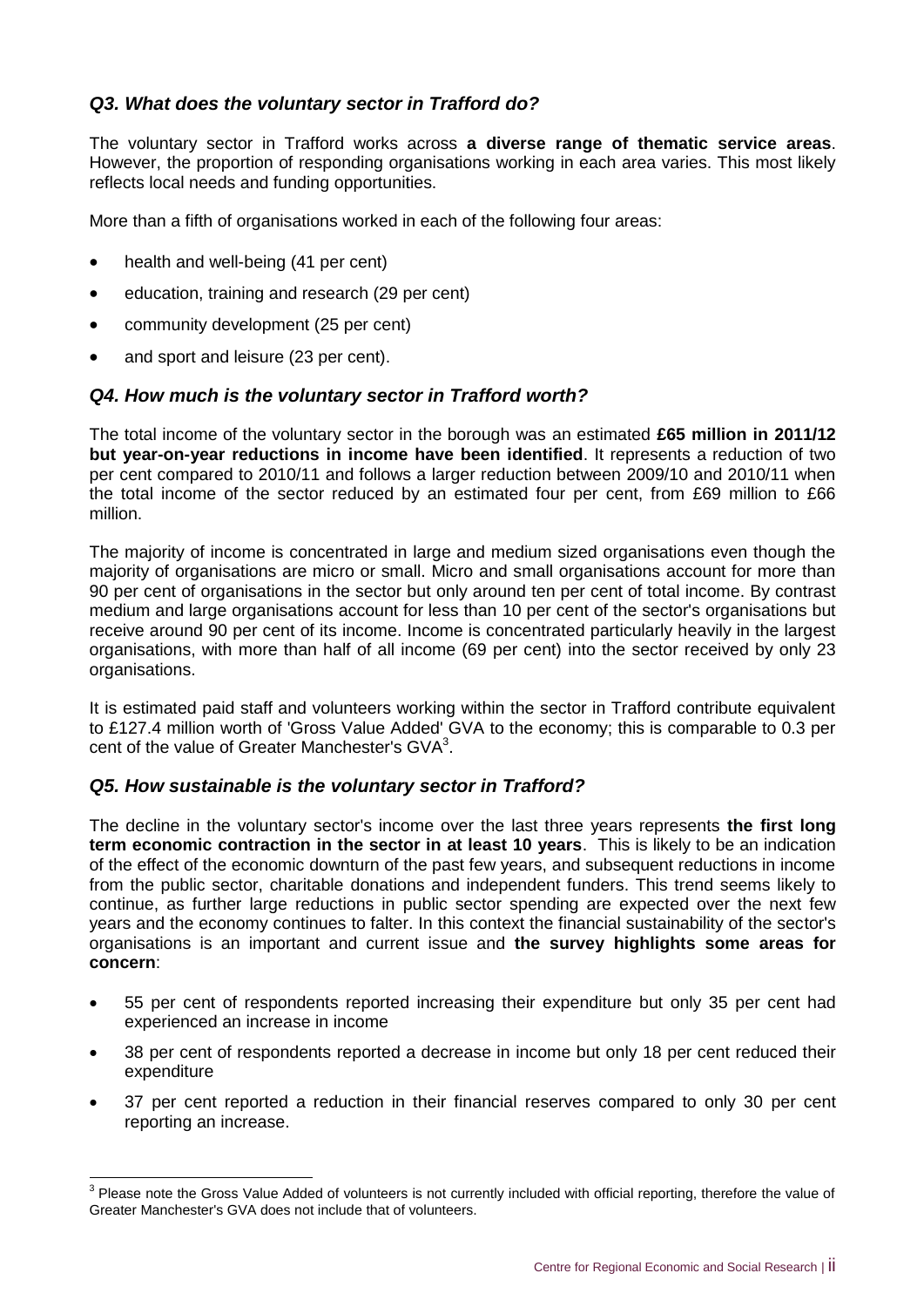This means that **a significant number of organisations have spent more money than they received in the past 12 months:** 33 per cent of respondents provided an expenditure figure for 2011/12 that was greater than their income. This could be indicative of a longer term trend in response to the economic downturn and subsequent reductions in the sector's income. In light of this trend it seems likely that the sustainability of a significant number of organisations could be under threat.

The precarious financial situation of some organisations is further emphasised by the state of their reserves:

- three per cent had reserve levels of less than one month's expenditure
- a further 23 per cent had reserve levels of less than three month's expenditure.

This suggests that a number of organisations that are dependent on external funding, particularly medium and large organisations that need high levels of income to carry out their work, could be particularly vulnerable should their funds be severely reduced or withdrawn.

#### *Q6. Who works in the voluntary sector and what do they do?*

#### *Paid Staff*

The voluntary sector in Trafford employed **1,700 full time equivalent (FTE)<sup>4</sup> paid staff in 2012/13**. This was seven per cent of the estimated total number of FTE paid staff working within the voluntary sector in Greater Manchester.

It is estimated that paid employees of Trafford organisations contribute equivalent to £52.4 million worth of GVA to the economy per annum; this represents 0.1 per cent of Greater Manchester's GVA.

Seventy two per cent of FTE paid staff were employed in large organisations with an income of at least one million pounds. In comparison the 1,268 micro and small organisations combined which were estimated to have employed just seven per cent of FTE staff.

#### *Volunteers*

An estimated **27,800 volunteers** were part of the voluntary sector workforce in Trafford contributing an estimated **83,700 hours** of their own time per week.

It is estimated that volunteers in Trafford organisations contribute equivalent to £75.0 million worth of GVA to the economy per annum<sup>5</sup>.

Assessment of the breakdown of volunteers by job role reveals:

- 27 per cent of volunteers were in management roles, including committee/board members
- 12 per cent of volunteers were in administrative roles
- 57 per cent of volunteers were in roles delivering services.

#### *Work placements*

An estimated **150 FTE work placements** contributed to the voluntary sector's workforce in 2012/13.

 4 FTEs are calculated on the basis that one worker in one paid full time job for a year would be one FTE and if that person worked half time they would be 0.5 FTE.<br><sup>5</sup> Please note the Gross Value Added of volunteers is not currently included with official reporting.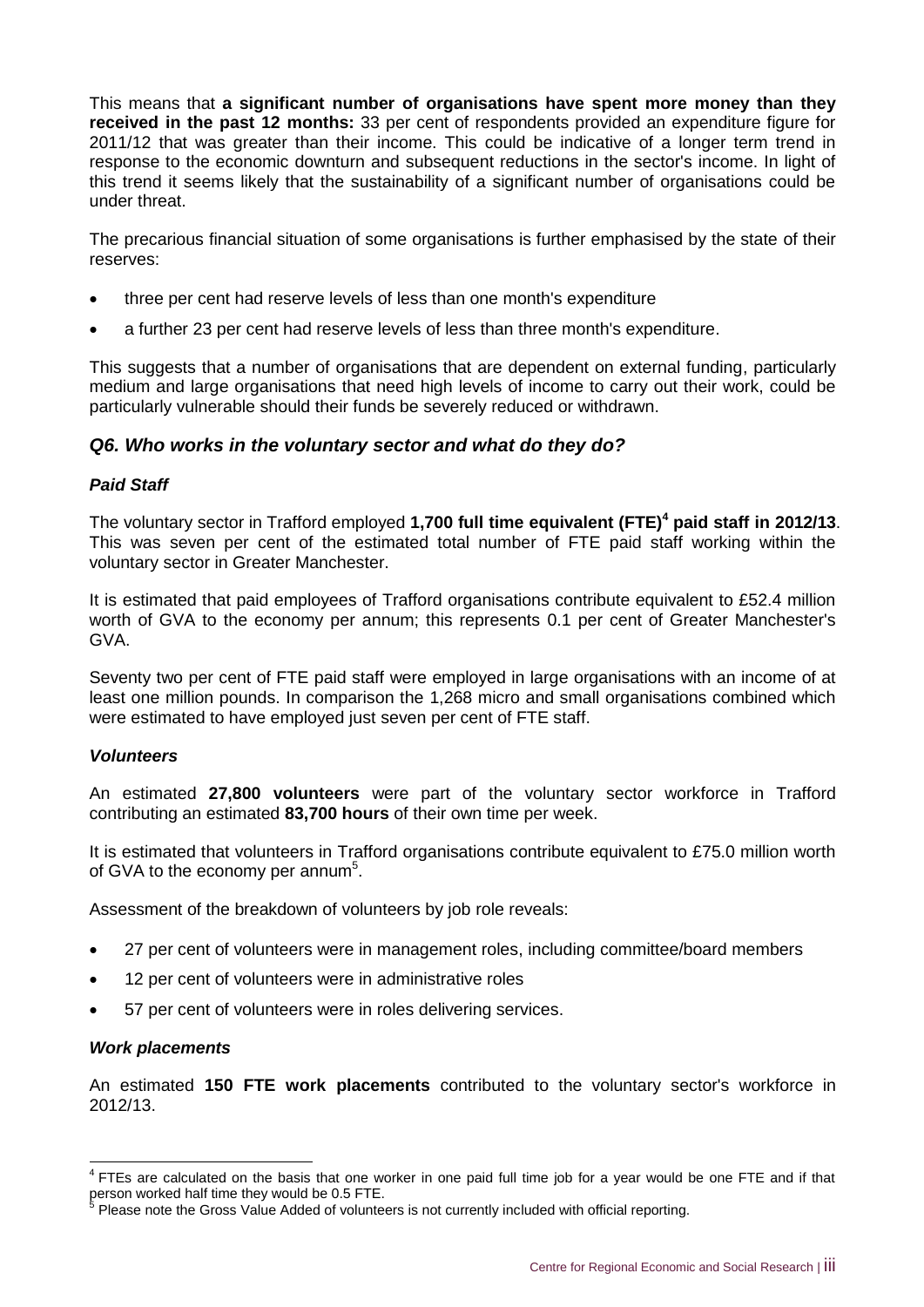#### *Q7. How good are relationships with local public sector bodies?*

Survey respondents had dealings with a range of local public sector bodies. The **three most prominent were Trafford Council, NHS Trafford, and Greater Manchester Police**:

- Trafford Council: 62 per cent had some dealings with Trafford Council
- NHS Trafford (the Primary Care Trust): 33 per cent had some dealings with NHS Trafford
- Greater Manchester Police: 28 per cent had some dealings with the Police.

This highlights the central importance of Trafford Council, NHS Trafford, and the Police to the sector's work. The relationship between the voluntary sector and its local public sector partners is therefore crucial to its ability to operate effectively. To this end survey respondents were asked about the quality and effectiveness of their relationships with key public sector bodies. Responses to these questions demonstrate that the voluntary sector's experiences of working with Trafford Council were broadly similar to working with other local public sector bodies in Trafford. **Overall, respondents in Trafford expressed less positive views about local public sector bodies than across Greater Manchester as a whole**.

#### *Q8. How well does the voluntary sector work with commercial businesses?*

The relationship between the voluntary sector and commercial businesses is likely to increase in importance over the next few years as funding from public, charitable and philanthropic sources becomes less readily available. However, the survey evidences suggests there is some way to go: around one in ten survey respondents had frequent direct dealings with local commercial businesses and around one fifth were positive about their relationship with the commercial sector. Overall, **only 17 per cent of respondents felt that the commercial business community in Trafford was a positive influence on their organisation's success** - this is 1 percentage point less than Trafford Council and 7 percentage points less than other public sector bodies.

#### *Q9. How well does the voluntary sector work together?*

Compared to the public and commercial sector, **respondents were slightly more positive about their relationships with other voluntary and community sector organisations**. Collaborative working is a key feature of the sector's work: over two fifths of respondents had frequent and direct dealings with other organisations in the voluntary sector. Respondents could however be more positive about these relationships: 32 per cent were satisfied with opportunities to work together to influence decisions and 28 per cent were satisfied with opportunities to work together to deliver services.

#### *Q10. Does the voluntary sector get the support it needs?*

Survey respondents were asked if their organisation currently received support from a list of named local support and development organisations based in the Trafford area<sup>6</sup>. Voluntary and Community Action Trafford provided support to almost eight out of ten survey respondents (77 per cent). Other organisations provided support to far fewer organisations but this is likely to be a function of the fact that they were not borough wide and tended to support groups within defined local areas (i.e. wards or neighbourhoods) or those working with specific beneficiary groups (i.e. faith based).

Survey respondents were also asked how satisfied they were with the support available from these local support and development organisations. Overall, 64 per cent of organisations were satisfied with the support available from local support and development organisations in Trafford. Of the

<sup>&</sup>lt;u>end</u><br>Fine options were: Voluntary and Community Action Trafford, Trafford CVS and Volunteer Centre, Blue Sci, Trafford Housing Trust, Trafford Community Leisure Trust, Other organisations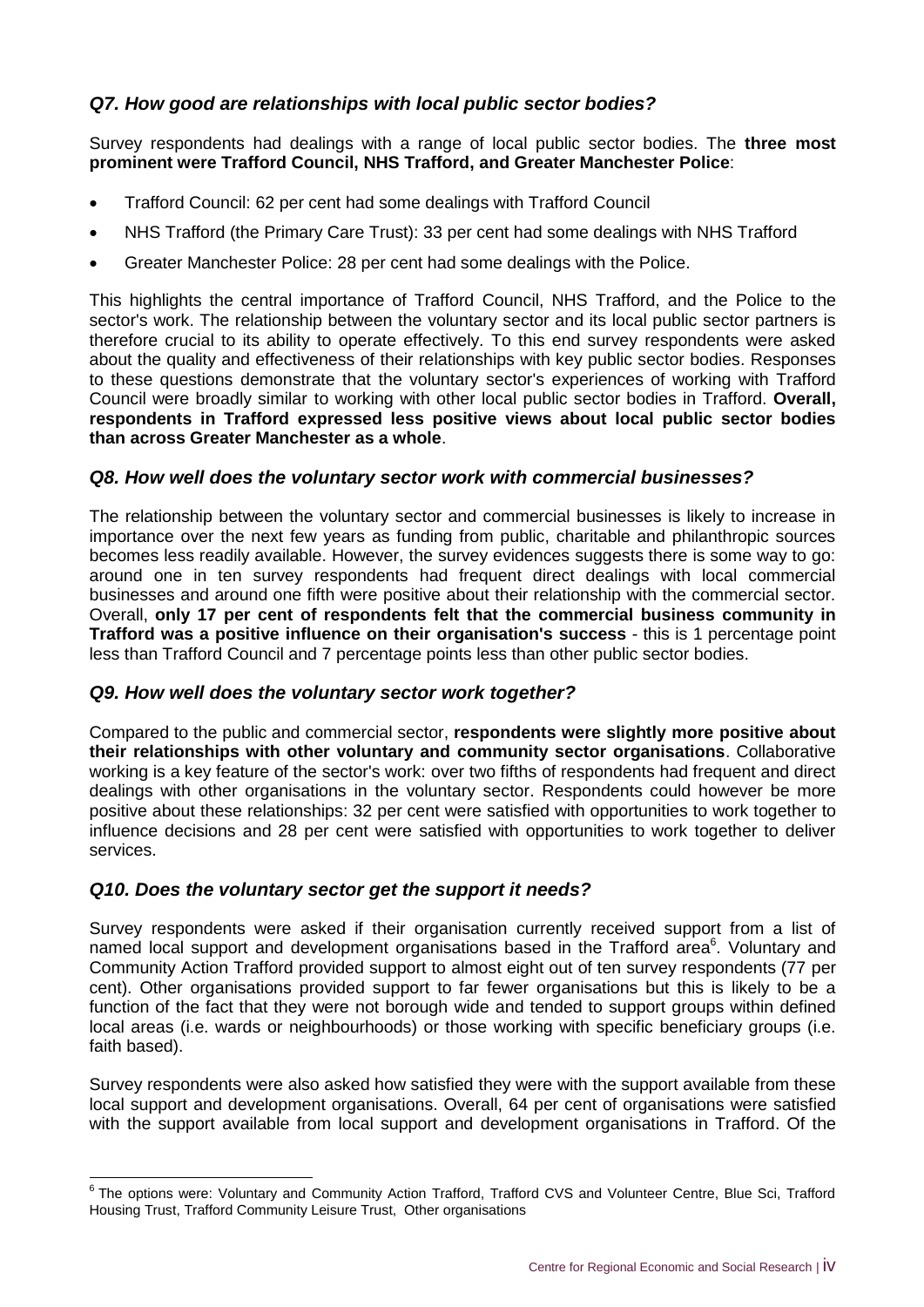organisations that had received support **73 per cent were satisfied**. These findings provide an important endorsement for the work that these organisations do to provide help, advice and support across the sector in Trafford.

#### *Q.11. What are the key challenges facing the voluntary sector in Trafford?*

**Reduced access to funding and rising costs has left much of the sector facing an uncertain future.** This was particularly the case for those reliant on public sector funding, and many respondents expressed concerns about the future sustainability of their organisations. Securing and generating sustainable funding was the key challenge facing organisations in the immediate and longer-term.

Alongside reducing resources, the sector faces **increasing demand for its services, and is identifying new needs, which in many cases it is unable to meet**. Respondents were fearful for the future, especially about the impact on Trafford of the government's programme of welfare reform.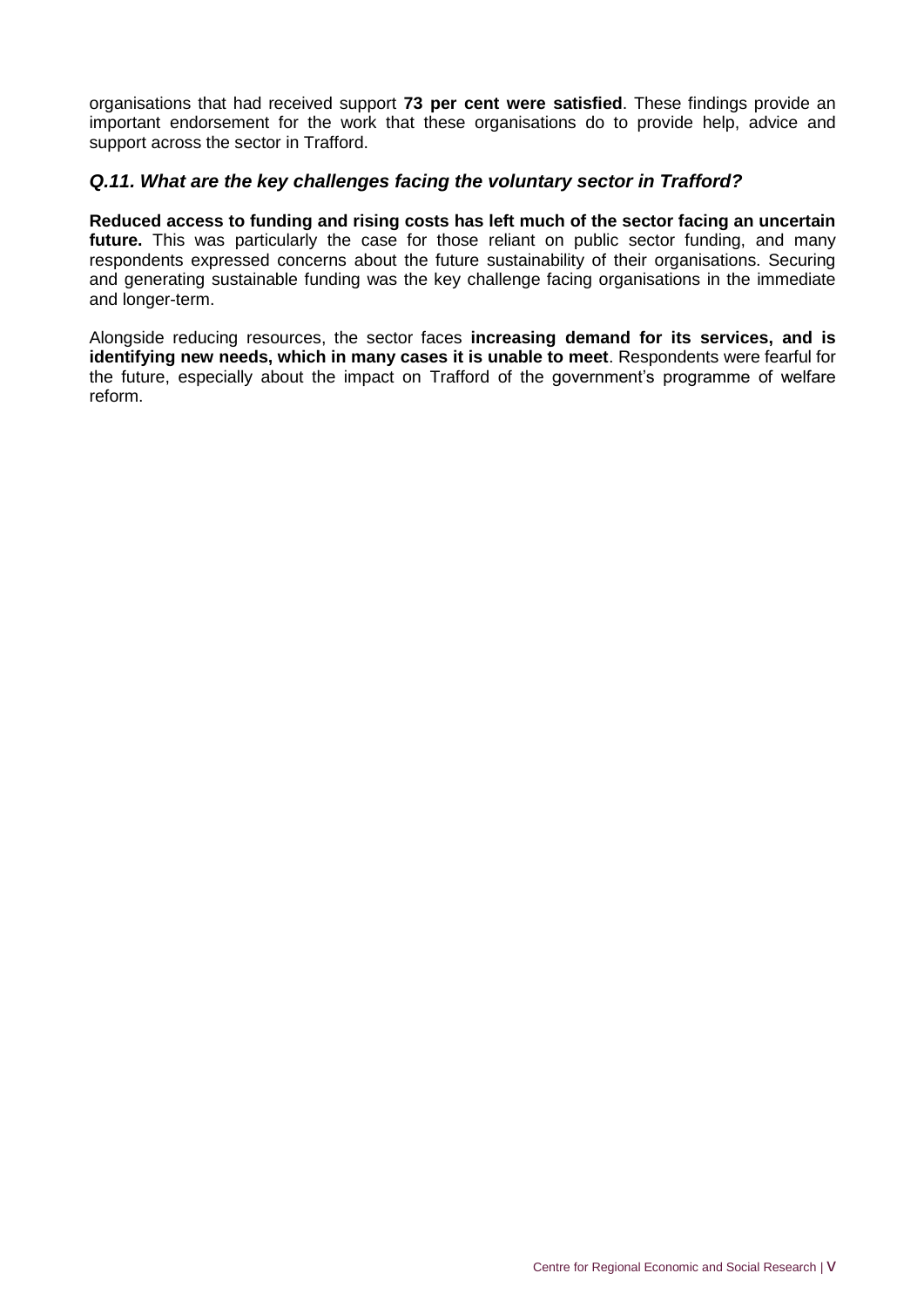<span id="page-11-0"></span>

The voluntary sector plays an important part in the life of the borough of Trafford: it is estimated that 1,336 organisations are working every day to improve the lives of local people and communities through a wide range of services. They are supported by a large workforce of paid staff and unpaid volunteers and provide advice, help, support and resources in areas often missed out by mainstream public and private sector provision.

This report provides the main findings of quantitative research aimed at improving understanding of the social and economic impact of the voluntary sector in Trafford. The research was commissioned by Voluntary and Community Action Trafford (VCAT) and undertaken by the Centre for Regional Economic and Social Research (CRESR) at Sheffield Hallam University.

The study had two main objectives:

- to produce reliable, statistically significant and current data on the voluntary sector in Trafford
- to provide intelligent information on the key issues affecting the voluntary sector in Trafford.

The research involved a large postal survey of organisations based in and supporting the people and communities of Trafford. A web based survey was also distributed. At least partial responses were received from 71 of the 349 organisations that were sent a survey questionnaire: this represents an **overall response rate of 20 per cent**. For certain questions the analysis also draws on the responses of 22 organisations that operate Greater Manchester wide but deliver a proportion of their activity in Trafford. These respondents participated in a web based questionnaire administered by Greater Manchester Centre for Voluntary Organisation (GMCVO).

The questionnaire was based on one developed a 2010 study undertaken in Salford, but was revised following input from the Research Steering Group. It also included questions from the Cabinet Office's National Surveys of Third Sector Organisations (2008) and Charities and Social Enterprises (2010) to enable findings about the voluntary sector in Trafford to be compared to the national picture<sup>7</sup>.

It provided data on various aspects of the voluntary sector including:

 7 It should be noted that these two national surveys did not include unregistered or unincorporated organisations and groups in their samples. As these constitute a significant proportion of respondents to this study some caution should be taken when making direct comparisons with national and local results from the 2008 and 2010 National Surveys.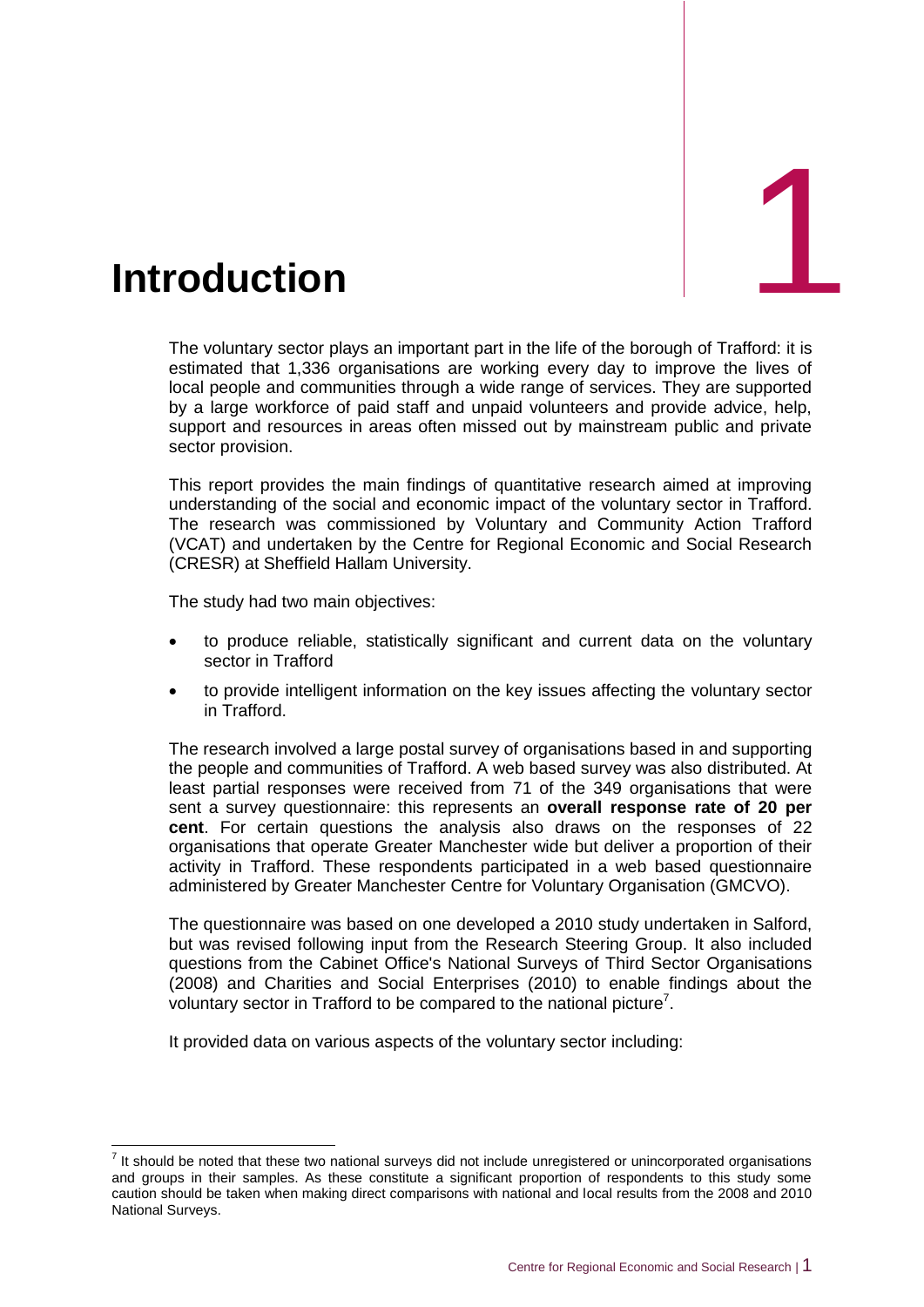- **the scale and scope of its activity**, including the roles organisations undertake, the people they support, and the areas they benefit
- **the economic impact of its work**, including income and expenditure, sources of funding, the role of paid staff and volunteers, and financial sustainability
- **relationships with the public sector**, including Trafford Council, NHS Trusts, and a range of other local statutory bodies
- **relationships with other local organisations,** including voluntary and community organisations and commercial businesses
- **views about the help, support and advice available** from local infrastructure and support and development organisations.

When reading the report it is important to acknowledge two key points. First, the results reported are based on the survey responses received. Therefore it is possible that if a different sample of organisations had taken part in the survey different results may have emerged. It is estimated that the results reported are within +/- 9.8 percentage points of the true value.

Secondly, in a number of instances the report presents grossed up estimates for all organisations within the area; for example estimates are provided of income, staffing and volunteers. These have been created using the estimated average for micro, small, medium and large organisations within Greater Manchester who took part in the survey. The averages are then multiplied by the estimated number of organisations within these size bandings within the area. These have then been summed to provide aggregate area level results. Please note it has been assumed here that the estimated averages for Greater Manchester organisations are representative for organisations within Trafford. So for example it is has been assumed that the estimated average income of approximately £301,000 for medium sized organisations across Greater Manchester is representative of the income for medium sized organisations within Trafford. Appendix 1 provides more detail on this estimation approach.

The remainder of this report has been structured into the following chapters:

- **chapter 2** briefly outlines the context for the research through discussion of recent policy debates and developments
- **chapter 3** is the first of four evidence based chapters, this chapter describes the anatomy of the voluntary sector in Trafford
- **chapter 4** assesses the income, expenditure and sustainability of the voluntary sector in Trafford
- **chapter 5** reports on the size and form of the voluntary sector's workforce
- **chapter 6** explores relationships and partnership working with key local public sector bodies
- **chapter 7** explores relationships with commercial businesses
- **chapter 8** explores relationships with other voluntary and community organisations, and satisfaction with local support and development providers
- **chapter 9** is the conclusion and highlights the main findings from the research.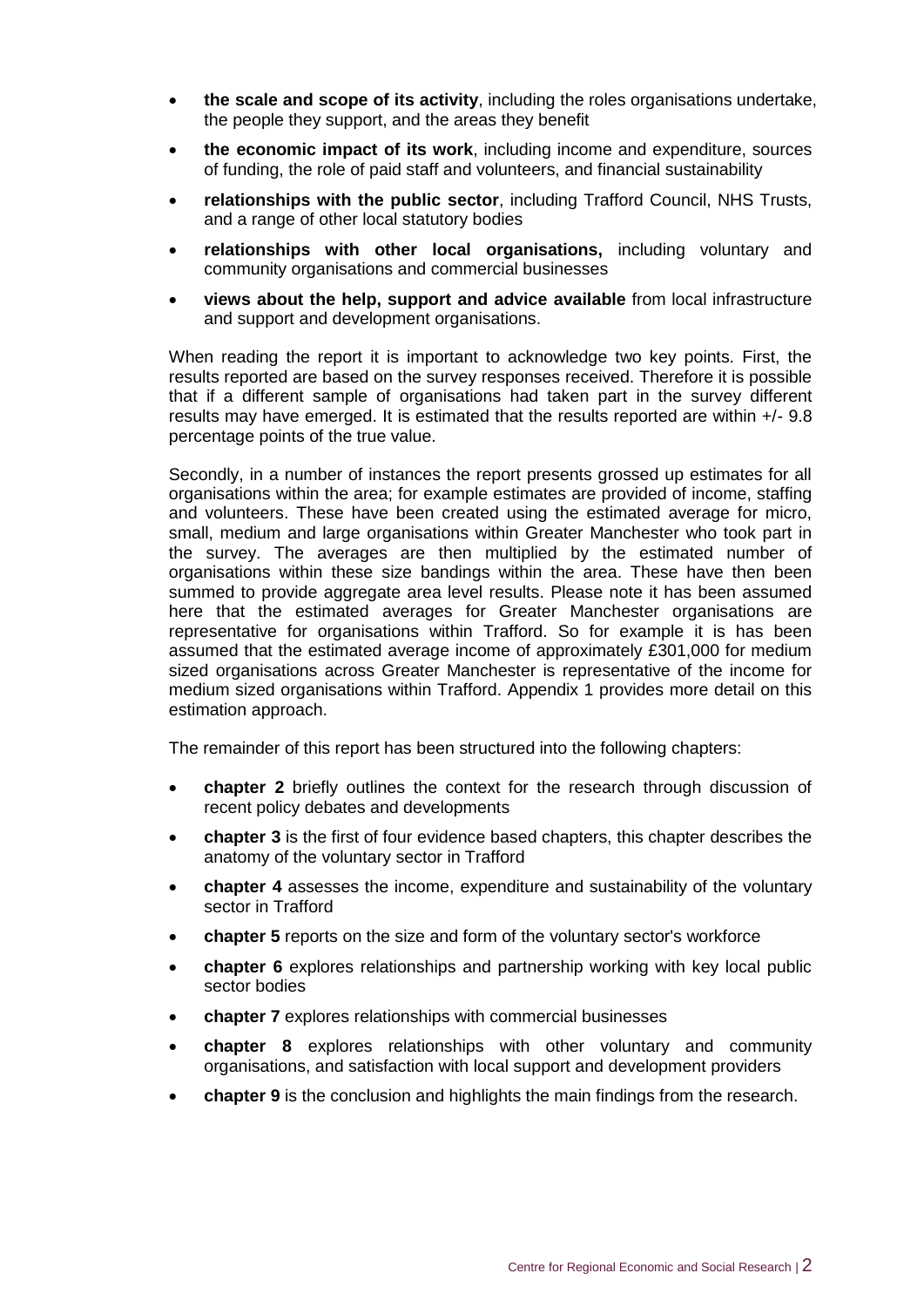

# <span id="page-13-0"></span>**2. Context for the Research**

This research comes during a key period in the development of voluntary organisations, community groups, faith groups and social enterprises operating at every level. The period between 1997-2010 provided a very positive political environment for the voluntary sector and its activities with unprecedented levels of policy attention, including major investment in national sector-wide programmes and support for 'strategic partners' to provide voice and policy input to government. According to the National Council for Voluntary Organisations (NCVO) the voluntary sector grew considerably during this period:<sup>8</sup> there were only 98,000 active voluntary organisations in 1991 but by 2001 there were 153,000, and 164,000 by 2009/10; income increased 77 per cent from £20.7 billion in 2000/01 to £36.7 billion in 2009/10; likewise expenditure was up 83 per cent from £19.8 billion in 2000/01 to £36.3 billion in 2009/10.

Since 2010 the major parties have continued to see the voluntary sector as playing an important and expanding role in the social and economic development of the country, including in delivering public services and engaging citizens and communities. The current coalition Government has voiced its support for the voluntary sector through its vision for a Big Society and policy initiatives such as the Localism Act (2011) and Giving Green and White Papers (2010 and 2011). Within these proposals there has been much greater emphasis on citizen-led social action and investment in programmes such as the National Citizen Service and Community Organisers that reflect new Government priorities. Although there have been fewer national sector-wide programmes some of the policy trends developed by the previous Government have continued to receive support: this includes encouragement for the voluntary sector's involvement in public service delivery and support for 'social investment' funding (i.e. loans and other equity models), based on the assumption that this will help the voluntary sector develop more sustainable market-based business models.

However, the current policy environment needs to be understood in the context of the long term economic downturn and alongside considerable reductions in public expenditure that will have a substantial impact on many organisations' income streams and programme budgets for the duration of this parliament (2010-15). Estimates indicate that if the voluntary sector were to experience reductions in public sector funding equivalent to the 27 per cent planned cut in local government support, it would amount to £3.3 billion (around nine per cent of total revenues) being lost from the voluntary sector each year.<sup>9</sup> This is particularly important considering that a

-

<sup>8</sup> Figures taken from [http://www.ncvo-vol.org.uk/policy-research/what-voluntary-sector/what-research-tells-us.](http://www.ncvo-vol.org.uk/policy-research/what-voluntary-sector/what-research-tells-us) Last accessed 22 March 2013.

<sup>9</sup> NCVO (2011). *Response to the Giving Green Paper*. London: NCVO.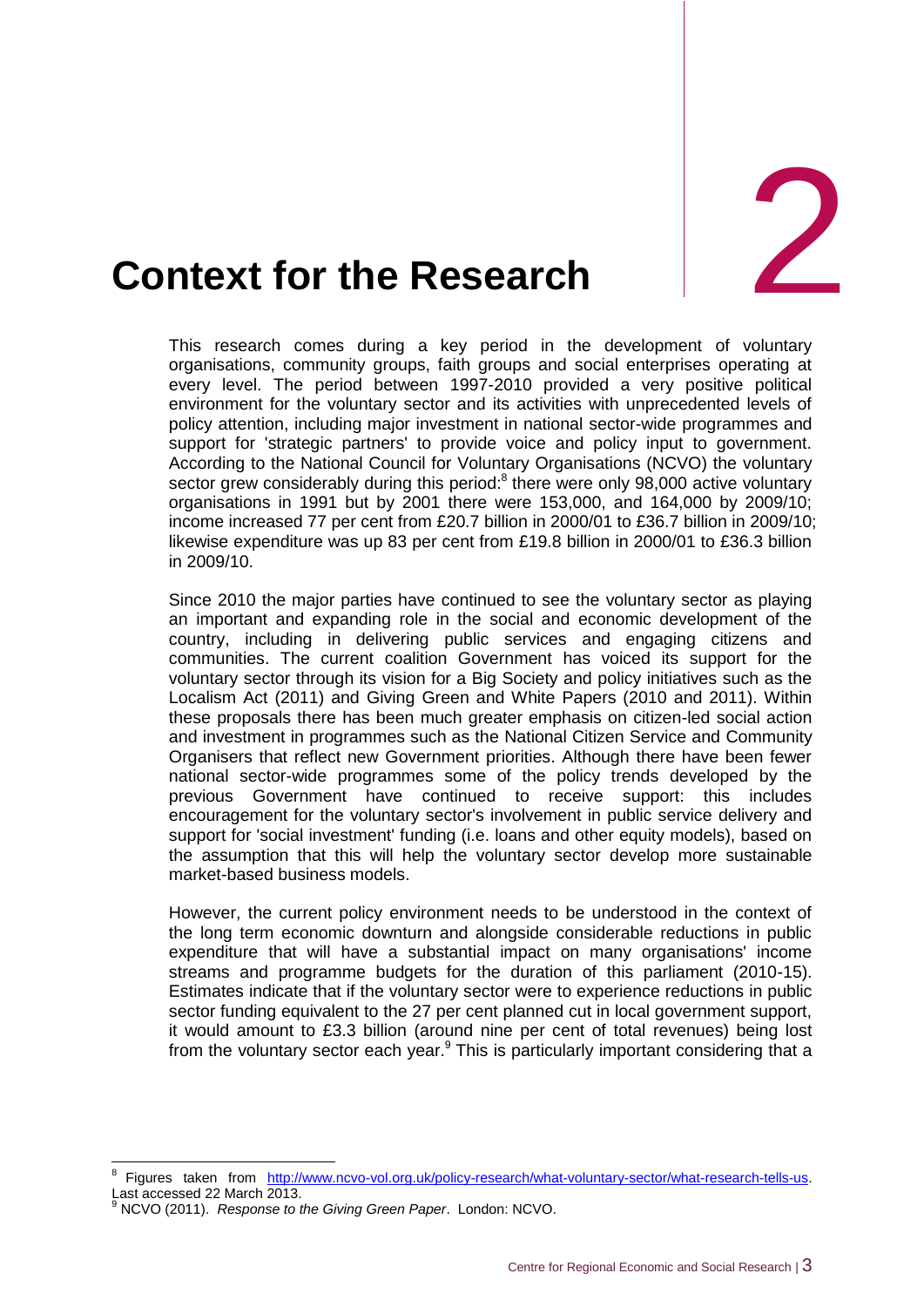key feature of the 1997-2010 period was a rise in income from public sector sources: NCVO estimate that statutory funding of the voluntary sector increased by 60 per cent between 2000/01 and 2007/08, and overall, it accounted for 36 per cent of the voluntary sector's funding in 2007/08.

This likely reduction in funding from public sector sources follows a period during which competition for other resources available to third sector organisations, particularly grants and philanthropic donations, has already intensified <sup>10</sup>. These changes in the economic environment in which the voluntary sector operates are likely to put pressure on the financial health of voluntary organisations and community groups of all shapes and sizes but the impact of the economic downturn goes beyond income and expenditure. There is growing evidence to suggest organisations are trying to meet greater levels of need from existing and new beneficiaries – particularly in areas such as advice services - and this will only be exacerbated by the likely effects of the Government's programme of welfare reform.

Against this background, this research provides in depth data about the 'state of voluntary sector' in Trafford at the start of 2013 and answers some important questions. For example, what is the size, scale and scope of the sector; what role does it play in the social and economic life of the borough; how has it been affected by the economic downturn and public sector funding cuts; and what are the prospects and possibilities for the future?

-

<sup>10</sup> On the prospects for grants see for example Macmillan, R. (2007). 'Understanding the idea of 'grant dependency' in the voluntary and community sector'. *People, Place & Policy Online*, 1 (1): 30-38. On the prospects for giving and philanthropy see for example Pharoah, C. (2011a) *Charity Market Monitor 2011*. London: CaritasData, and, Pharoah, C. (2011b) 'Private giving and philanthropy – their place in the Big Society'. *People, Place & Policy Online*, 5 (2): 65-75.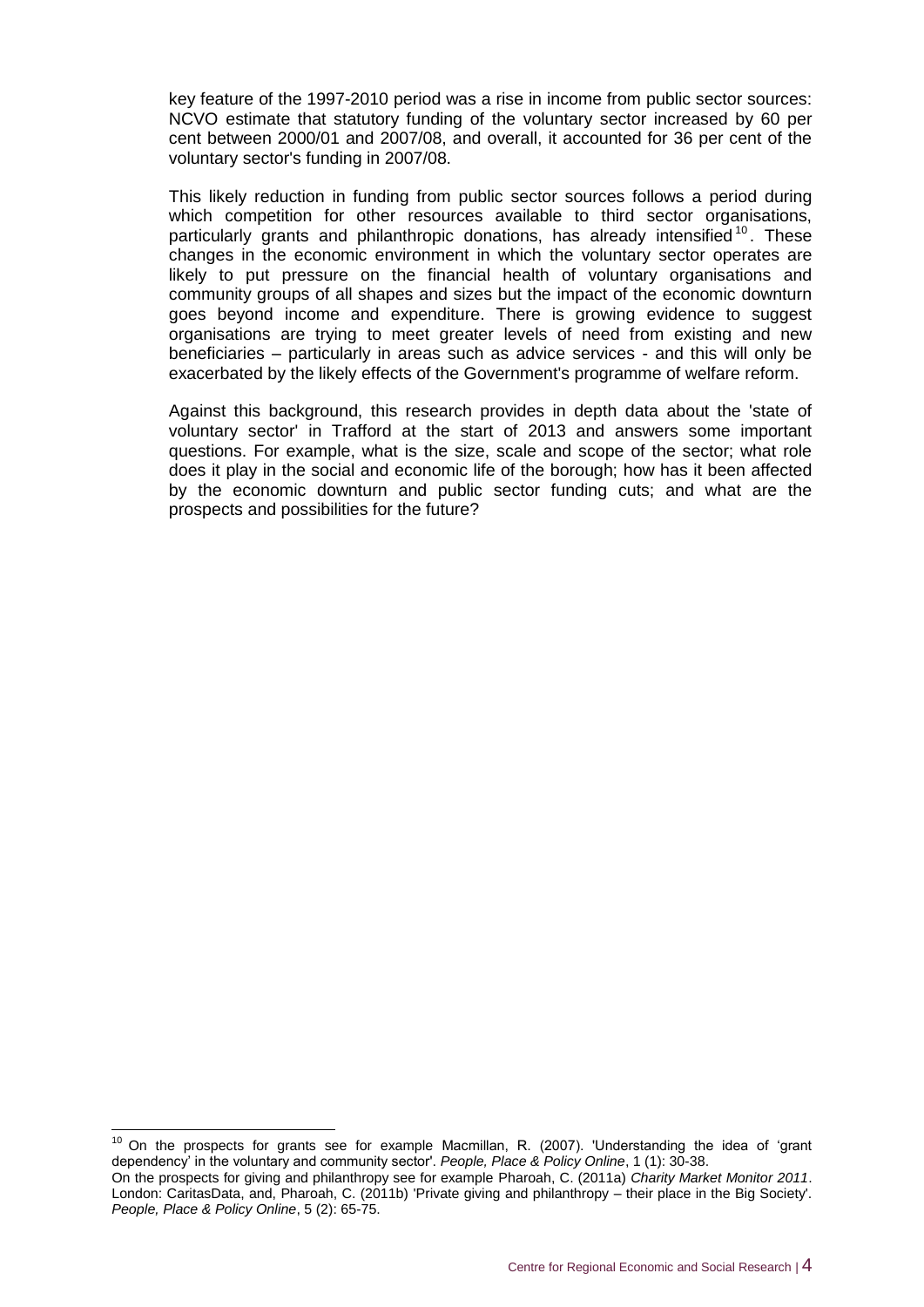

### <span id="page-15-0"></span>3. **The Anatomy of the Voluntary Sector in Trafford**

This chapter develops a picture of the core features of the voluntary sector in Trafford. It focuses on a series of general questions in which respondents were asked about their group or organisation: what it is, what it does, who for, where and how?

This chapter considers seven questions in turn:

- how many organisations are there?
- what size are they?

-

- what types of organisations are there?
- how long have they been operating?
- what do these organisations do?
- who are their clients, users or beneficiaries?
- at what geographical levels do they operate?

#### **3.1. How many organisations are there in the voluntary sector in Trafford?**

Estimating the number of organisations represents a major challenge. This is because a large proportion of organisations are small, local and **not formally constituted** as charities, limited companies or other recognised forms which require registration (i.e. industrial and provident societies). As a result they do not appear on formal central records such as those held by the Charity Commission or the Department for Business Innovation and Skills (BIS) so are considered **'below the radar' (BTR)**. Any estimate of the total number of organisations in an area therefore requires information on the numbers of registered and unregistered (i.e. BTR) organisations.

In estimating the total number of organisations in Trafford we drew on information from three sources:

- a sample of 349 organisations compiled from information held on VCAT's database
- official Cabinet Office figures indicate that the total number of registered organisations in the voluntary sector in Trafford is 541<sup>11</sup>

 $11$  This estimate was calculated as part of the 'National Survey of Charities and Social Enterprises' undertaken by Ipsos MORI for Cabinet Office in 2010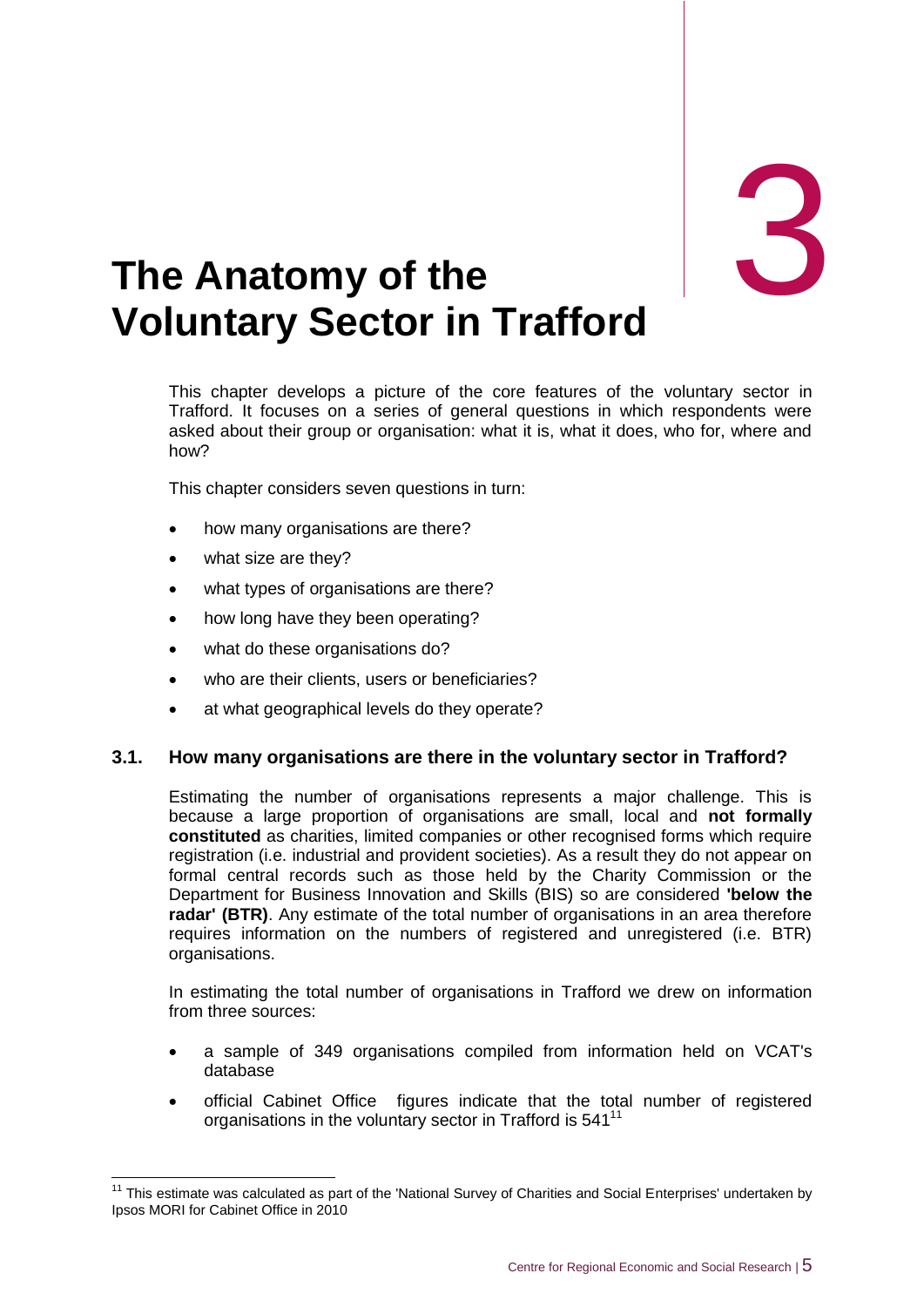research by NCVO and the University of Southampton<sup>12</sup> which found that on average there are 3.66 BTR organisations per 1,000 population. If this figure is applied to Trafford (population 217,30713), it can be estimated that there are 795 BTR organisations in the borough.

Summing the official Cabinet Office figures and BTR<sup>14</sup> estimates produces an estimated figure of **1,336** for the total number of organisations operating in the voluntary sector in Trafford. In addition to organisations based in Trafford, there are a number of organisations based elsewhere in Greater Manchester providing services to people in the borough.

#### **3.2. What size are organisations in Trafford?**

The size of organisations is traditionally measured using their annual income.<sup>15</sup> When the distribution of Trafford organisations was explored by size category based on income for 2011/12, it showed that **the majority of organisations were either micro or small**. But the survey was under-representative of BTR organisations (only 36 per cent of survey respondents were identified as BTR), so this did not present an accurate picture of the actual distribution. The figures were therefore adjusted based on the assumption that the estimated 987 organisations not included in the survey sample were BTR and micro in size.<sup>16</sup> The outcome of this process is shown in figure 3.1, which demonstrates that 88 per cent of the voluntary sector (an estimated 1,176 organisations) are micro in size, seven per cent are small (92 organisations), three per cent are medium (46 organisations), and two per cent are large (23 organisations). This is consistent with the picture across Greater Manchester.

 $\overline{1}$ 

<sup>12</sup> Mohan, J et al (2010). *Beyond 'flat-earth' maps of the third sector: enhancing our understanding of the contribution of 'below-the-radar' organisations*. Northern Rock Foundation Briefing Paper

<sup>&</sup>lt;sup>13</sup> Based on Office for National Statistics 2010 population estimates

<sup>14</sup> It is important to note that the BTR figure is an estimate based on an average across 46 local authorities. The

BTR research found significant variability, with some local authorities reaching over seven BTR organisations per 1,000 population, and in one case exceeding 10.

<sup>&</sup>lt;sup>15</sup> In exploring organisation size we used the categories developed by NCVO for use in their Almanac series (see e.g. Clark, J *et al*., 2010)

The basis for these assumptions is discussed in more detail in the methodological annex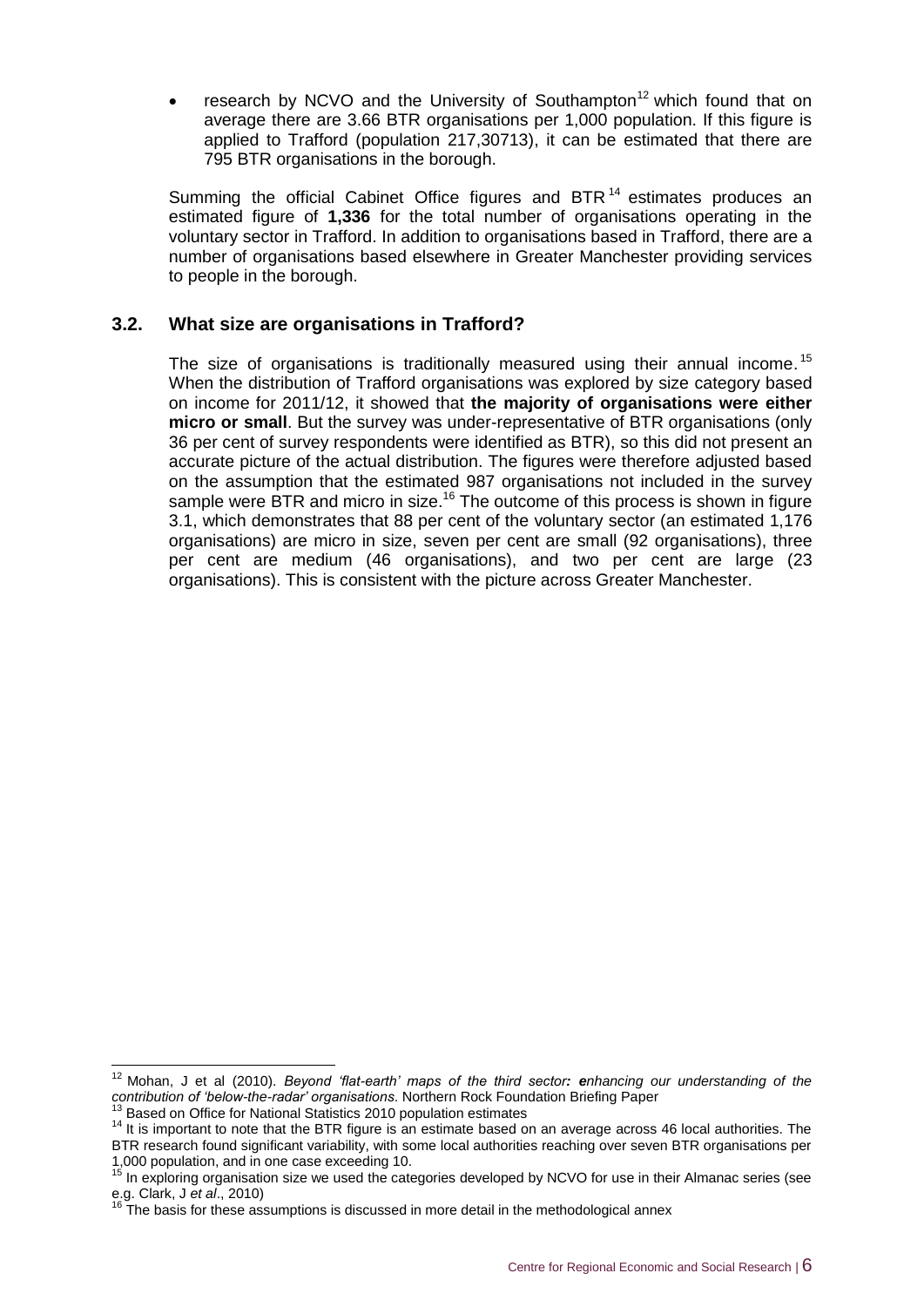

**Figure 3.1: Proportion and number of Trafford organisations by organisation size** 

Source: Trafford State of the Voluntary Sector Survey 2012/13 Base: 61

Introducing the BTR figure produces a much higher estimate for the number and proportion of micro organisations and emphasises the finding that a very large proportion of organisations in the voluntary sector in Trafford are very small. This is consistent with national trends:  $NCVO<sup>17</sup>$  estimate that 85 per cent of the voluntary sector is made up of micro or small organisations, 12 per cent are medium, and three per cent are large.

#### **3.3. What types of organisations operate in the voluntary sector in Trafford?**

The questionnaire asked two questions to elicit information which describe the types of organisations in the voluntary sector in Trafford.

In the first question respondents were asked to identify the legal status of their organisation. For this question it was possible for organisations to select registered charity in addition to identifying their legal form. Figure 3.2 shows:

- 29 per cent of organisations were a group with a constitution, but not registered charities
- 25 per cent of organisations were companies limited by guarantee
- six per cent of organisations responding to the survey had no legally constituted form
- separate to identifying their legal status, **60 per cent of respondents identified that their organisation was a registered charity.**

 $\overline{1}$ <sup>17</sup> See Clark, J *et al.,* (2010)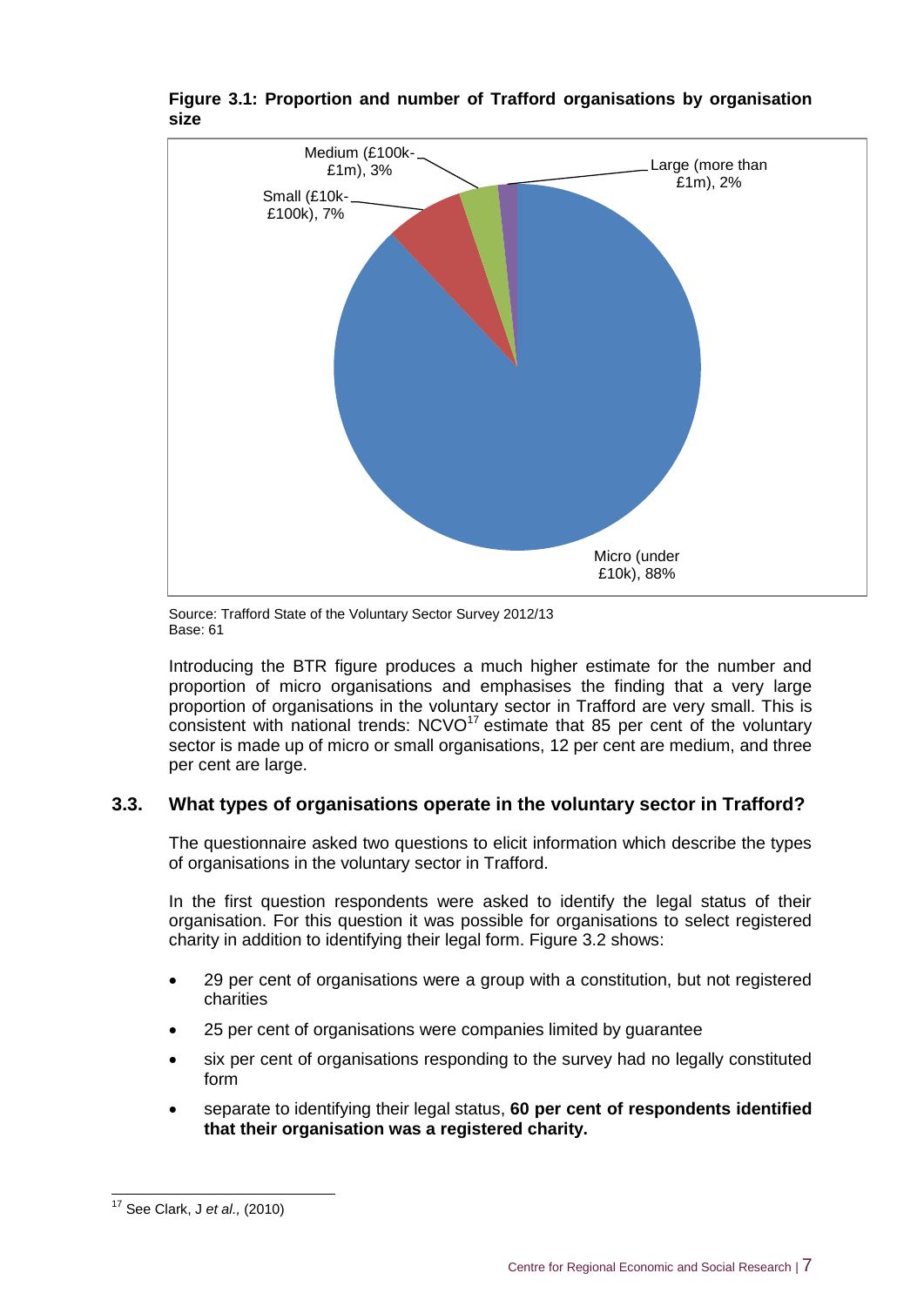Across Greater Manchester it was estimated:

- 48 per cent of organisations were registered charities
- 38 per cent of organisations were a group with a constitution, but not registered charities
- 22 per cent were a company limited by guarantee
- four per cent of organisations had no legally constituted form.

**Figure 3.2: The legal status of organisations**



Source: Trafford State of the Voluntary Sector survey 2012/13 Base: 89

In the second question respondents were asked to identify which category from a list of 'organisation types' best described their organisation. The results indicate that many organisations in the voluntary sector are likely to have had a local focus; a theme developed later in this chapter. Figure 3.3 shows that the largest proportion, **31 per cent, identified their organisation as being a local voluntary organisation**. This was over double the proportion for the next most common type: community or neighbourhood groups (13 per cent). National organisations were less common: just 16 per cent of organisations were either a national voluntary organisation (two per cent) or a local branch of a national voluntary organisation (13 per cent).

Analysis across Greater Manchester as a whole found a similar pattern with local voluntary organisations (26 per cent) and community or neighbourhood groups (18 per cent) having accounted for 43 per cent of respondents. Only 11 per cent of respondents were either a local branch of a national voluntary organisation (seven per cent) or a national voluntary organisation (four per cent).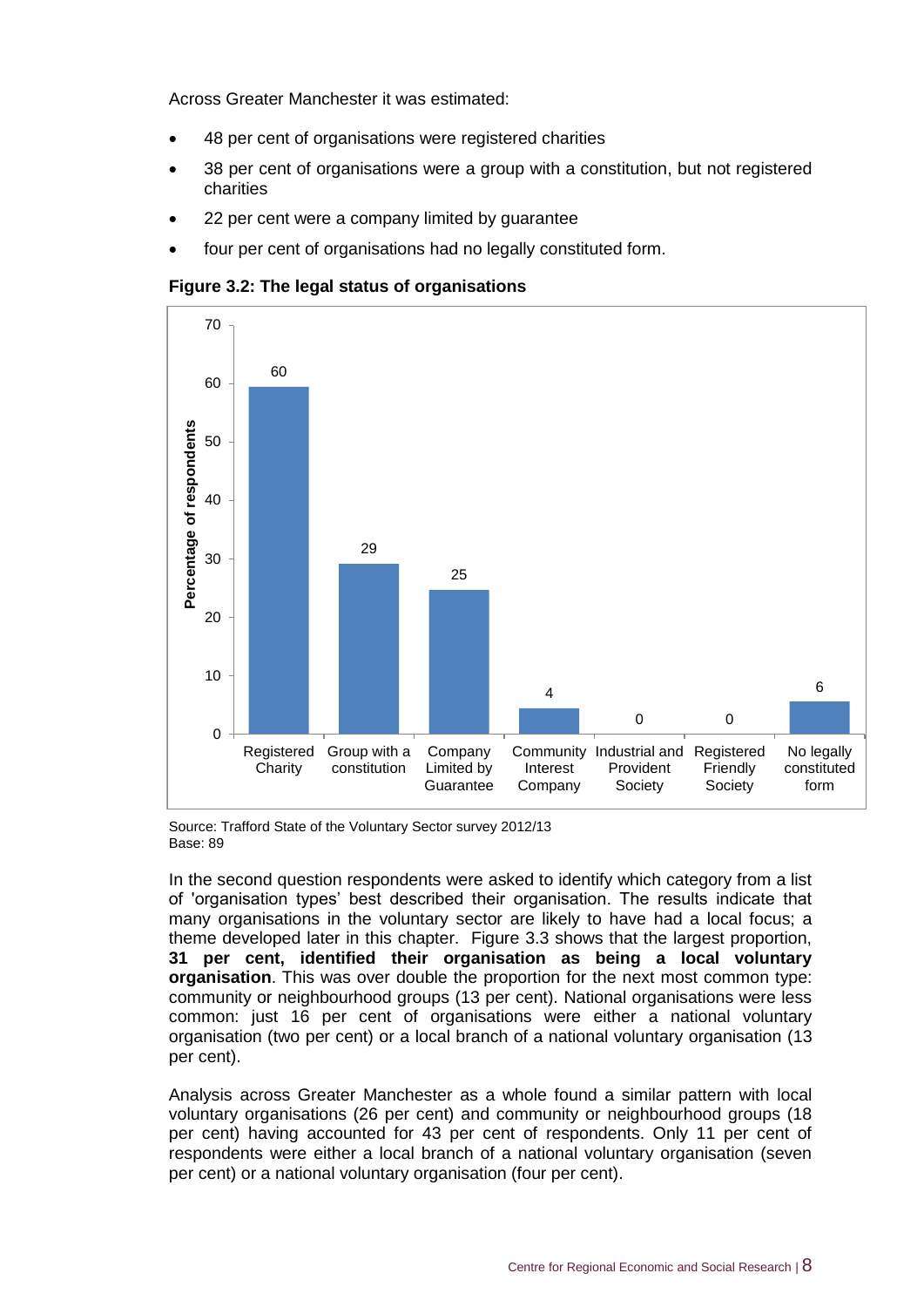

**Figure 3.3: Type of organisations** 

Source: Trafford State of the Voluntary Sector survey 2012/13 Base: 89

#### **3.4. How long have organisations in the voluntary sector been operating?**

The questionnaire asked respondents to indicate when their organisation was formed. Assessment of organisations by the year in which they were formed provides an indication of how established the voluntary sector was in Trafford. In addition it might also be possible to identify patterns: for example time periods when greater numbers of organisations had been formed.

The responses received build a picture of a sector that has a fairly well established core. However, the sector in Trafford has also seen the formation of many new organisations since 2001. Figure 3.4 shows that 29 per cent of organisations responding to the survey had been formed since 2001, including 25 per cent in the past 10 years (i.e. since 2003). Furthermore, an additional 19 per cent were formed between 1991 and 2000; this means **48 per cent of organisations were formed in the last 22 years.** This suggests that there has been growth to the sector over more recent years. However this percentage was the lowest of the seven local authorities taking part in this study. At the other end of the spectrum 26 per cent of organisations had been formed before 1971, including five per cent formed in 1910 or before.

The pattern for organisations from across Greater Manchester was more skewed towards more recent formation. Thirty seven per cent of respondents had been formed in the past 10 years, including a slightly higher figure, 10 per cent of organisations, which had been formed since 2011. Seven per cent of Greater Manchester organisations had been formed before 1911.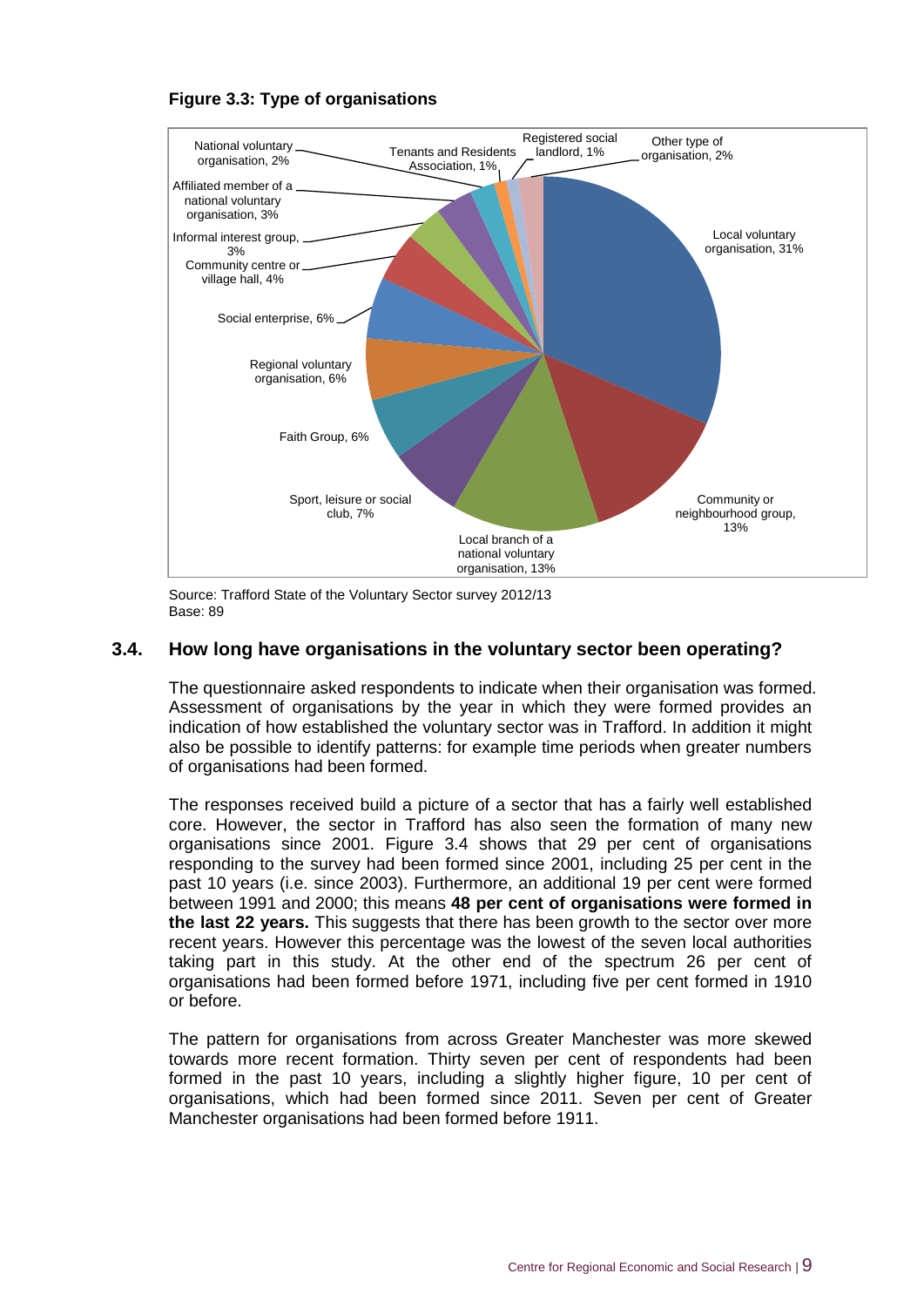



Source: Trafford State of the Voluntary Sector survey 2012/13 Base: 85

It is important to conclude this section by drawing an important qualification. Although the results suggest that it is likely that the sector in Trafford has experienced growth in the number of organisations established in the last 10 years or so, it may not be as dramatic as the figures suggest. By definition, the survey is of organisations that are still operating in Trafford in 2012/13, not those which have closed down or ceased operations. Of the organisations which have survived through to 2012/13, the results suggest that a high proportion were established in the last 10 years. But some of the organisations established before, and since, may have subsequently closed down. Because we do not know the rate of closure over time we cannot be certain that the aggregate number of organisations being established or surviving is increasing.

#### **3.5. What does the voluntary sector in Trafford do?**

To elicit a picture of what the voluntary sector in Trafford does the survey asked respondents to identify up to three main areas in which their organisation operates. Figure 3.5 presents the results to this question and confirms the message that the voluntary sector in Trafford works in a diverse range of thematic service areas. However, the proportion of responding organisations working in each area varies. This is most likely dependent on need and funding opportunities.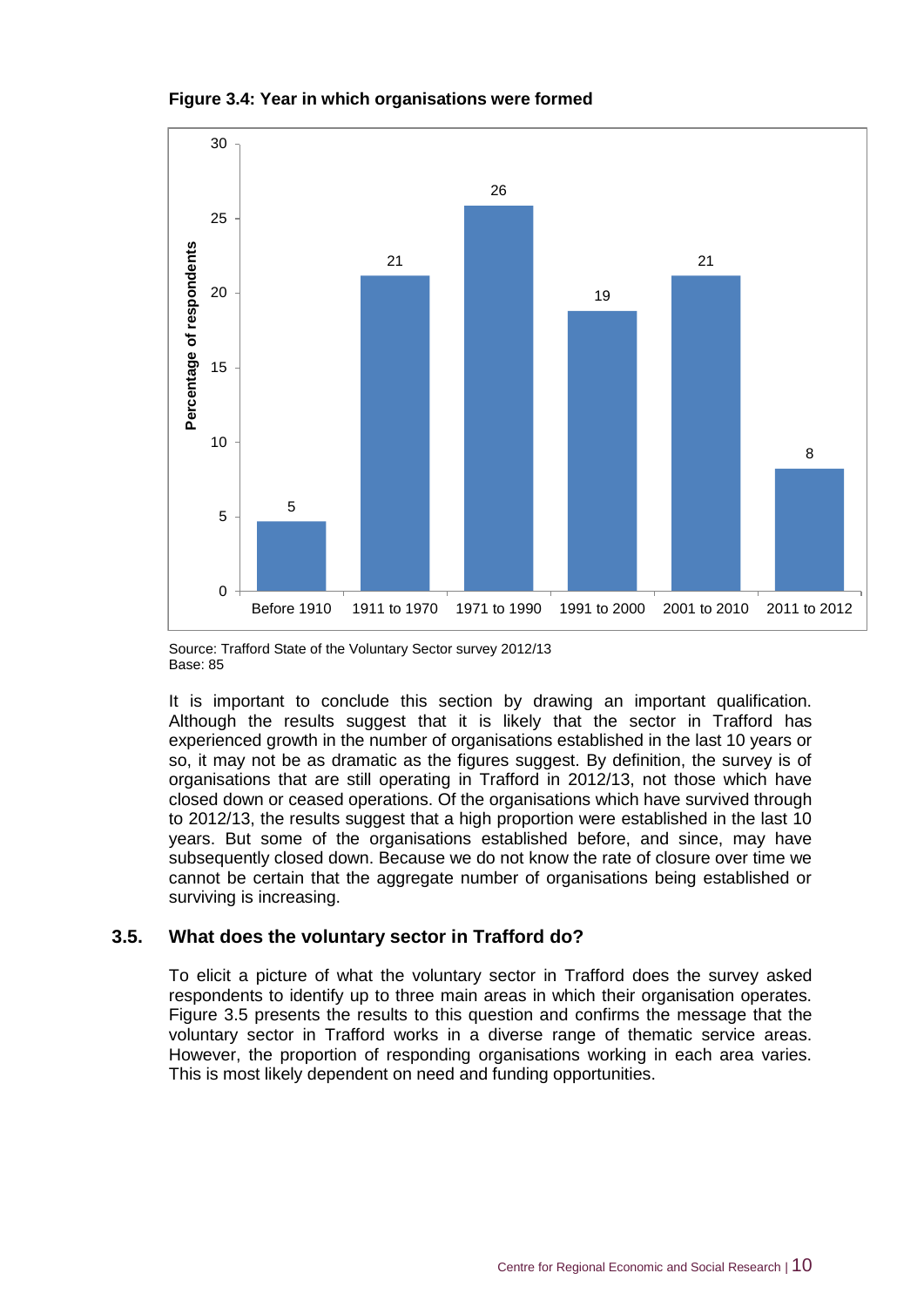Figure 3.5 shows more than a fifth of organisations worked in each of the following four areas:

- health and well-being (41 per cent)
- education, training and research (29 per cent)
- community development (25 per cent)
- sport and leisure (23 per cent).

Across Greater Manchester as a whole the same four areas of work were reported as being the most common to work within:

- health and well-being (37 per cent)
- community development (37 per cent)
- education, training and research (28 per cent)
- and sport and leisure (28 per cent).

#### **Figure 3.5: Main areas in which organisations work**



Source: Trafford State of the Voluntary Sector survey 2012/13 Base: 87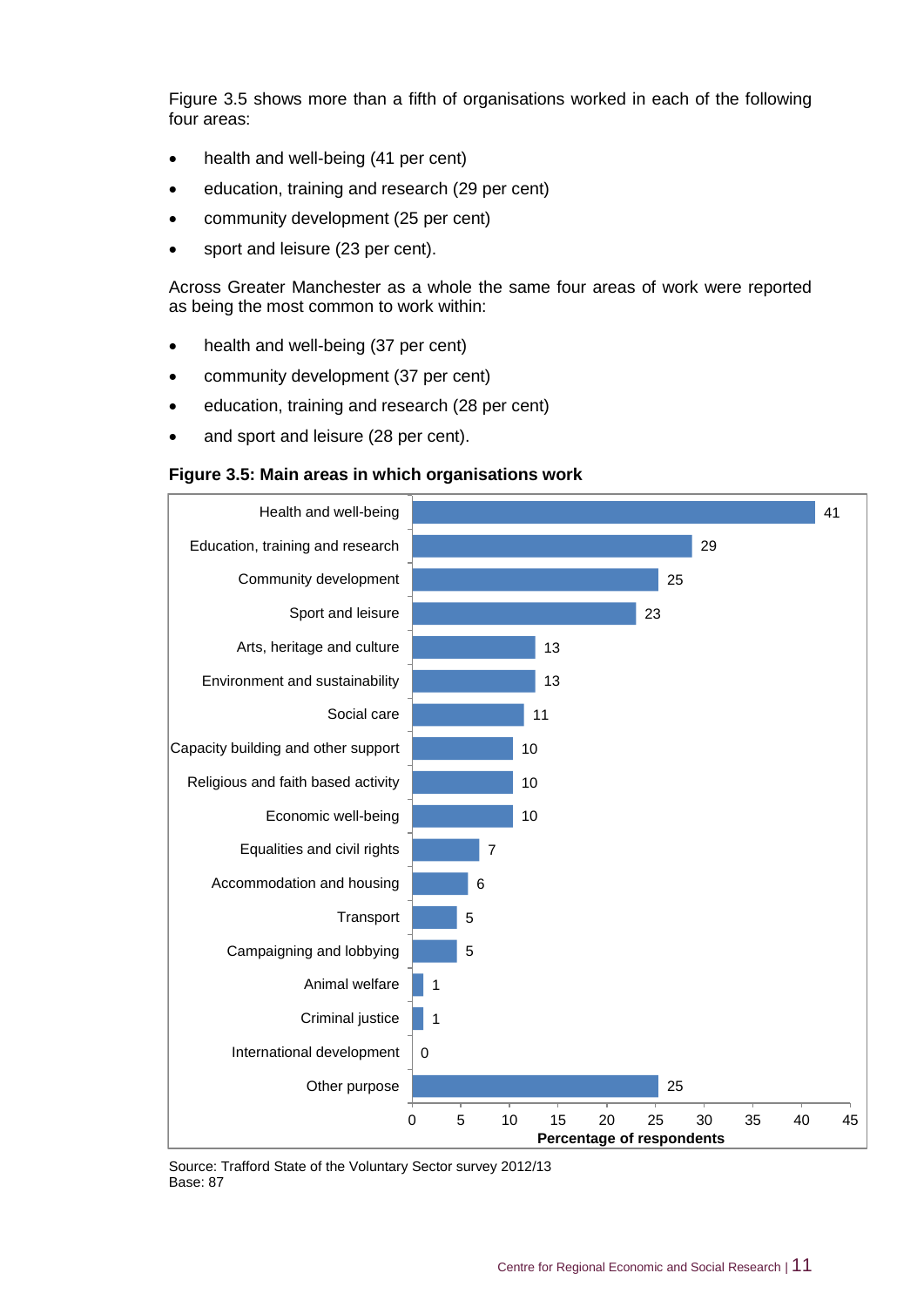#### **3.6. Who are the clients, users or beneficiaries of the voluntary sector in Trafford?**

The questionnaire asked respondents to provide the total number of individual clients, users or beneficiaries that their organisation has supported in the last year. Analysis of responses to this question by size and type of organisation revealed that in many cases organisations had provided the number of 'interventions' or 'contacts' that they had had with clients, users or beneficiaries. So for example an individual who visited a community centre once a week would have been counted 52 times within the year. Whilst some organisations will have provided the number of unique clients, users or beneficiaries, so as not to overestimate, in our analysis we have assumed the number provided represents the total number of interventions.

Summing across the 52 organisations that responded gives a total of 546,000 interventions. The responses received can be extrapolated for the estimated 1,336 organisations thought to be operating in the voluntary sector in Trafford to provide an estimate of the total number of interventions by Trafford organisations. Working through the calculation it is estimated that **Trafford organisations had 1.5 million interventions with clients, users or beneficiaries** in the past year.

The questionnaire also asked respondents to identify up to three groups that make up the main clients, users or beneficiaries of their organisation. Figure 3.6 shows that, as might be expected, the voluntary sector in Trafford served a diverse and wide ranging client group. In many cases, client groups were served by relatively small numbers of organisations: 10 per cent of organisations or fewer served 12 of the client groups listed.

Figure 3.6 shows 34 per cent of organisations identify 'everyone' as a main client, user or beneficiary group. The specific client groups served by the largest proportions of organisations can be broadly characterised as being demographic: gender - women (28 per cent) and men (26 per cent) - and age - young people (20 per cent), children (18 per cent) and older people (24 per cent).

Analysis of responses to all of the Greater Manchester surveys found a similar pattern with general and demographic client groups being the most common beneficiary groups identified:

- everyone: 31 per cent
- women: 26 per cent
- young people (aged 13-25 years): 24 per cent
- men: 23 per cent
- older people: 23 per cent.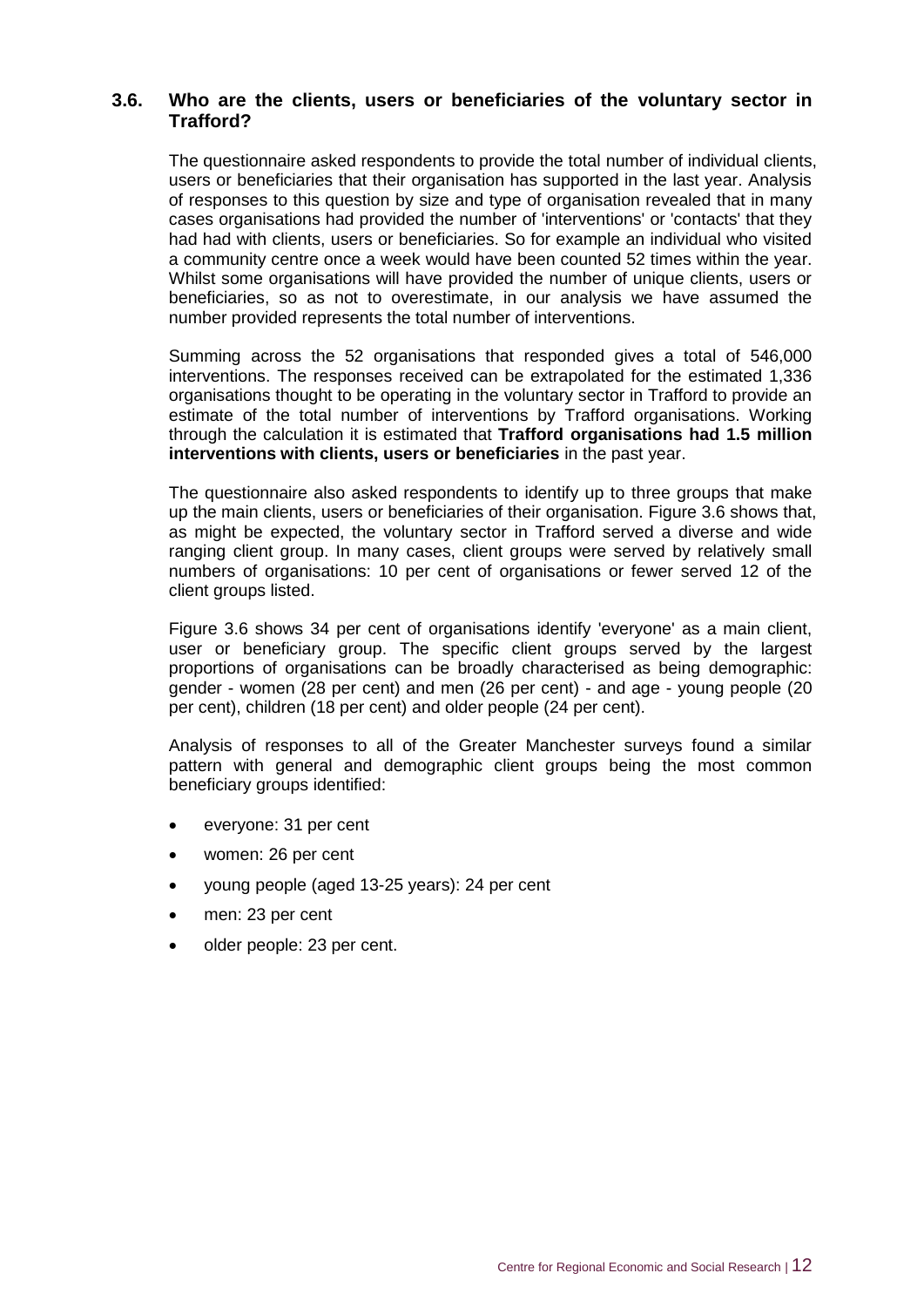

#### **Figure 3.6: Main client groups of Trafford organisations**

Source: Trafford State of the Voluntary Sector survey 2012/13 Base: 92

#### **3.7. What geographical levels does the voluntary sector operate at?**

The survey asked respondents to identify the main geographical levels at which they operated – this ranged from the neighbourhood level, to those operating across England, the UK or overseas. In this question respondents were asked to pick out up to three main geographic levels, the results of which are presented in figure 3.7. This shows that the **local area is a main focus for many organisations**:

- 48 per cent identified particular Trafford neighbourhoods or communities were a main focus
- 47 per cent identified the whole of the Trafford local authority area as a main focus of their work.

A modest proportion of organisations cited that a main geographic area at which they worked was either national (nine per cent) or international (one per cent).

The picture for Greater Manchester organisations shows that 57 per cent identified particular neighbourhoods and communities as a main geographic focus. The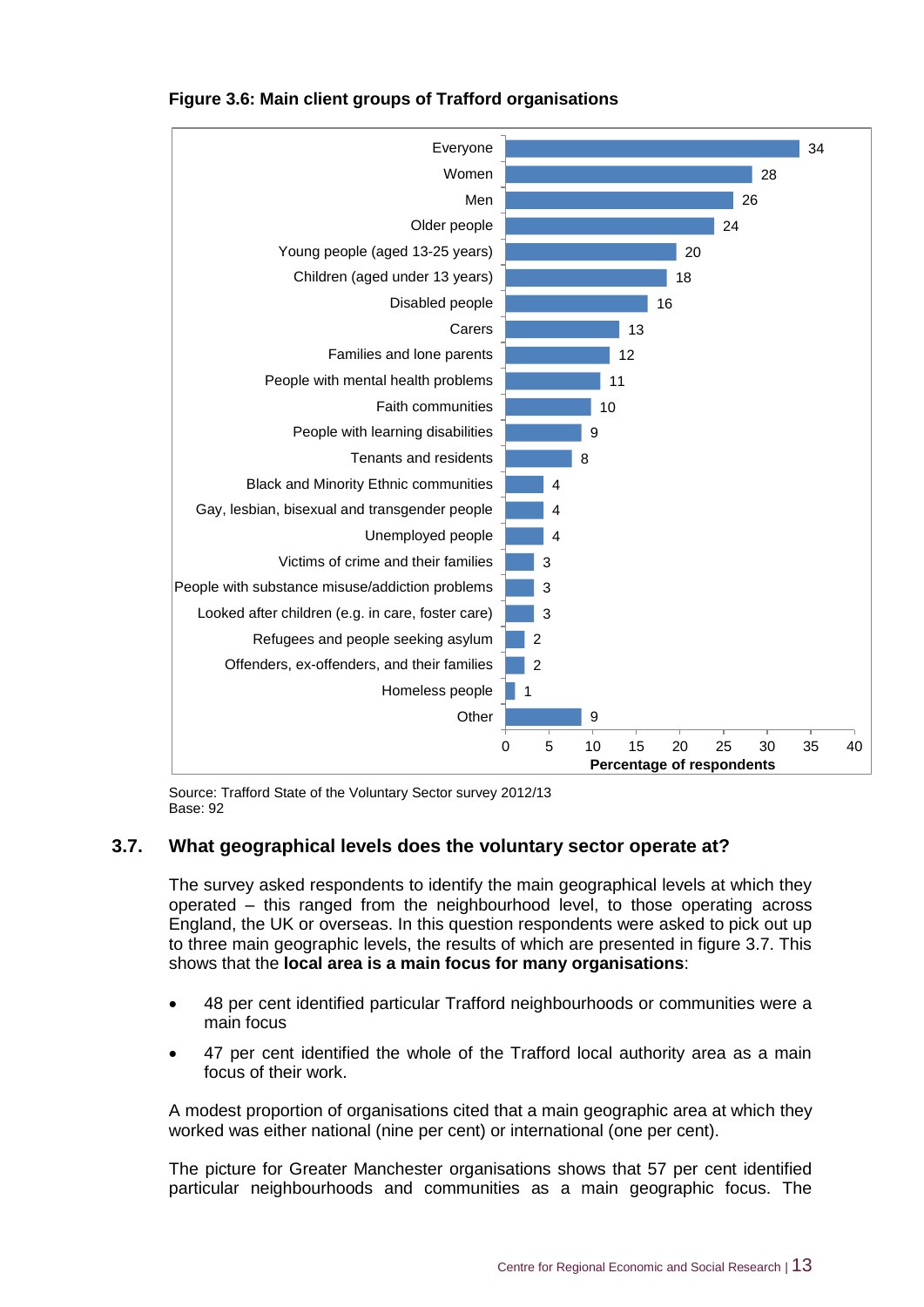percentage of organisations who said they worked nationally and internationally was 11 per cent and four per cent respectively.



**Figure 3.7: Main geographic focus**



Using the responses to this question it is also possible to identify the highest geographic area that was a main focus. This analysis finds:

- for 34 per cent of organisations their highest main geographic focus was particular Trafford neighbourhoods or communities
- for 24 per cent of organisations their highest main geographic focus was the Trafford local authority area
- for 32 per cent of organisations their highest main geographic focus was the region
- for eight per cent of organisations their highest main geographic focus was the nation as a whole
- and for one per cent of organisations their highest main geographic focus was international.

Respondents who reported that the whole Trafford local authority area or particular Trafford neighbourhoods or communities are a main geographic focus of their organisation were asked to identify both the wards and townships and Priority Neighbourhood their work was focused.

Table 3.1 shows the percentage of all organisations that identified each of Trafford's wards and townships as a main focus of their work. Partington (64 per cent) and Stretford (60 per cent) are the neighbourhoods and wards identified by the largest proportions of organisations as a main focus of their work. Bowden (48 per cent) was cited by the fewest organisations as a main focus of their work.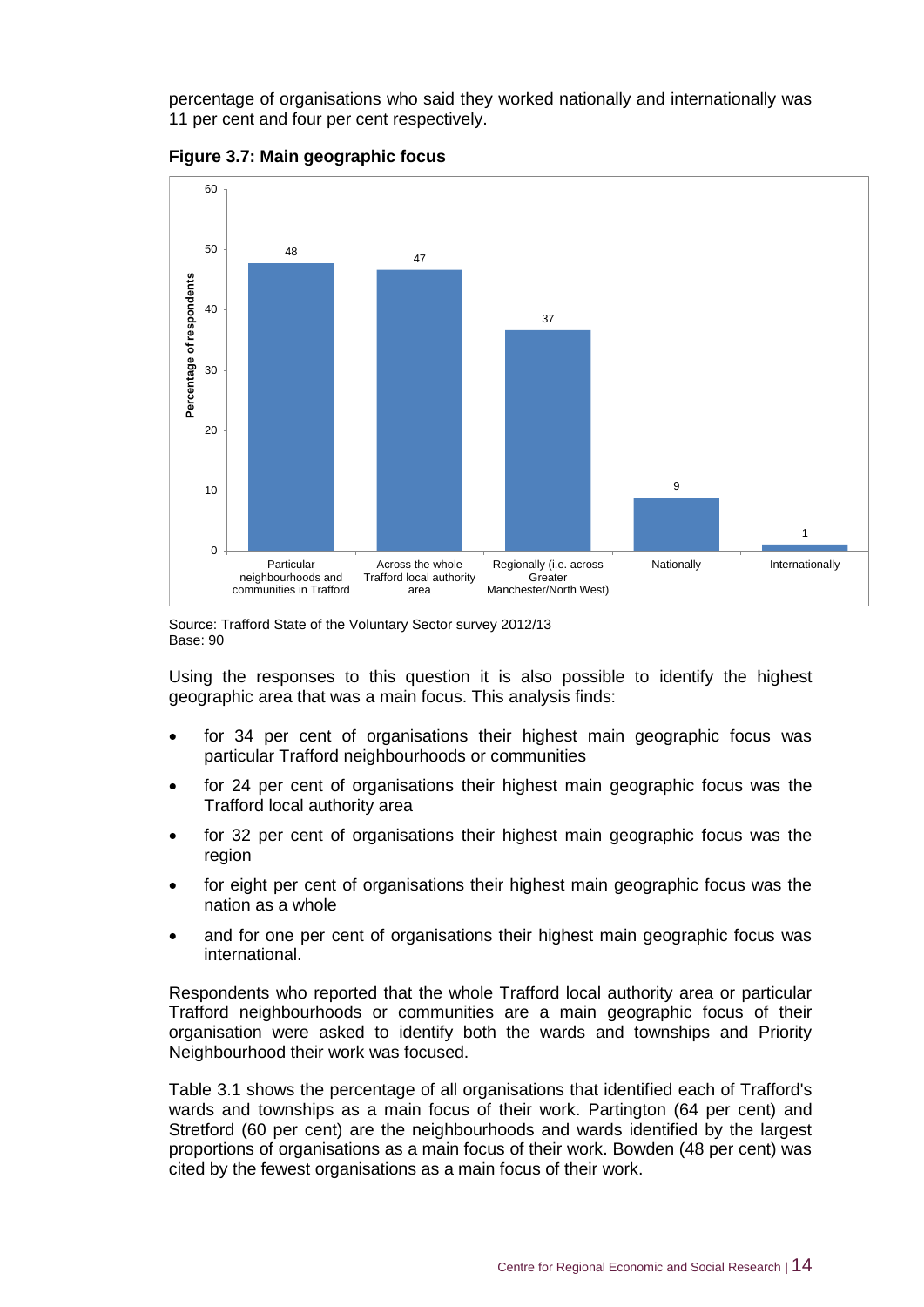Table 3.2 shows the percentage of all organisations that identified each of Trafford's Priority Neighbourhoods as a main focus of their work. Sale Moor (56 per cent) and Sale West (56 per cent) are the Priority Neighbourhoods identified by the largest proportions of organisations as a main focus of their work. Broomwood (48 per cent) was cited by the fewest organisations as a main focus of their work.

#### **Table 3.1: Percentage of organisations that identify Trafford's wards and neighbourhoods as a main focus of their work**

|              | %  |
|--------------|----|
| Partington   | 64 |
| Stretford    | 60 |
| Altrincham   | 56 |
| Urmston      | 56 |
| Flixton      | 55 |
| Hale         | 54 |
| Timperley    | 52 |
| Carrington   | 51 |
| Old Trafford | 51 |
| Sale         | 51 |
| Bowdon       | 48 |

Source: Trafford State of the Voluntary Sector survey 2012/13 Base: 90

#### **Table 3.2: Percentage of organisations that identify Trafford's Priority Neighbourhoods as a main focus of their work**

|                   | %  |
|-------------------|----|
| Sale Moor         | 56 |
| Sale West         | 56 |
| Old Trafford      | 53 |
| Partington        | 52 |
| Lostock           | 52 |
| <b>Broadheath</b> | 51 |
| Broomwood         |    |

Source: Trafford State of the Voluntary Sector survey 2012/13 Base: 90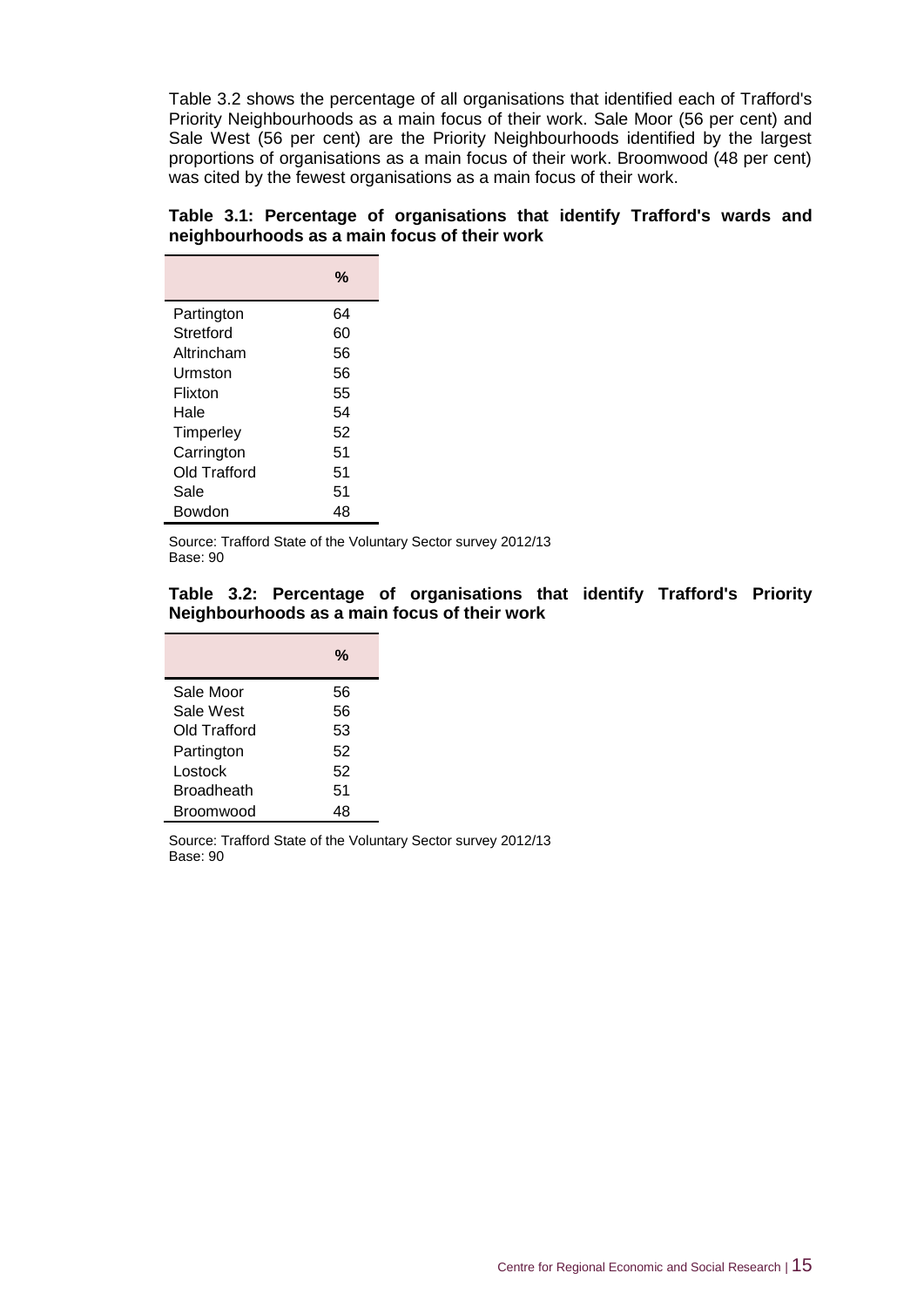# <span id="page-26-0"></span>Finances and Income

This chapter provides an overview of the finances and income of the voluntary sector in Trafford. It includes estimates of the overall income received by the voluntary sector between 2009/10 and 2011/12, analysis of the different sources of income received (public sector and non-public sector) and their relative contribution, and an assessment of the financial sustainability of the voluntary sector in the context of the economic uncertainty and large scale public sector expenditure cuts during this period.

#### **4.1. Income**

Based on the average (mean) income of respondents to the survey across Greater Manchester, and drawing on the assumptions used to estimate the total number of organisations in Trafford, it is estimated that **the total income of the voluntary sector in the borough was almost £65 million in 2011/12<sup>18</sup>** - around seven per cent of the total income of the voluntary sector in Greater Manchester. However, **year-on-year reductions in income have been identified**: it represents a reduction of two per cent compared to 2010/11 and follows a larger reduction between 2009/10 and 2010/11 when the total income of the sector reduced by an estimated four per cent, from £69 million to £66 million.

|  | Table 4.1: Estimated annual income of the voluntary sector in Trafford |  |  |  |  |
|--|------------------------------------------------------------------------|--|--|--|--|
|  | $(2009/10-2011/12)$                                                    |  |  |  |  |

|         | <b>Total</b><br><b>Income</b> | %<br>Change |  |  |
|---------|-------------------------------|-------------|--|--|
| 2009/10 | £69m                          |             |  |  |
| 2010/11 | £66m                          | -4          |  |  |
| 2011/12 | £65m                          | -2          |  |  |

Source: Trafford State of the Voluntary Sector Survey 2012/13 Base: 89 All figures are in 2011/12 prices

This decline in income between 2009/10 and 2011/12 needs to be considered in the context of national trends discussed in chapter 2. Although there are no figures for Trafford during the 2000/01-2007/08 period, nationally the voluntary sector's income grew by an average of five per cent a year over these six years.<sup>19</sup> If it is assumed that

-

 $18$  This figure is based on a weighted average (mean) for each size category for respondents from across Greater Manchester. The methodology is explained in more detail in the methodological appendix.

See Clark, J *et al.*, (2010)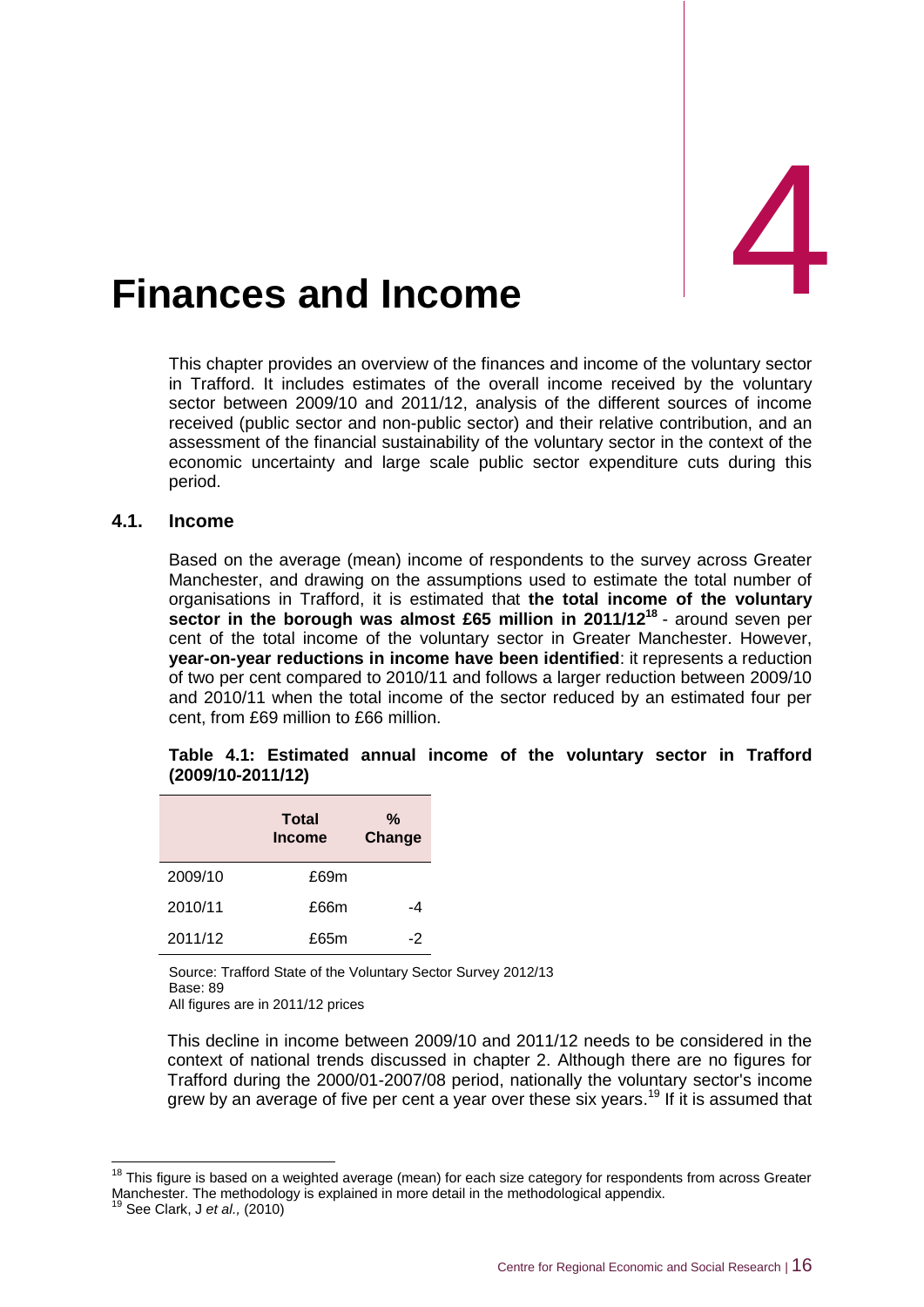the voluntary sector in Trafford developed at a similar rate during this period, then **the decline in income in the last three years represents the first long term economic contraction in the sector in at least 10 years**. This is likely to be an indication of the effect of the economic downturn of the past few years which, as discussed in chapter 2 is likely to have led to a reduction in income from public sector sources, charitable donations, and independent funders. **This trend seems likely to continue**, as further large reductions in public sector spending are expected over the next few years and the economy continues to falter.

When the voluntary sector's income is explored in more detail it shows significant variations according to organisation size<sup>20</sup>. In 2011/12, the majority of income was concentrated in large and medium sized organisations even though the majority of organisations were micro or small. This is outlined in more detail in figure 4.1.





Source: Trafford State of the Voluntary Sector Survey 2012/13 Base: 89

-

This shows that micro and small organisations account for more than 90 per cent of organisations in the voluntary sector but only around ten per cent of total income. By contrast medium and large organisations account for less than 10 per cent of the voluntary sector's organisations but receive around 90 per cent of its income. Income is concentrated particularly heavily in the largest organisations, with more than two thirds of all income (69 per cent) into the voluntary sector received by only 23 organisations.

 $^{20}$  In exploring organisation size we used the categories developed by NCVO for use in their Almanac series (see e.g. Clark *et al*,. 2010)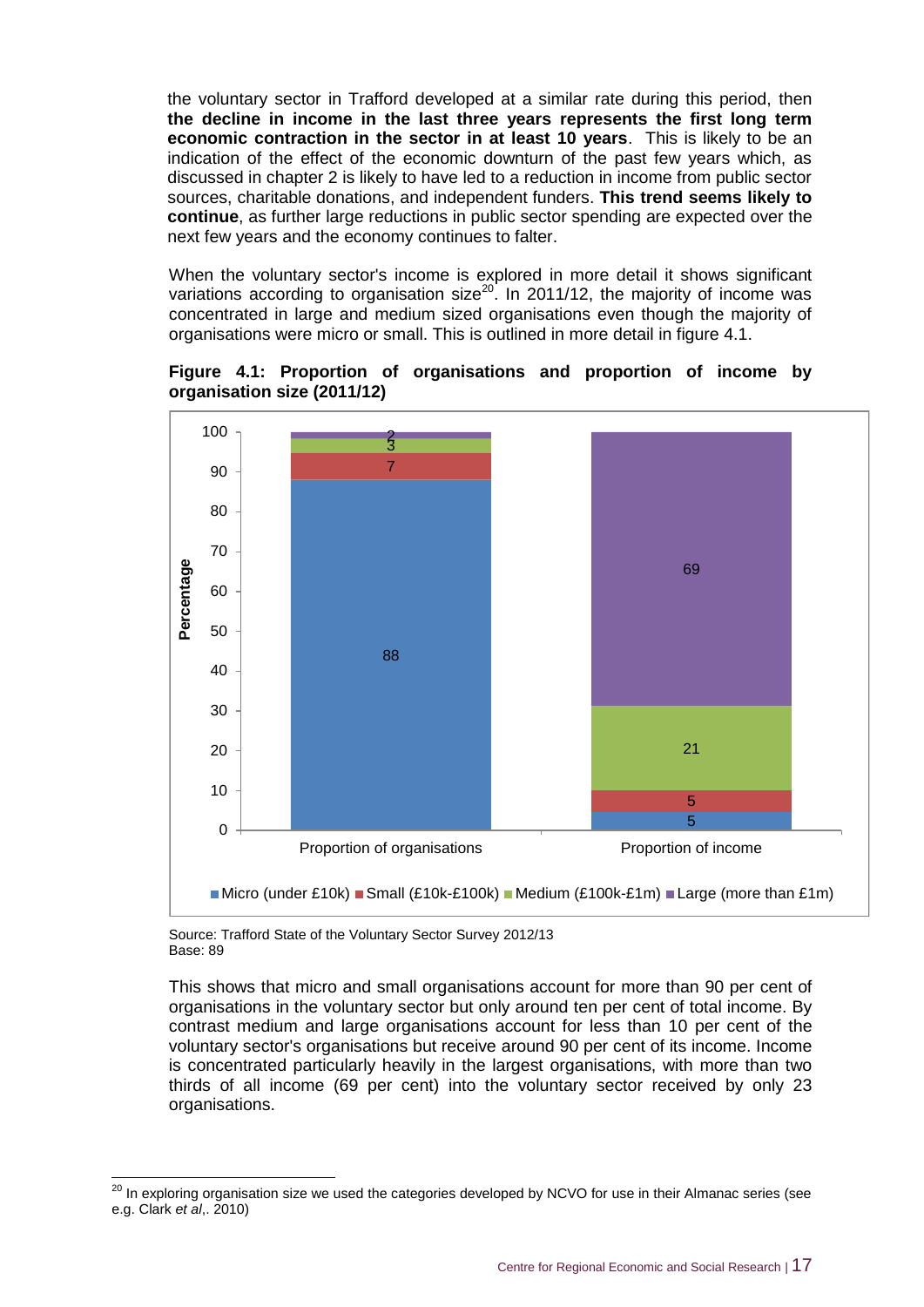Analysis of income data from survey respondents from across Greater Manchester $^{21}$ identified further variations according to organisation size when we explored how income levels had changed between 2009/10 and 2011/12. These are summarised in table 4.2.

|         | <b>Micro</b> |             | <b>Small</b> |             | <b>Medium</b> |             | Large           |             |  |
|---------|--------------|-------------|--------------|-------------|---------------|-------------|-----------------|-------------|--|
|         | (under £10k) |             | (£10k-£100k) |             | (£100k-£1m)   |             | (more than £1m) |             |  |
|         | Income       | %<br>change | Income       | %<br>change | Income        | %<br>change | Income          | %<br>change |  |
| 2009/10 | £32.9m       |             | £61.2m       |             | £340.6m       |             | £635.7m         |             |  |
| 2010/11 | £34.5m       | 5           | £60.7m       | -1          | £302.9m       | $-11$       | £620.1m         | $-2$        |  |
| 2011/12 | £30.4m       | $-12$       | £62.3m       | 3           | £290.9m       | -4          | £615.9m         | -1          |  |

#### **Table 4.2: Estimated change in annual income by organisation size (2009/10- 2011/12)**

Source: Greater Manchester State of the Voluntary Sector survey 2012/13 Base: 1,018 All figures are in 2011/12 prices

This shows that across Greater Manchester the medium and large organisation categories experienced year on year reductions in total income between 2009/10 and 2011/12. Medium organisations experienced a particularly large reduction of more than ten per cent between 2009/10 and 2010/11. By contrast micro organisations experienced a small increase between 2009/10 but a large reduction of more than ten per cent between 2010/12 and 2011/12 and the income of small organisations remained relatively stable.

#### **4.2. Sources of Income**

#### *4.2.1. Public sector income*

Survey respondents across Greater Manchester $^{22}$  were asked to identify the public sector bodies from which they received funding in 2011/12 and the value of that funding. Overall, **53 per cent of respondents reported having at least one source of public sector funds**. The results are outlined in figure 4.2.

This shows that **local authorities were the most frequently identified source of public sector funding** (71 per cent of public sector funding recipients). Only 15 per cent of respondents receive income from local public sector health bodies, followed by nine per cent from national Government Departments and nine per cent who received income from grant schemes administered by local support and development organisations. In addition, 37 per cent of respondents received income from a variety of other public sector bodies. This pattern was reflected across the different areas of Greater Manchester, where local authorities consistently emerged as the most common source of public sector funds.

<sup>-</sup><sup>21</sup> It was not possible to undertake sufficiently robust analysis of these trends at a local authority level

<sup>&</sup>lt;sup>22</sup> Note that section 4.2 presents analysis of the Greater Manchester level data as It was not possible to undertake sufficiently robust analysis of these trends at a local authority level for Trafford.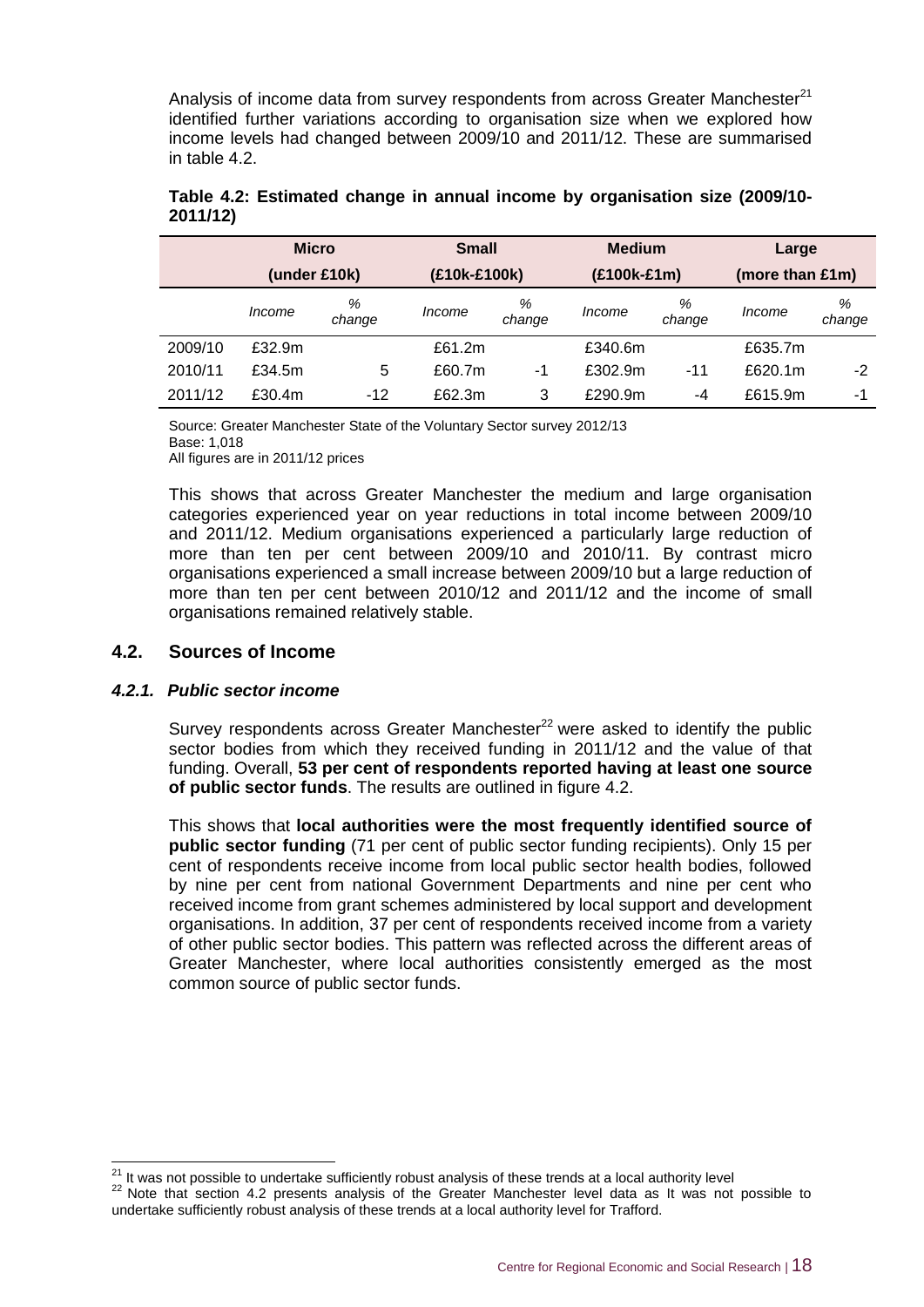

#### **Figure 4.2: Public sector funds received by Greater Manchester voluntary organisations (2011/12)**

Source: Greater Manchester Sate of the Voluntary Sector Survey 2012/13 Base: 570

Figure 4.3 provides an insight of the relative value of public sector funds. It shows that income from National Government Departments accounted more than half of all public sector funds received. By contrast local authorities provided around a third of funds, and health bodies and other public sector bodies less than a tenth each. It is important to recognise that this figure is affected by a number of large national public sector contacts: across Greater Manchester the average value of income from national Government sources was £586,000, including three organisations with more than £1 million from national Government departments. By contrast the average value of local authority income was only £76,000 and for health bodies was £134,000.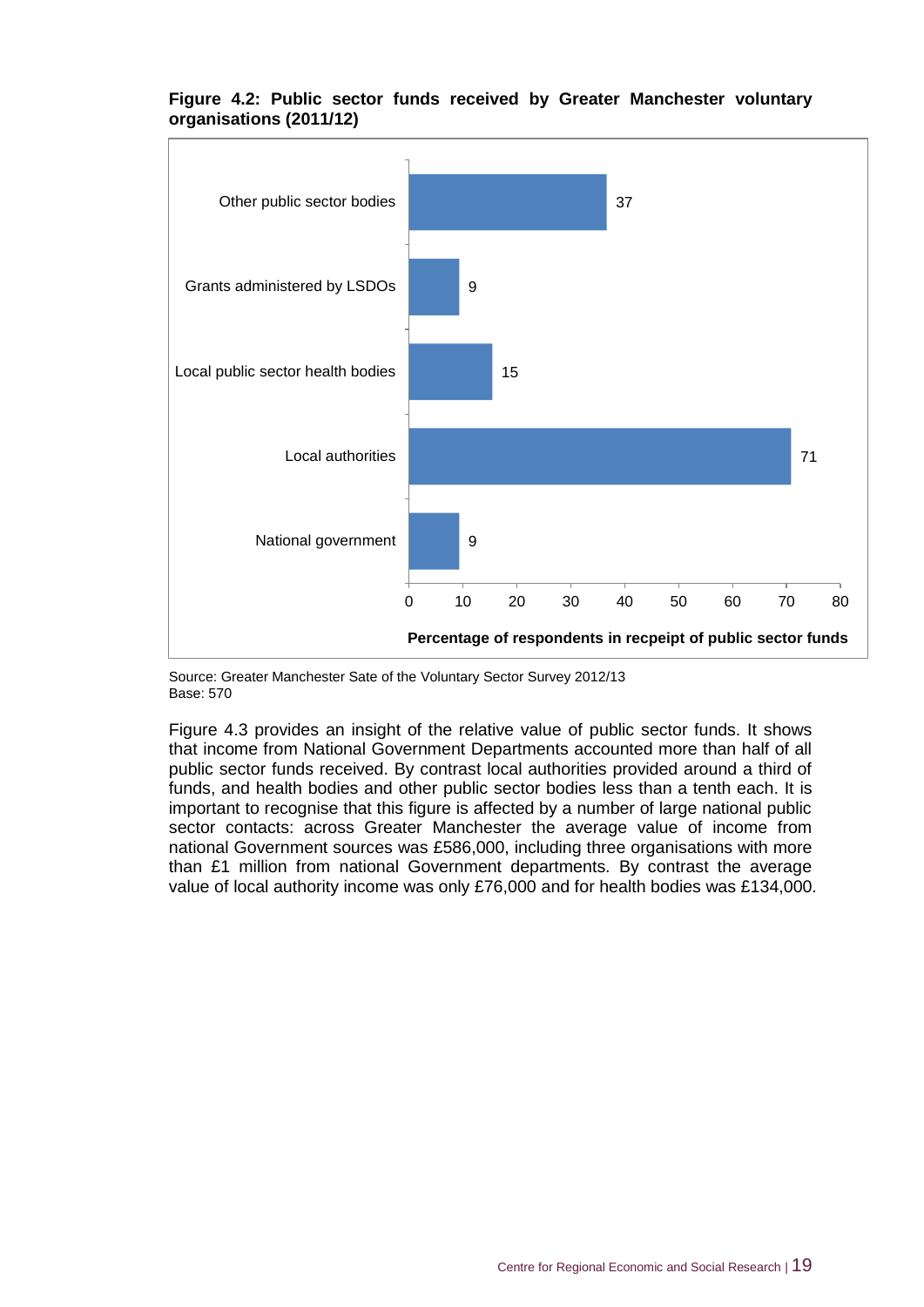

**Figure 4.3: Relative value of public sector funds received by Greater Manchester voluntary organisations (2011/12)**

Source: Greater Manchester State of the Voluntary Sector Survey 2012/13 Base: 437

#### *4.2.2. Other sources of income*

Survey respondents were also asked to identify any other sources of income (i.e. non-public sector) they received in 2011/12. Overall, **76 per cent of respondents received funds from at least one non-public sector source**. This is outlined in more detail in figure 4.4.This shows that fundraising activity was the most frequently identified source of other funds (54 per cent of respondents) followed by grants from charitable trusts and foundations (39 per cent), membership fees and subscriptions (37 per cent) and charging for goods and services (29 per cent).

Figure 4.5 provides an insight of the relative value of public sector funds received. It shows that income from charging for goods and services provided the most value (28 per cent), followed by fundraising activity (21 per cent), lottery grants (18 per cent) and grants from trusts and foundations (15 per cent). It therefore seems that nonpublic sector income is more evenly distributed, in terms of value, than public sector income, which was dominated by large national government contracts.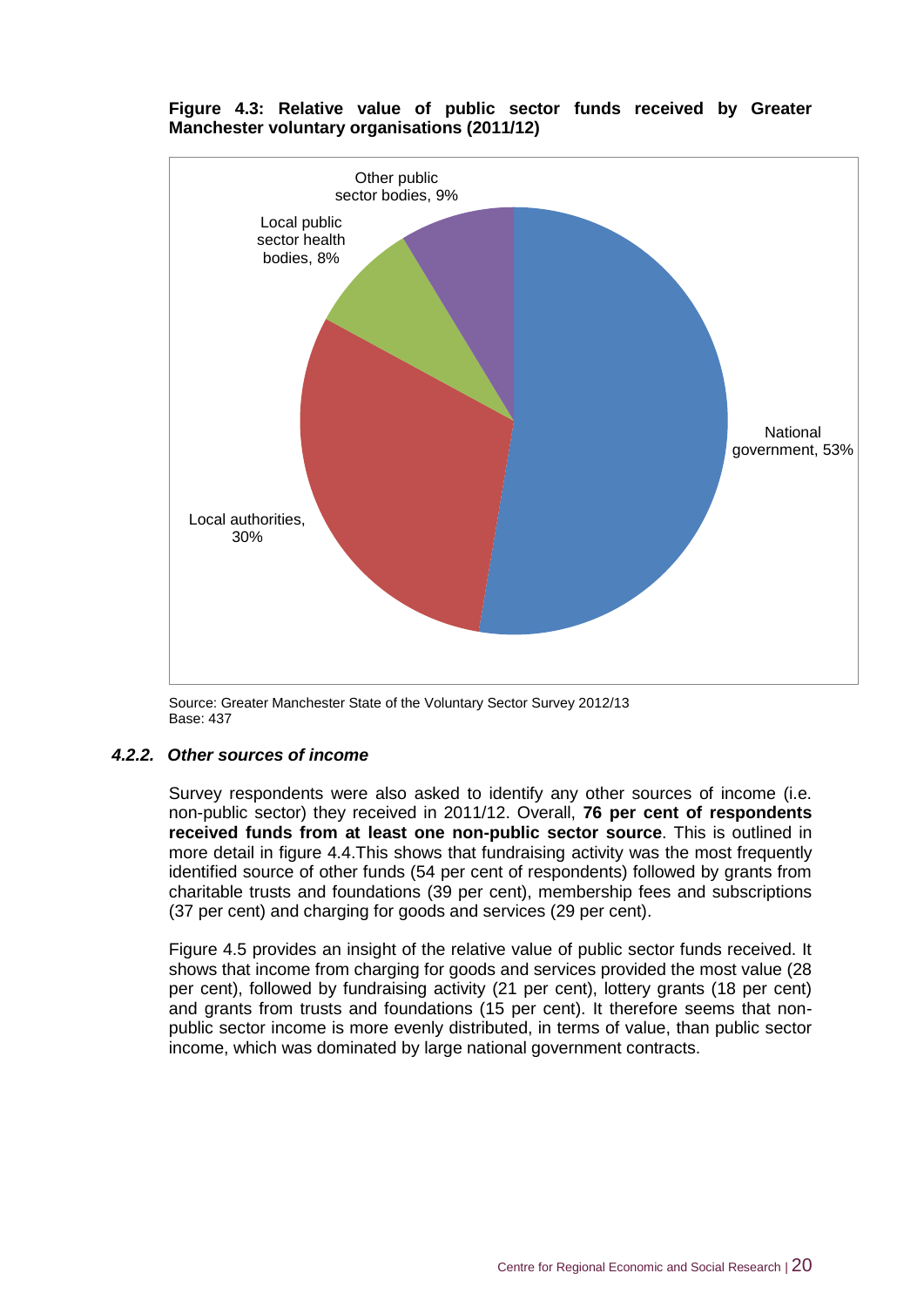

#### **Figure 4.4: Other funds received by Greater Manchester voluntary organisations (2011/12)**

Source: Greater Manchester State of the Voluntary Sector Survey 2012/13 Base: 771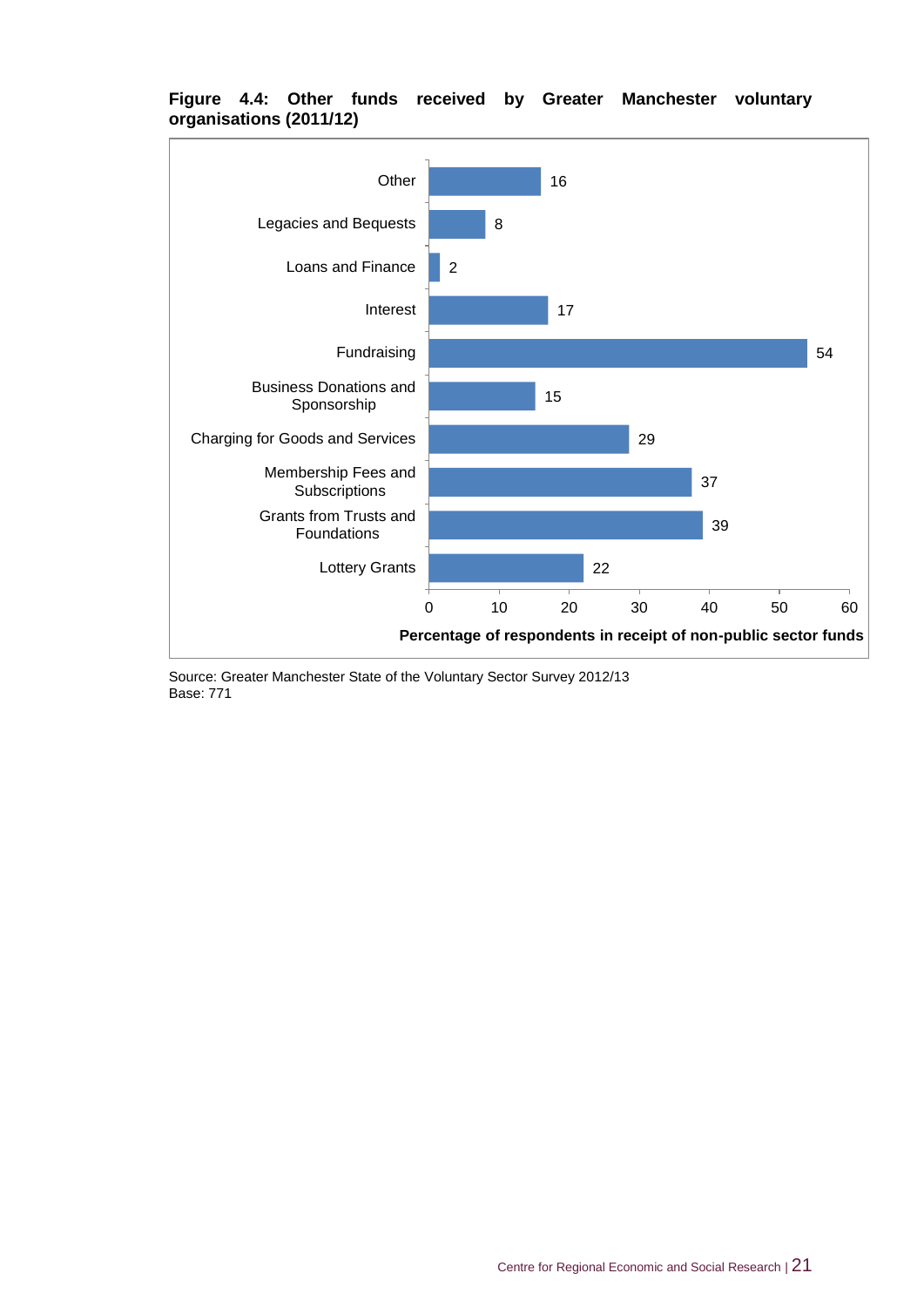

#### **Figure 4.5: Relative value of public sector funds received by Greater Manchester voluntary organisations (2011/12)**

Source: Greater Manchester State of the Voluntary Sector Survey 2012/13 Base: 594

#### **4.3. Financial Sustainability**

Earlier in this chapter we discussed the probable impact of the economic downturn on the voluntary sector's income: funding from the public sector, charitable donations and independent has reduced and may fall yet further whilst competition for these funds increases. This is likely to put pressure on the financial health of voluntary organisations and community groups of all shapes and sizes. The survey therefore asked respondents about how their organisation's financial situation had changed in the past 12 months (i.e. during the current financial year). The results are outlined in figure 4.6.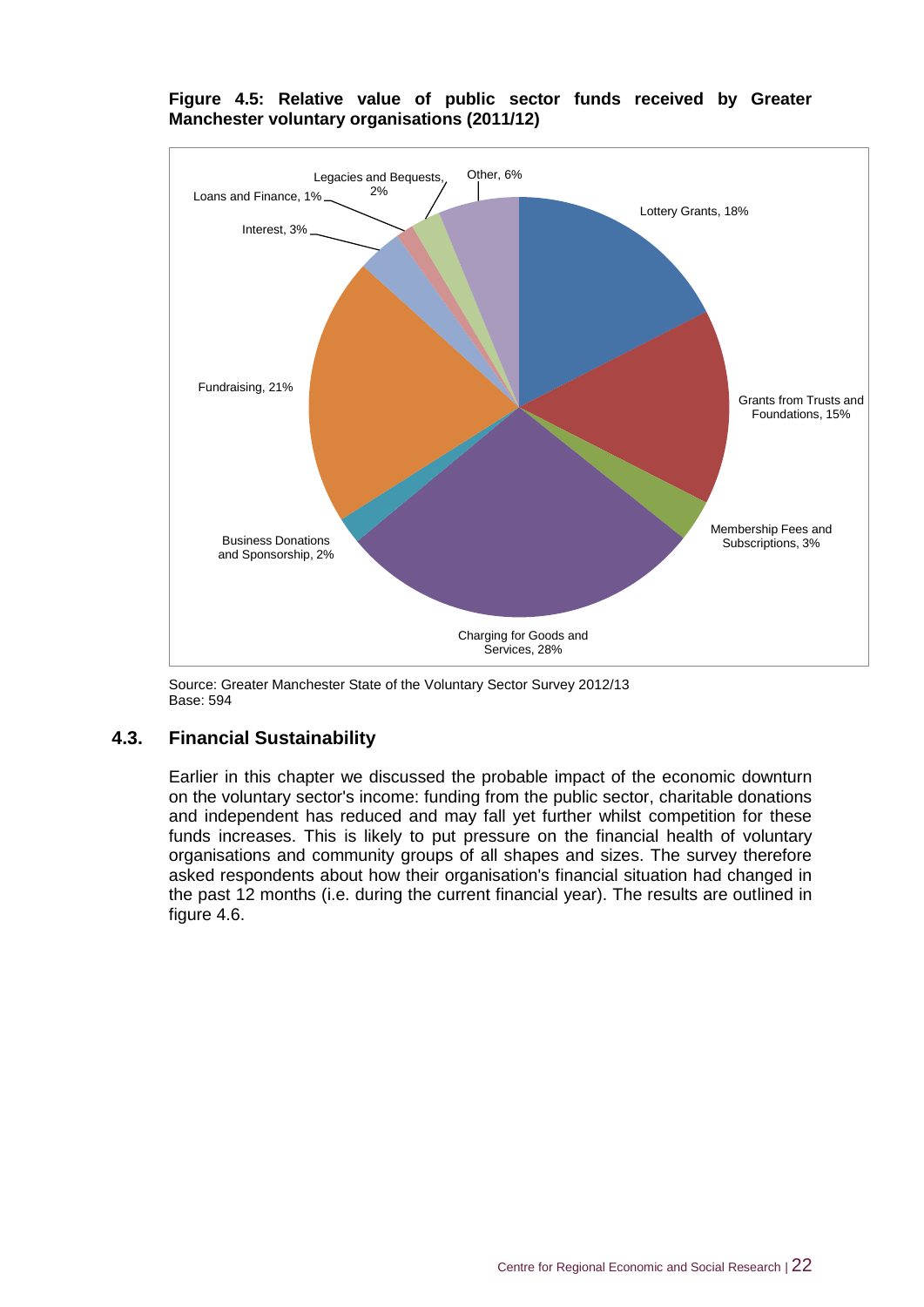

**Figure 4.6: Change in financial circumstances in the last 12 months**

Source: Trafford State of the Voluntary Sector Survey 2012/13 Base: 48, 49, 42

This raises some concerns: 55 per cent of respondents reported increasing their expenditure but only 35 per cent had experienced an increase in income and only 30 per cent report an increase in reserves; in addition, 38 per cent of respondents reported a decrease in income but only 18 per cent reduced their expenditure and 37 per cent reported a reduction in their financial reserves. This means that **there were a significant number of organisations that spent more money than they received in the past 12 months**: 33 per cent of respondents provided an expenditure figure for 2011/12 that was greater than their income. This could be indicative of a longer term trend in response to the economic downturn and subsequent reductions in the voluntary sector's income. In light of this trend it seems likely that the sustainability of a significant number of organisations could be under threat.

Explored by organisation size, the data suggests that the trends in income are more common in **large and medium organisations**. In terms of expenditure, the trend is also more common in **medium and large organisations**.

Collectively, the data indicates that the sustainability of large and medium sized organisations is of particular concern: 75 per cent of large and medium organisations reported increasing their expenditure in the past 12 months but only 40 per cent increased their income. This is outlined in more detail for all sizes of organisations in figures 4.7a and 4.7b overleaf.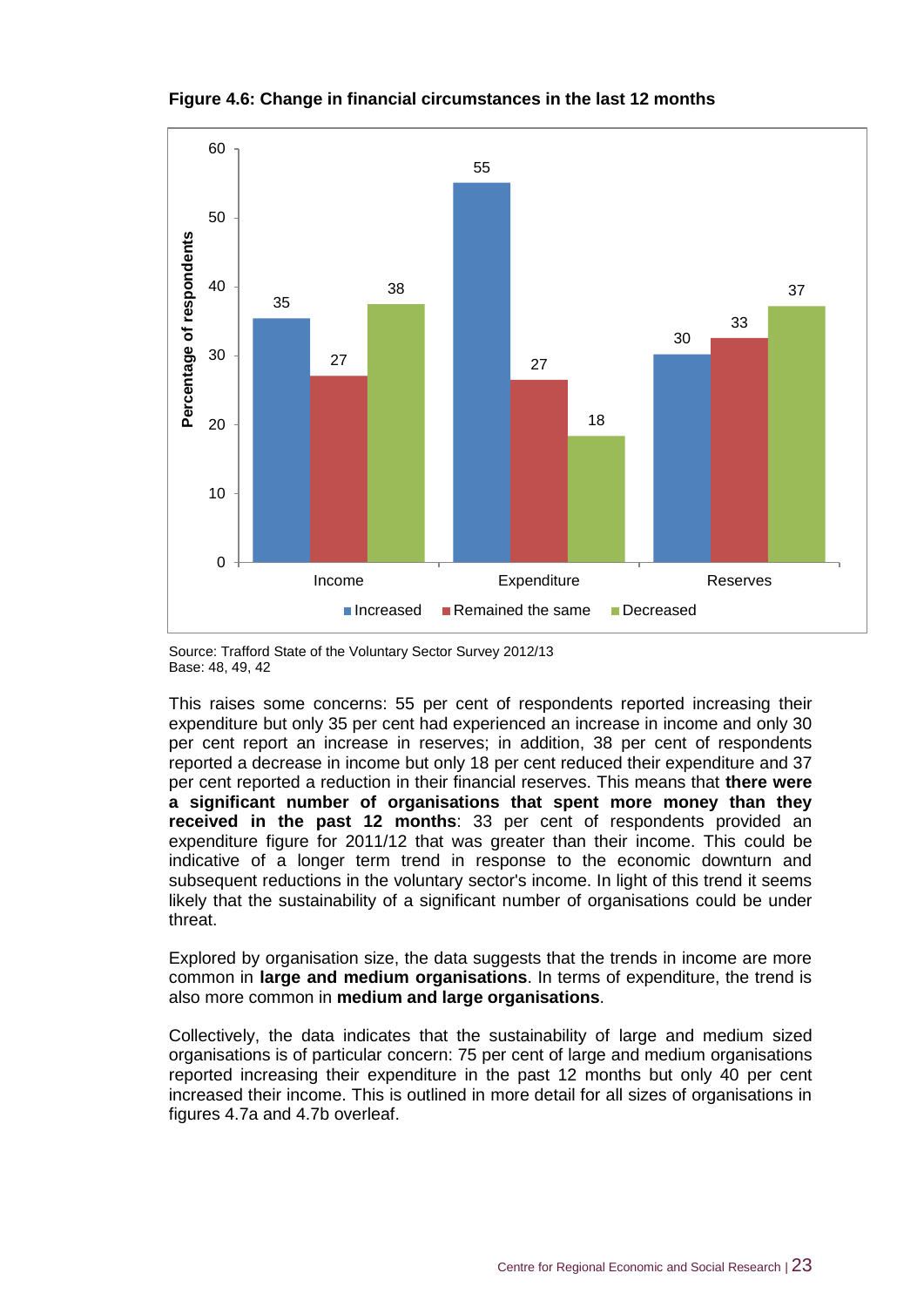

**Figure 4.7a: Change in income in the last 12 months by organisation size**

Source: Trafford State of the Voluntary Sector Survey 2012/13 Base: 48

Note: 'cannot say' response has been excluded from the analysis





Source: Trafford State of the Voluntary Sector Survey 2012/13 Base: 49

Note: 'cannot say' response has been excluded from the analysis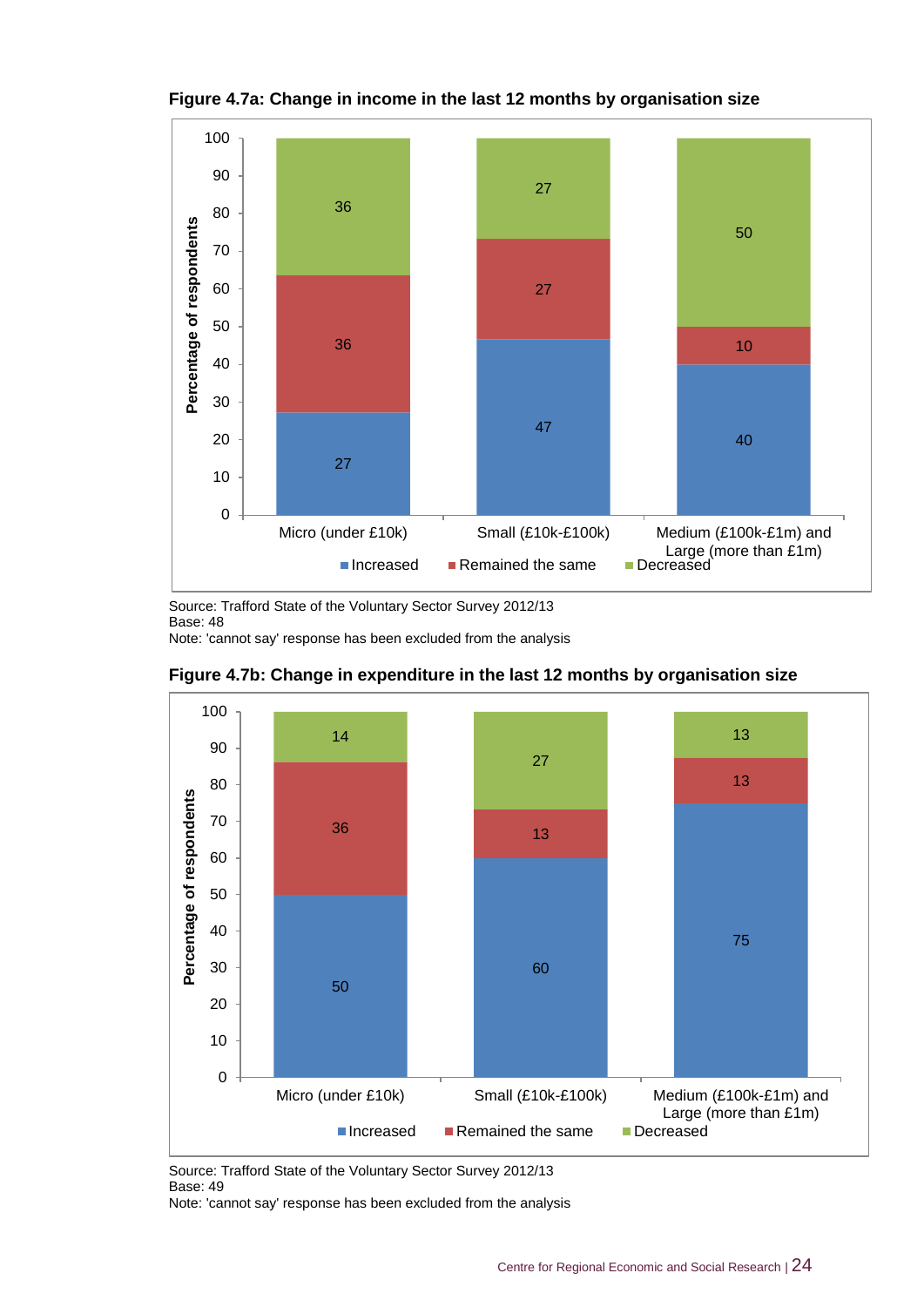Further analysis of the financial reserve levels reported by respondent organisations provides an additional insight in to the financial health of the voluntary sector. Reserves are important as they provide organisations with funds to fall back on in the short term should other sources of funding reduce or be withdrawn. They also provide organisations with the flexibility to develop new and innovative activity that might not have attracted external funding from the outset. Organisations with low reserves relative to expenditure are therefore more likely to be restricted in their ability to adapt if key external funding is lost. In order to explore this issue in more detail reserves (2011/12) were calculated as a proportion of expenditure (2011/12) for each respondent. The results are shown in figure 4.8.



**Figure 4.8: Financial vulnerability of organisations in Trafford**

Source: Trafford State of the Voluntary Sector survey 2012/13 Base: 34

This shows that **3 per cent had reserve levels of less than one month's expenditure**, and a further 23 per cent had reserves that covered less than three months expenditure. This suggests that over one quarter of all organisations in the voluntary sector could be vulnerable should their funds be severely reduced or withdrawn. In reality it is likely to be the medium and large organisations in this category that are most at risk: they have greater financial commitments and require higher levels of income to carry out their work.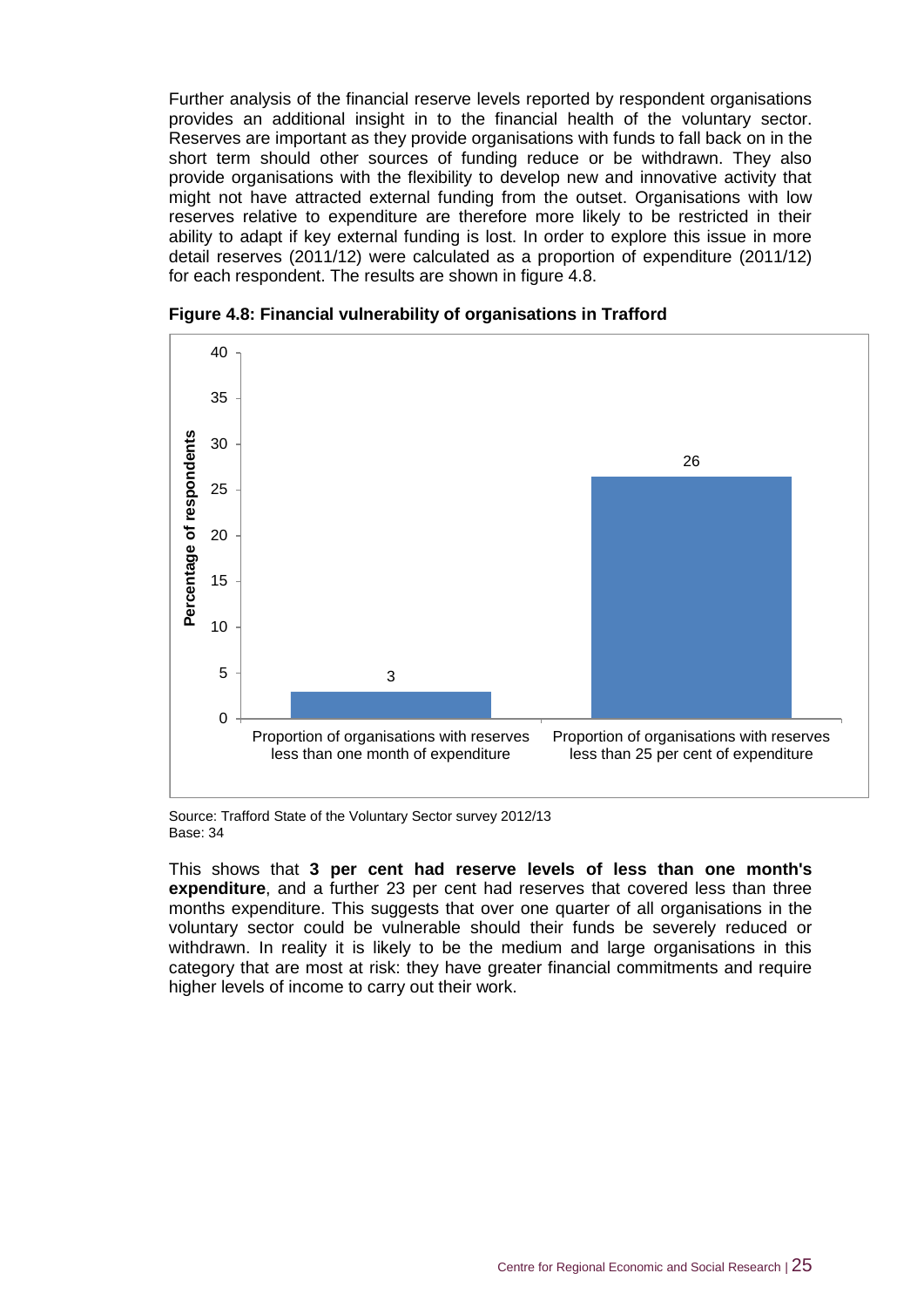<span id="page-36-0"></span>The Workforce

This chapter looks at the human resources employed in the voluntary sector in Trafford: paid staff, work placements and volunteers. The survey asked organisations to record:

- the number of full time equivalent  $(FTE)^{23}$  members of paid staff that they employ
- the number of FTE people on work placements that are part of their workforce
- the number of volunteers that are part of their workforce, the number of hours each week that they contribute and their broad role type.

To provide context on how the workforce has changed the survey also asked organisations how aspects of their workforce had changed in the 12 months prior to the survey.

#### **5.1. How many FTE paid staff are employed in the voluntary sector in Trafford?**

Based on the average number of FTE paid staff employed by respondents to the survey across Greater Manchester, and drawing on the assumptions used to estimate the total number of organisations in Trafford, it is estimated that the 1,336 organisations in Trafford employed **1,700 FTE paid staff (2,400 employees)** in 2012/13. This was seven per cent of the estimated total number of FTE paid staff working within the voluntary sector in Greater Manchester.

Gross Value Added (GVA), the value of goods and services produced, is a key measure of the economic contribution of organisations or sectors. It can be estimated for paid employees working in Trafford organisations by multiplying the number of FTE paid staff by the estimated gross value added (GVA) per FTE employee  $24$ . From this calculation it is estimated paid employees of Trafford organisations contribute £52.4 million to the economy per annum.

Seventy two per cent of FTE paid staff were employed in large organisations with an income of at least one million pounds. In comparison the 1,268 micro and small organisations combined which were estimated to have employed just seven per cent of FTE staff.

 $\overline{a}$  $^{23}$  FTEs are calculated on the basis that one worker in one paid full time job for a year would be one FTE and if that person worked half time they would be 0.5 FTE.

 $24$  This study used North West GVA per employee averaged across the following three sectors: public administration and defence, education and health and social work ONS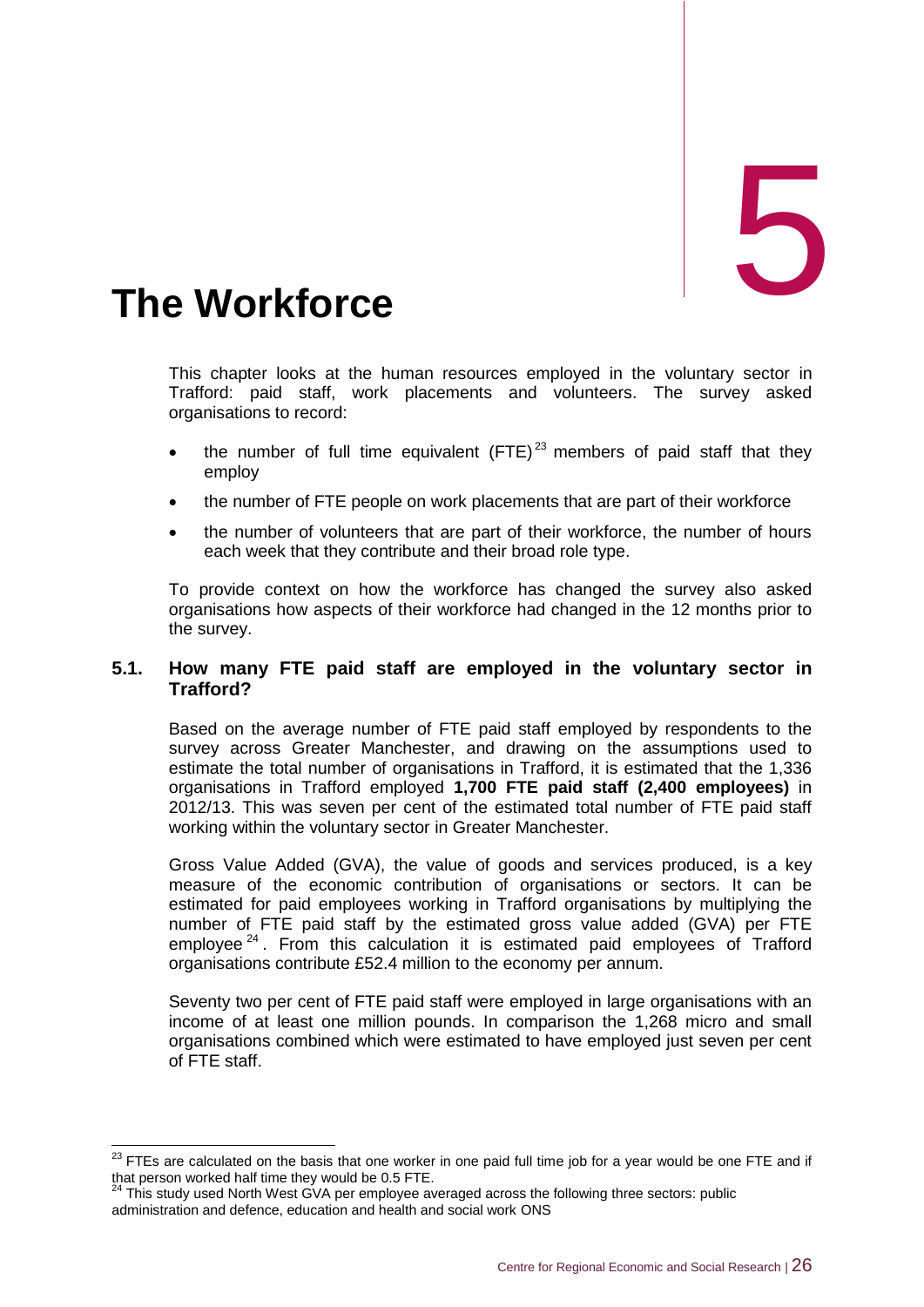Figure 5.1 presents a breakdown of responding organisations by the number of FTE paid staff they employed. It should be noted that only 30 organisations completed this questions. Fifty three per cent of organisations (16 organisations) did not employ any paid staff and a further 30 per cent (nine organisations) employed less than five FTE employees. At the other end of the spectrum just ten per cent of organisations (three organisations) employed 10 but less than 20 FTE paid staff and no organisations employed more than 20 FTEs.

Compared with the Greater Manchester sample as a whole, a higher proportion of organisations within Trafford had FTE paid staff: 47 per cent in Trafford compared with 36 per cent in Greater Manchester. Four per cent of Greater Manchester organisations employed 20 or more FTE paid staff.



#### **Figure 5.1: Organisations by numbers of FTE paid staff**

Source: Trafford State of the Voluntary Sector survey 2012/13 Base: 30

#### **5.2. How many FTE work placements are employed in the voluntary sector in Trafford?**

Twenty three per cent of the 31 responding organisations reported that part of their workforce were on work placements (e.g. students or trainees). Similar to the previous section, survey responses can be extrapolated to the total number of organisations thought to be operating in the sector in Trafford to provide an estimate of the total number of FTE work placements in the sector. From this calculation there were **an estimated 150 FTE work placements** contributing to the workforce in Trafford in 2012/13. This was eight per cent of the estimated total across Greater Manchester.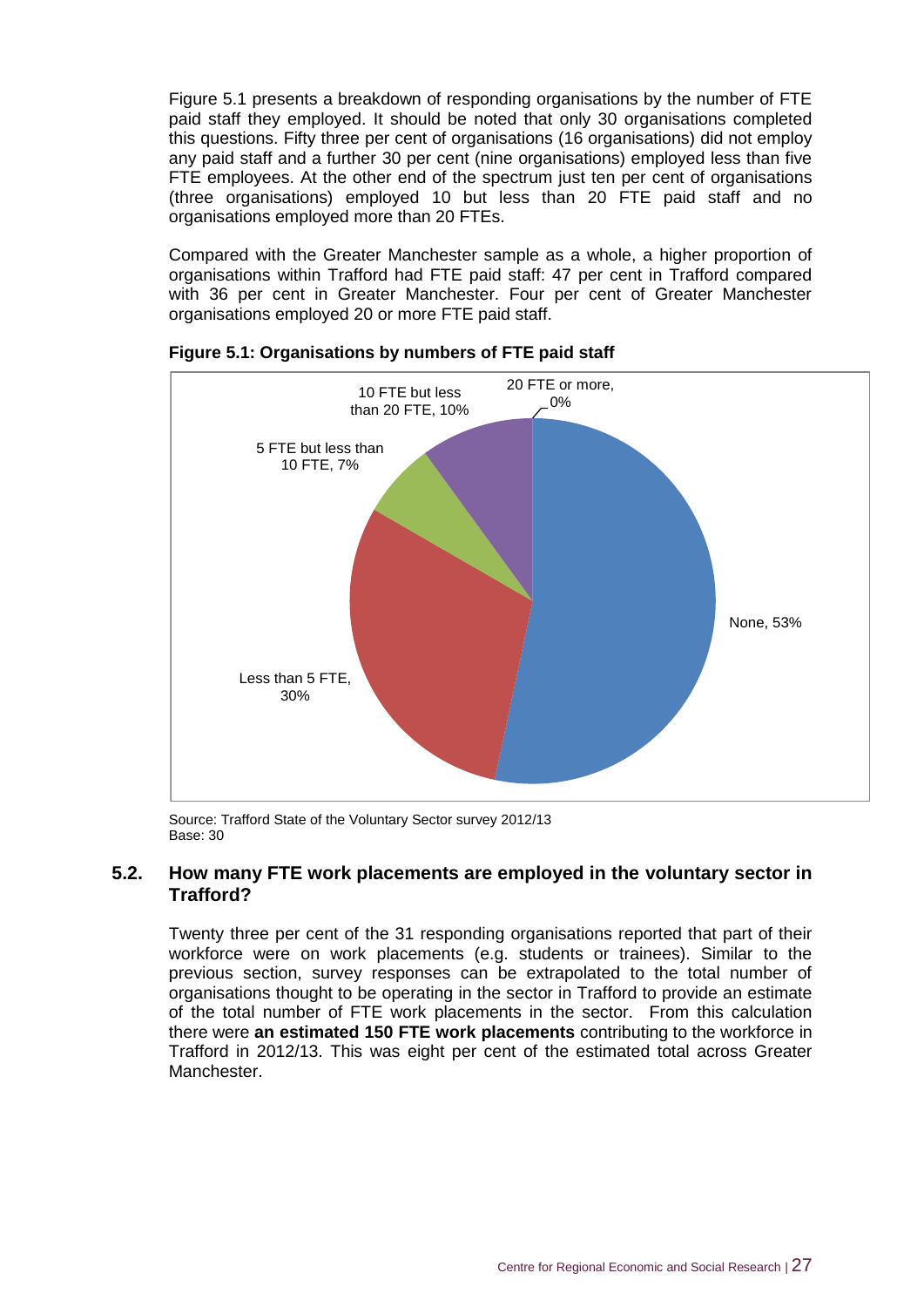#### **5.3. How many volunteers are part of the voluntary sector workforce in Trafford and what is their economic contribution?**

This section assesses the contribution of volunteers to the voluntary sector in Trafford.

Based on responses to the survey across Greater Manchester on numbers of volunteers and the hours which they contribute, and drawing on the assumptions used to estimate the total number of organisations in Trafford, it is estimated:

- **27,800 volunteers** were part of the sector's workforce in Trafford in 2012/13; this represents 12 per cent of Trafford's total population  $(227.100)^{25}$  and eight per cent of the estimated total for Greater Manchester organisations
- these volunteers provided an estimated **83,700 hours of their time per week**; this was eight per cent of the estimated number of volunteer hours for all Greater Manchester organisations.

There are two broad approaches to valuing the contribution of volunteers. One method, and this study's preferred approach, is to value the output that they produce. In effect this is the value to society of the goods and services that volunteers produce. This can be estimated by multiplying the number of FTE volunteers by the estimated gross value added (GVA) per FTE employee<sup>26</sup>. From this calculation **the economic contribution of volunteers in Trafford organisations is estimated to be £75.0 million per annum<sup>27</sup>** .

The use of estimated GVA per FTE employee to measure the value of the output produced by volunteers assumes that paid employees would not be used in the absence of volunteers to produce the same level of goods and services. In such a situation the value of output is the value of the labour input (wages and benefits) plus the value of the capital input (for example office space and computers). If paid employees would be used to produce the same level of goods and services then the value of capital input would be borne whether or not volunteers were used. Therefore value of the output from volunteers would be just the value of the labour input. This value would be roughly equivalent to the value estimated from the input method of valuation which is outlined in the next paragraph.

In the second method, the value of the input of volunteers is used to value the contribution of volunteers<sup>28</sup>. This is the amount that it would cost to pay employees to do the work carried out by volunteers. As such, this can be considered to be the benefit to organisations<sup>29</sup>. However, this benefit might also be passed onto society via lower prices for goods and services due to lower costs of production. The input value of volunteers can be calculated by multiplying the number of hours that volunteers give per week by an estimate of how much it would cost to employ someone to do that work. There are a number of widely accepted hourly rates that could be used to estimate this value; these include: the national minimum wage, the local median wage, the local mean wage and the reservation wage. The latter, the hourly rate associated with the actual role of volunteers is the preferred option;

 $\overline{a}$ 

 $25$  It is likely that a number of these volunteers could be the same person volunteering for multiple organisations; additionally, residents from outside of Trafford volunteering within Trafford; and conversely there will be Trafford residents volunteering for organisations outside of Trafford.

 $26$  This study used North West GVA per employee averaged across the following three sectors: public

administration and defence, education and health and social work ONS  $<sup>7</sup>$  Please note currently the work of volunteers is not included within official GVA figures</sup>

<sup>&</sup>lt;sup>28</sup> This is the approach recommended by Volunteering England

<sup>&</sup>lt;sup>29</sup> This assumes that there are no additional costs faced by organisations in using volunteers: for example extra management costs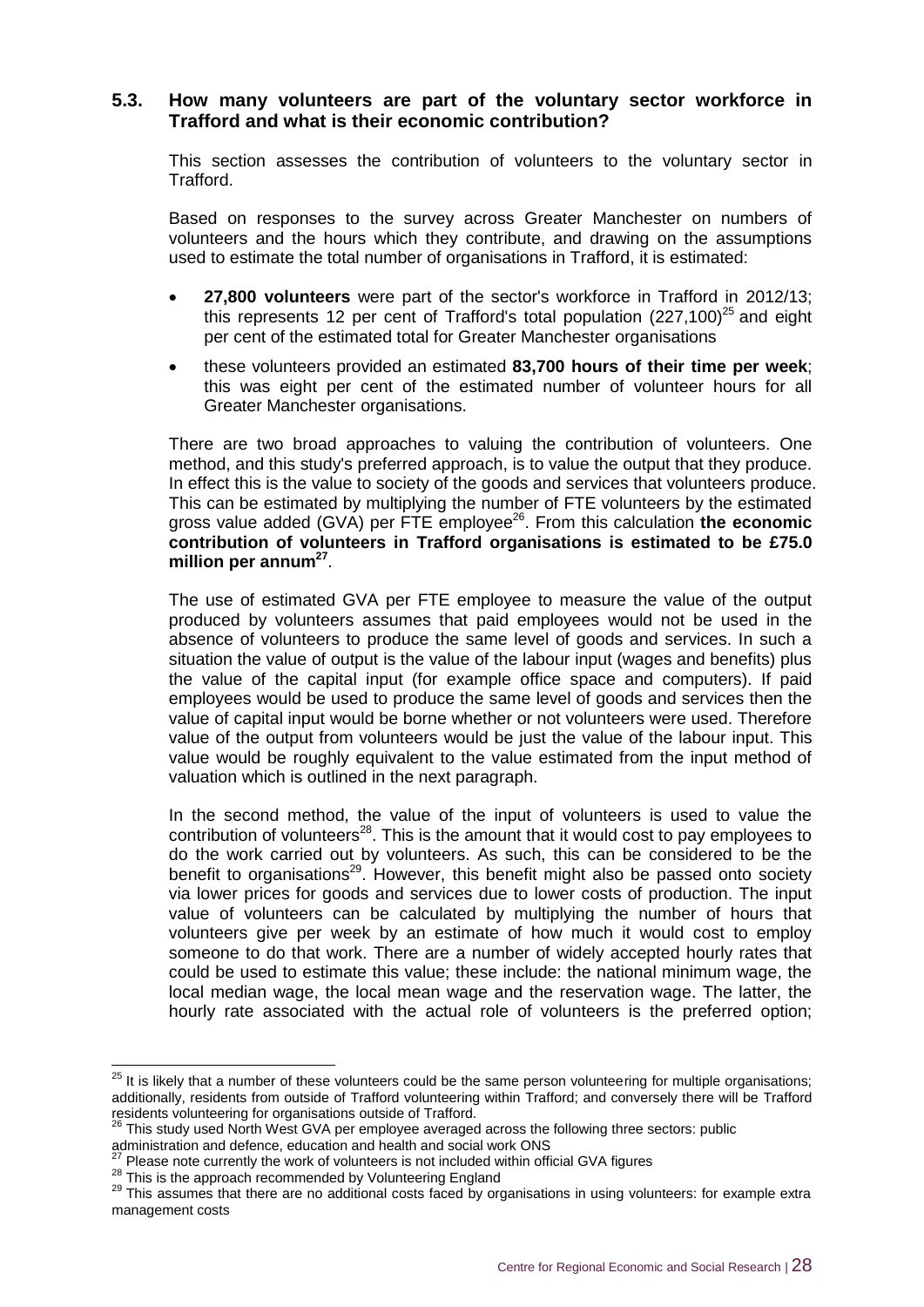however incomplete responses to the breakdown of volunteers by their role prevented an accurate calculation using this method. Therefore the preference in this study has been to provide a range using the national minimum wage (low estimate) and the local median wage (high estimate). In reality the true value of the input provided by volunteers will lie between the two estimates. Given the results to the survey it is estimated that:

- assuming the national minimum wage for adults<sup>30</sup> it would cost £26.9 million **annually to employ staff to do the work provided by volunteers in Trafford organisations**
- assuming the median gross hourly wage for full time employees in the North West<sup>31</sup> it would cost £52.0 million annually to employ staff to do the work **provided by volunteers in Trafford organisations**.

Figure 5.2 presents a breakdown of survey responses by the number of volunteers that they use. It shows:

- just two per cent of organisations reported having no volunteers
- 32 per cent of organisations had between one and nine volunteers
- 16 per cent of organisations had between 10 and 19 volunteers
- 36 per cent of organisations had between 20 and 49 volunteers
- 14 per cent of organisations had 50 or more volunteers.

This pattern was largely representative of the picture for organisations across Greater Manchester as a whole, where:

- one per cent of organisations had no volunteers
- 31 per cent of originations had one to nine volunteers
- 26 per cent of organisations had 10 to 19 volunteers
- 27 per cent of organisations had 20 to 49 volunteers
- and 14 per cent of organisations had more than 50 volunteers.

Assessment of the breakdown of volunteers by job role reveals:

- 27 per cent of volunteers were in management roles, including committee/board members
- 12 per cent of volunteers were in administrative roles
- 57 per cent of volunteers were in roles delivering services.

-

 $30$  £6.19 for 21 years and older in 2012

<sup>&</sup>lt;sup>31</sup> £11.94 for 2012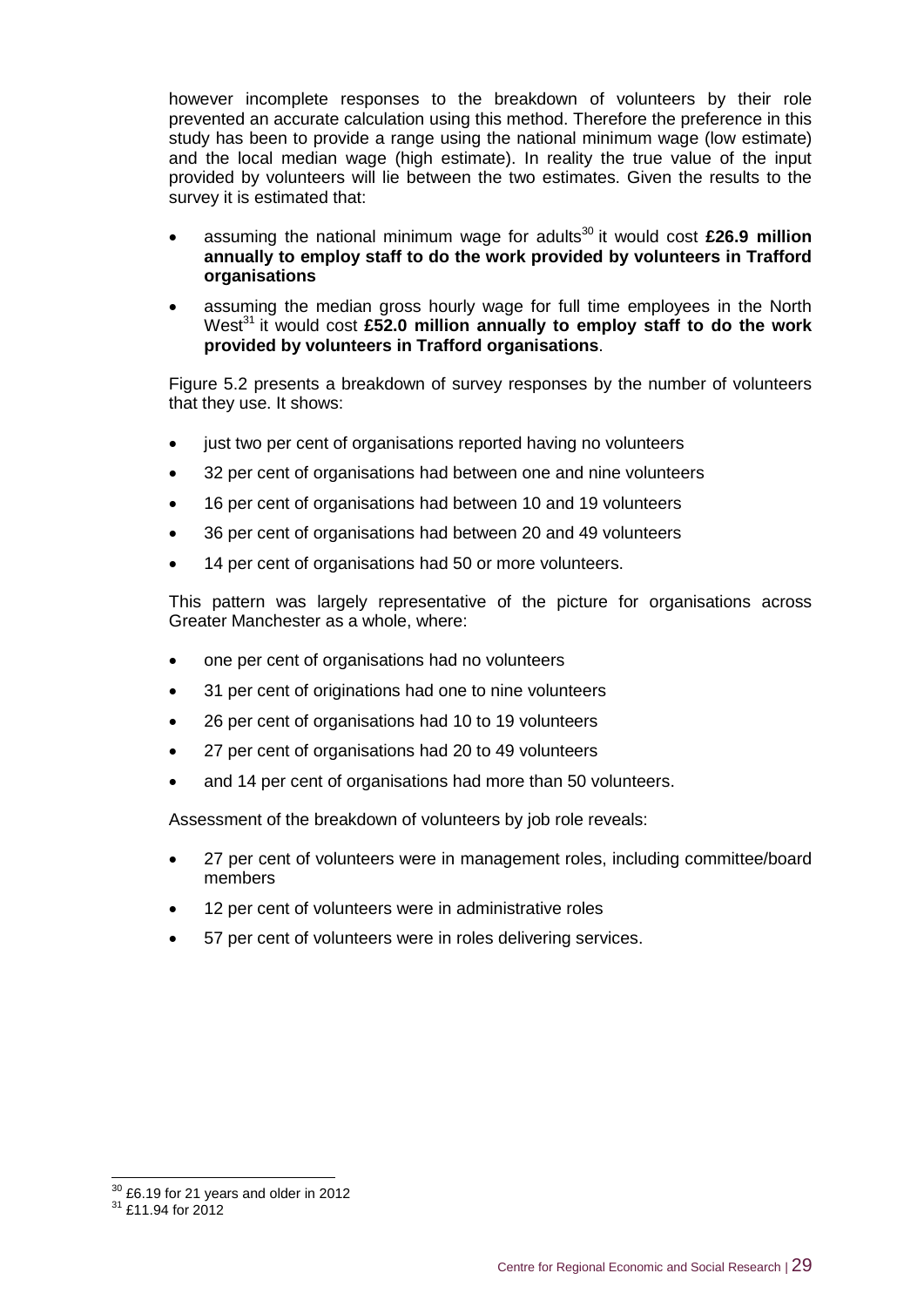

#### **Figure 5.2: Organisations by numbers of volunteers**

Source: Trafford State of the Voluntary Sector survey 2012/13 Base: 50

#### **5.4. How has the voluntary sector's workforce changed in the last 12 months?**

The final part of this chapter reports on how respondents perceived three aspects of their workforce have changed in the past 12 months. The survey asked respondents viewed whether the following aspects of their organisation's workforce had 'increased', 'stayed the same' or 'decreased' in the last 12 months:

- the total number of paid employees
- the total number of work placements
- the total number of volunteers.

Please note a low number of responses were received to each of these questions so caution is needed when interpreting the results.

Figure 5.3 presents the results to these questions, the key findings of which are:

#### *Paid employees:*

- 25 organisations (71 per cent) reported that they employed a similar number of paid employees to a year ago
- the same number of respondents, five (14 per cent), reported an increase and a decrease in their number of paid employees over the previous year
- across Greater Manchester 17 per cent of organisations reported an increase in their number of paid employees; the same percentage reported a decrease.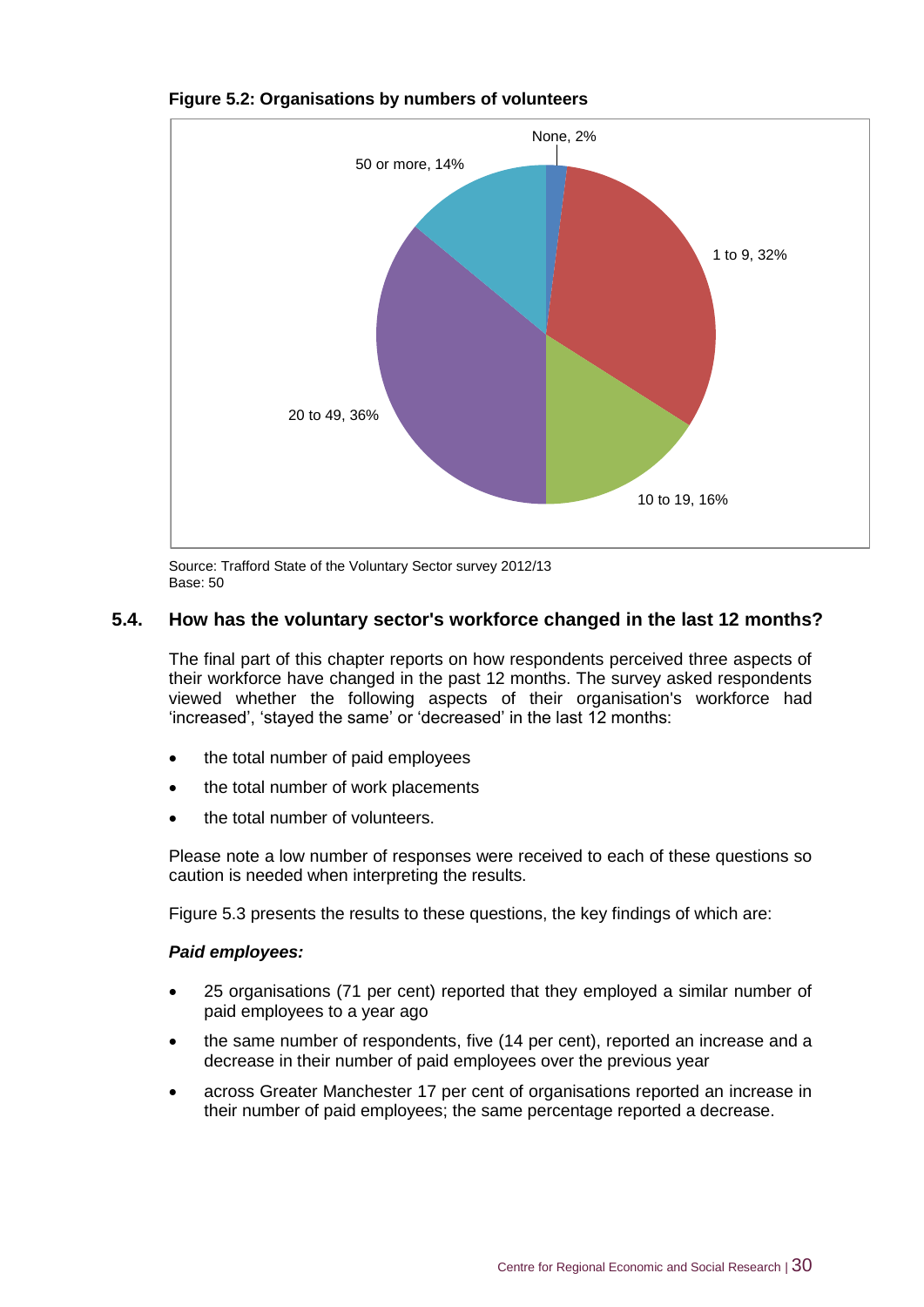#### *Work placement:*

- two respondents (seven per cent) reported an increase in their number of work placements over the previous year
- three respondents (11 per cent) reported a decrease in the past year
- 14 per cent of Greater Manchester organisations reported an increase in their number of work placements compared with eight per cent who reported a decrease.

#### *Volunteers:*

- 30 per cent of respondents reported increased numbers of volunteers now compared to a year ago; this might have been the result of an increasing number of short term volunteer placements sent from Job Centres via Volunteer Centres and those unable to find work, and those that have lost their job turning to volunteering to maintain skills and to gain new ones
- in comparison six per cent of organisations reported a decrease in volunteer numbers
- nearly two fifths of Greater Manchester organisations reported an increase in their number of volunteers over the previous year, compared with 11 per cent who reported a decrease.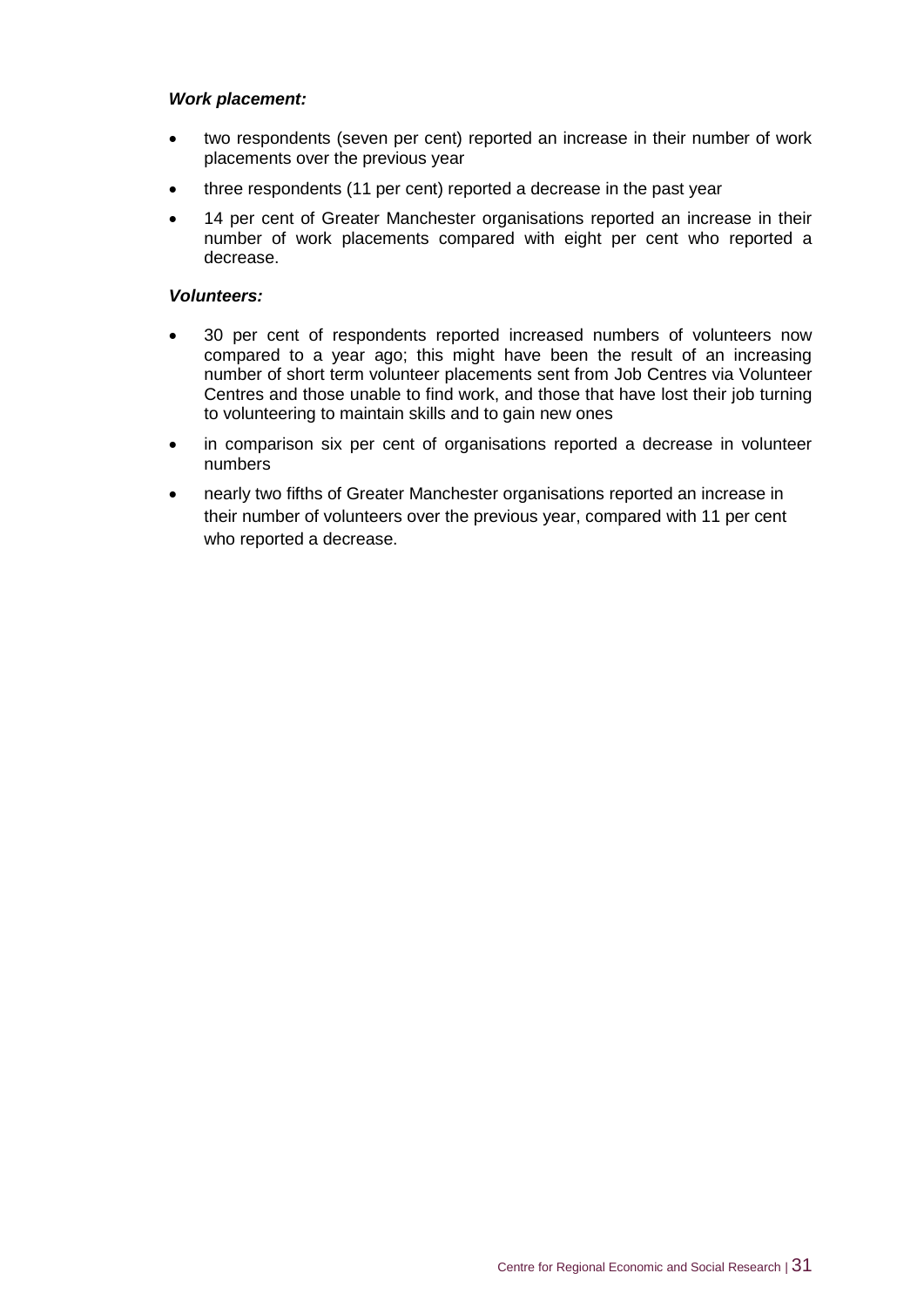

#### **Figure 5.3: Change in aspects of the workforce in the last 12 months**

Source: Trafford State of the Voluntary Sector survey 2012/13 Base: paid employees (35) work placements (27) volunteers (47) Note: 'cannot say' response has been excluded from the analysis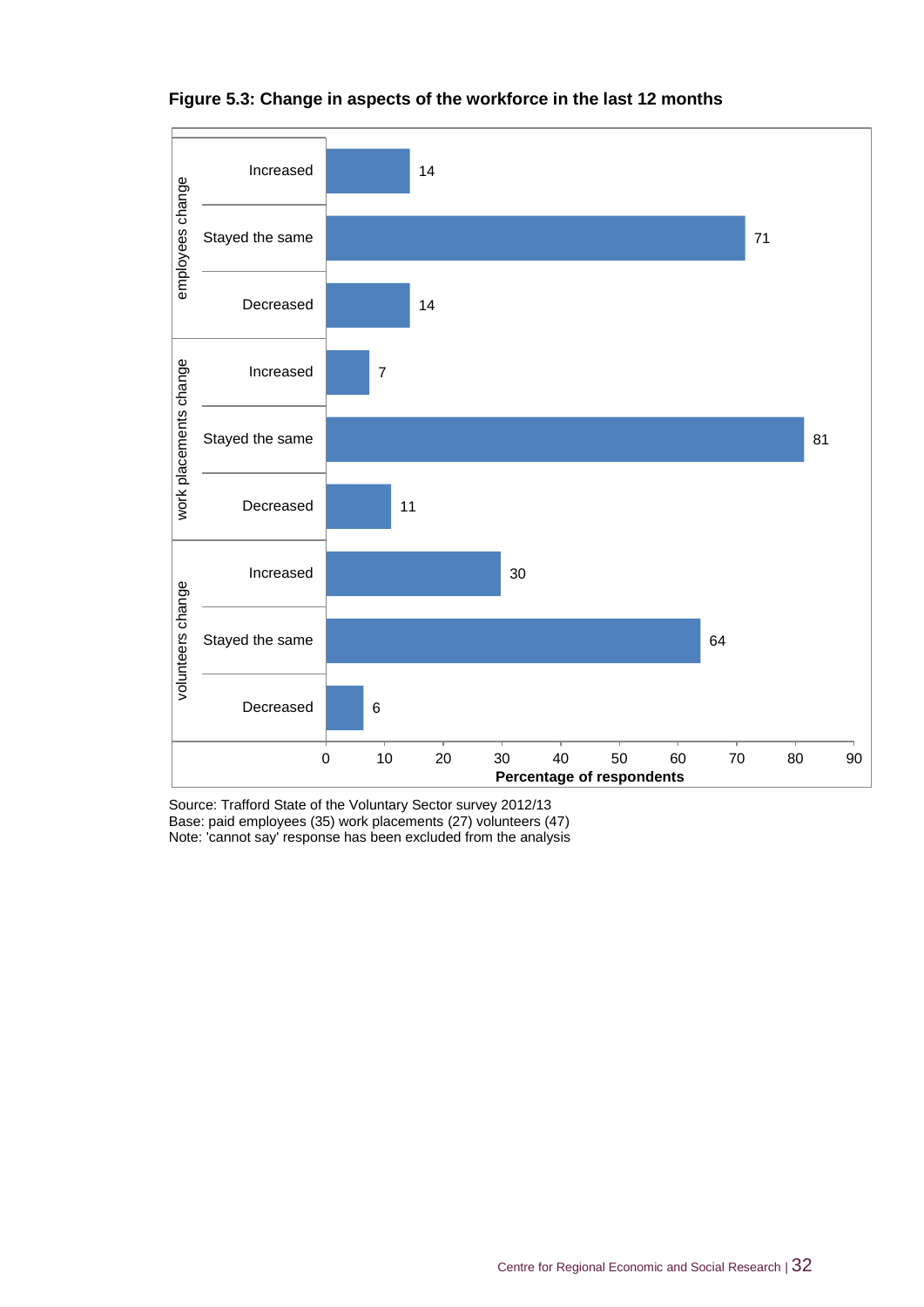# <span id="page-43-0"></span>**Partnership Working: the Public Sector**

This chapter explores survey respondent's experiences of partnership working. It includes the extent of their engagement with the key public sector bodies in Trafford and their perceptions about how these statutory agencies perceive their work.

#### **6.1. Dealings with local public sector bodies**

Survey respondents were asked about the extent of their dealings with each of the main public sector bodies covering the Trafford area. An overview of their responses is provided in figure 6.1, along with the local authority figure for Greater Manchester combined.

This shows that survey respondents had dealings with a range of local public sector bodies. The three most prominent were Trafford Council, NHS Trafford and Greater Manchester Police:

- **Trafford Council:** 62 per cent had some dealings with Trafford Council; including six per cent who had a 'great amount' of dealings and 27 per cent who had a 'fair amount' of dealings
- **NHS Trafford (Primary Care Trust):** 33 per cent had some dealings with NHS Trafford; including 17 per cent who had a 'fair amount' of dealings
- **Greater Manchester Police:** 28 per cent had some dealings with the Police; including 7 per cent who had a 'great amount' of dealings and nine per cent who had a 'fair amount' of dealings.

Local authorities consistently emerged as the most prominent public sector contact for respondents to this study across Greater Manchester. Overall, 11 per cent of respondents said they had a 'great amount' of dealings with their local authority and 29 per cent said they had a 'fair amount'. This is broadly consistent with the findings for Trafford.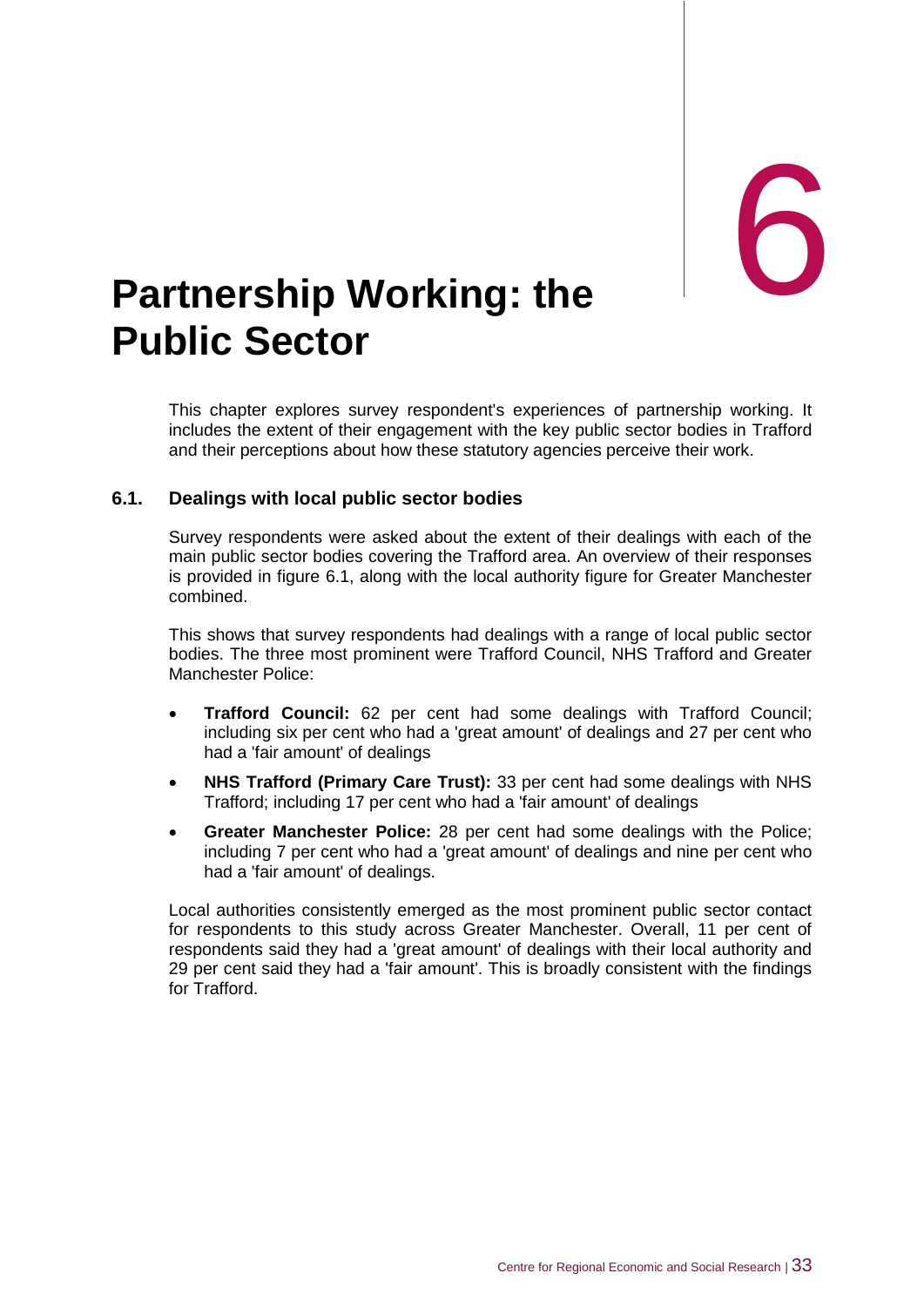

#### **Figure 6.1: Dealings with local public sector bodies**

Source: Trafford State of the Voluntary Sector Survey 2012/13 Base: 40-79

#### **6.2. Relationships with local public sector bodies**

The previous section highlighted the central importance of Trafford Council, NHS Trafford, and Greater Manchester Police to the sector's work. The relationship between organisations and their local public sector partners is therefore important to their ability to operate effectively. To this end survey respondents were asked about the quality and effectiveness of their relationships with key public sector bodies. The questions covered the extent to which respondents said each public sector body:

- valued their organisation's work
- understood the nature and role of their organisation
- respected their organisation's independence
- informed their organisation about the issues which affected them or were of interest to them
- consulted their organisation about issues which affected them or were of interest to them
- involved their organisation appropriately in developing and carrying out policy on issues which affected them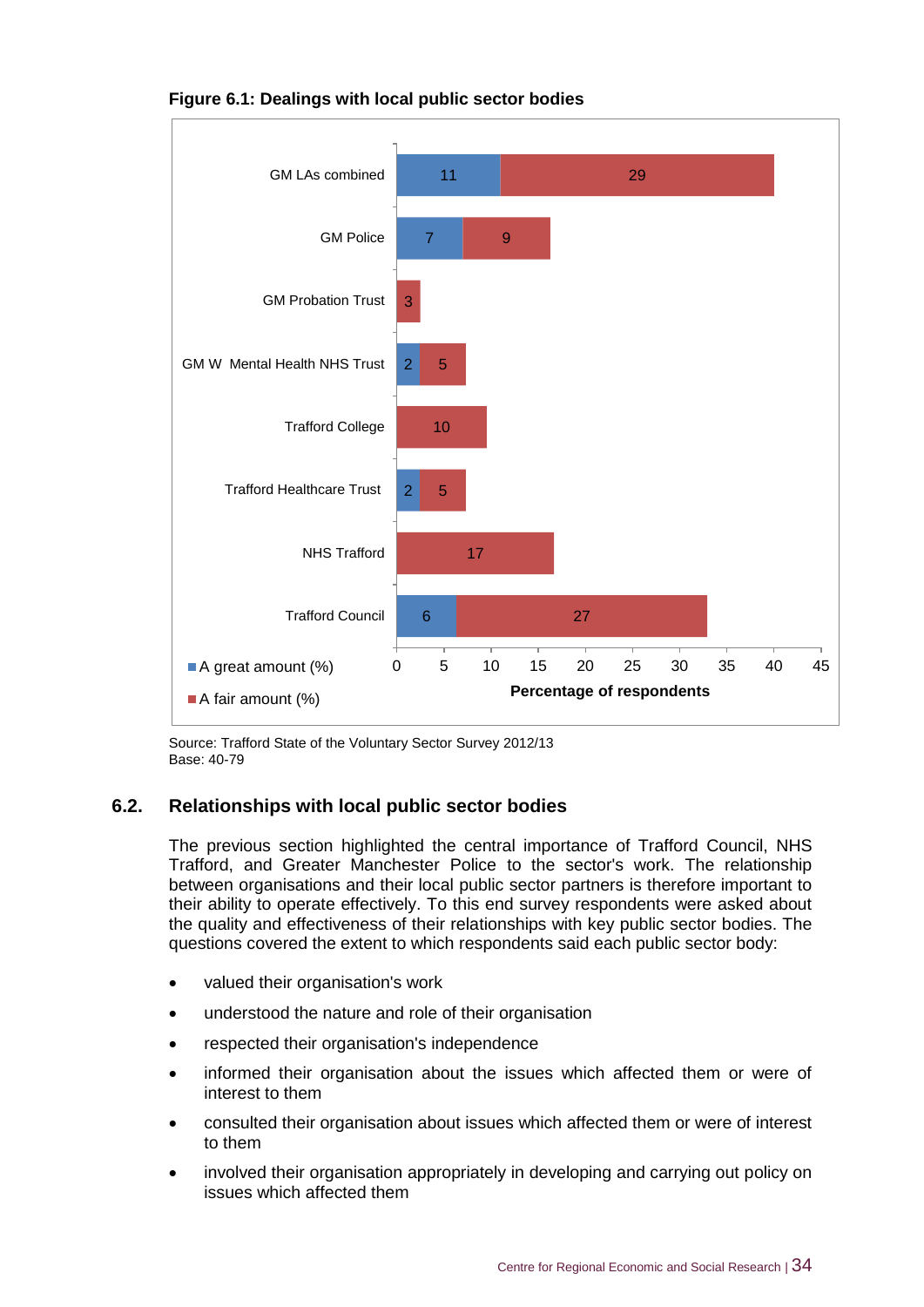acted upon their organisation's opinions and/or responses to consultations.

Respondents were asked to provide an answer for Trafford Council and their most frequent contact from the list of other public sector bodies. The results of each question are summarised in figures 6.2a and 6.2b. A comparison with the Greater Manchester average is also provided.

Figures 6.2a and 6.2b show that the voluntary sector's experiences of working in partnership with local public sector bodies were quite mixed:

- **valuing their work:** 44 per cent of respondents said that Trafford Council valued the work they did. In addition, 48 per cent of respondents said that their most frequent other public sector contact valued their work
- **understanding their role:** 44 per cent of respondents said that Trafford Council understood the role and nature of their organisation's role. In addition, 52 per cent of respondents said that their most frequent other public sector contact understood their role
- **respecting their independence:** 39 per cent of respondents said that Trafford Council respected their organisation's independence. In addition, 52 per cent of respondents said that their most frequent other public sector contact respected their independence
- **informing about key issues:** 35 per cent of respondents said that Trafford Council kept their organisation informed about issues which affected them or were of interest to them. In addition, 39 per cent of respondents said that their most frequent other public sector contact kept them informed
- **consulting about key issues:** 34 per cent of respondents said that Trafford Council consulted their organisation about issues which affected them or were of interest to them. In addition, 41 per cent of respondents said that their most frequent other public sector contact consulted them
- **involving in policy development:** 21 per cent of respondents said that Trafford Council involved their organisation appropriately in developing and carrying out policy on issues which affected them. In addition, 24 per cent of respondents said that their most frequent other public sector contact involved them in policy development
- **acting on their views:** 15 per cent of respondents said that Trafford Council acted upon their organisation's opinions and/or responses to consultations. In addition, 29 per cent of respondents said that their most frequent other public sector contact acted on their views.

This suggests an overall trend in which the voluntary sector's experience of working with Trafford Council was broadly similar to other local public sector bodies. This is slightly different to the trend across Greater Manchester, where other local public sector bodies tended to score more highly. Overall, the results for Trafford are less positive than for Greater Manchester as a whole.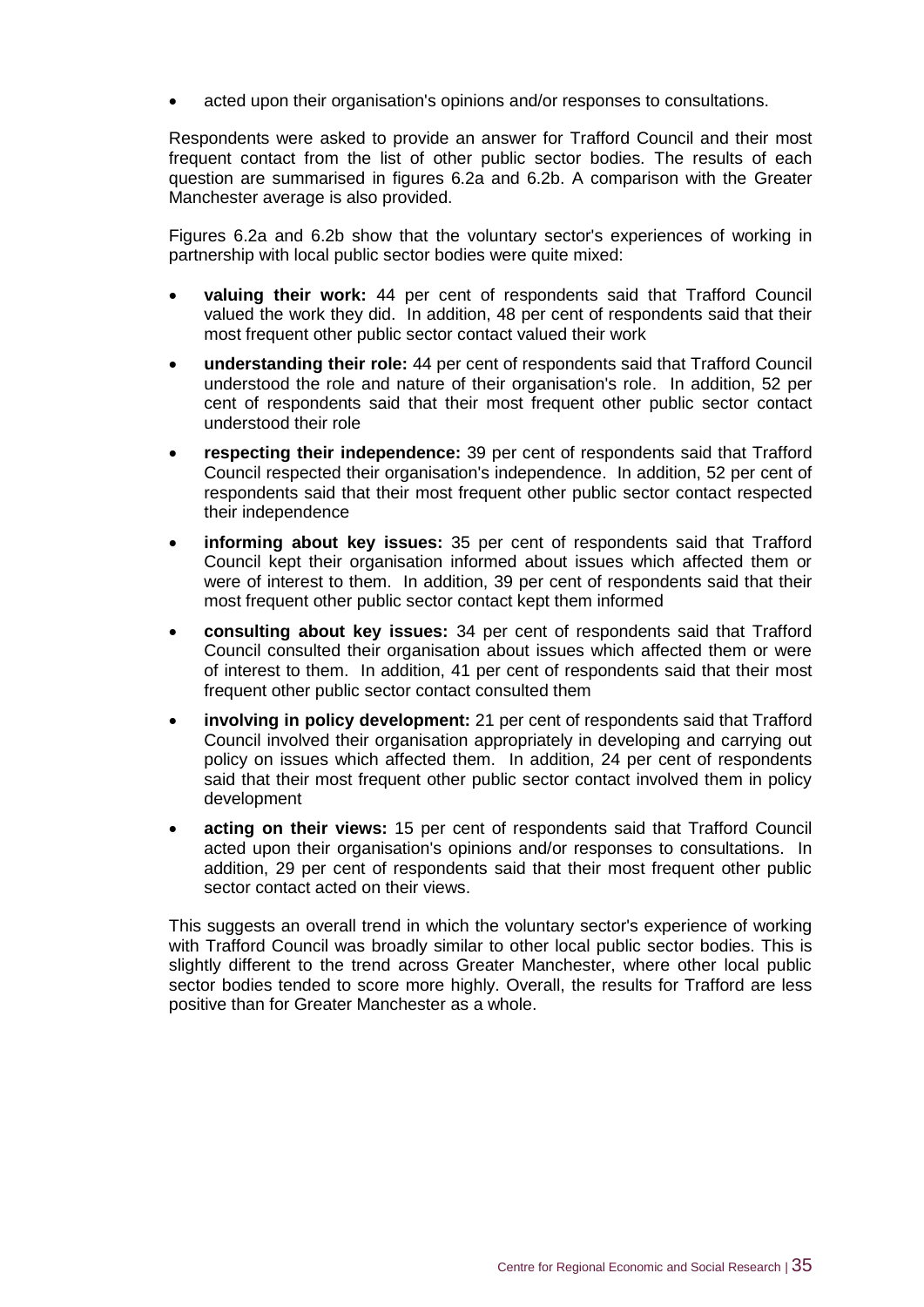



Source: Trafford State of the Voluntary Sector Survey 2012/13 Base: 60 – 62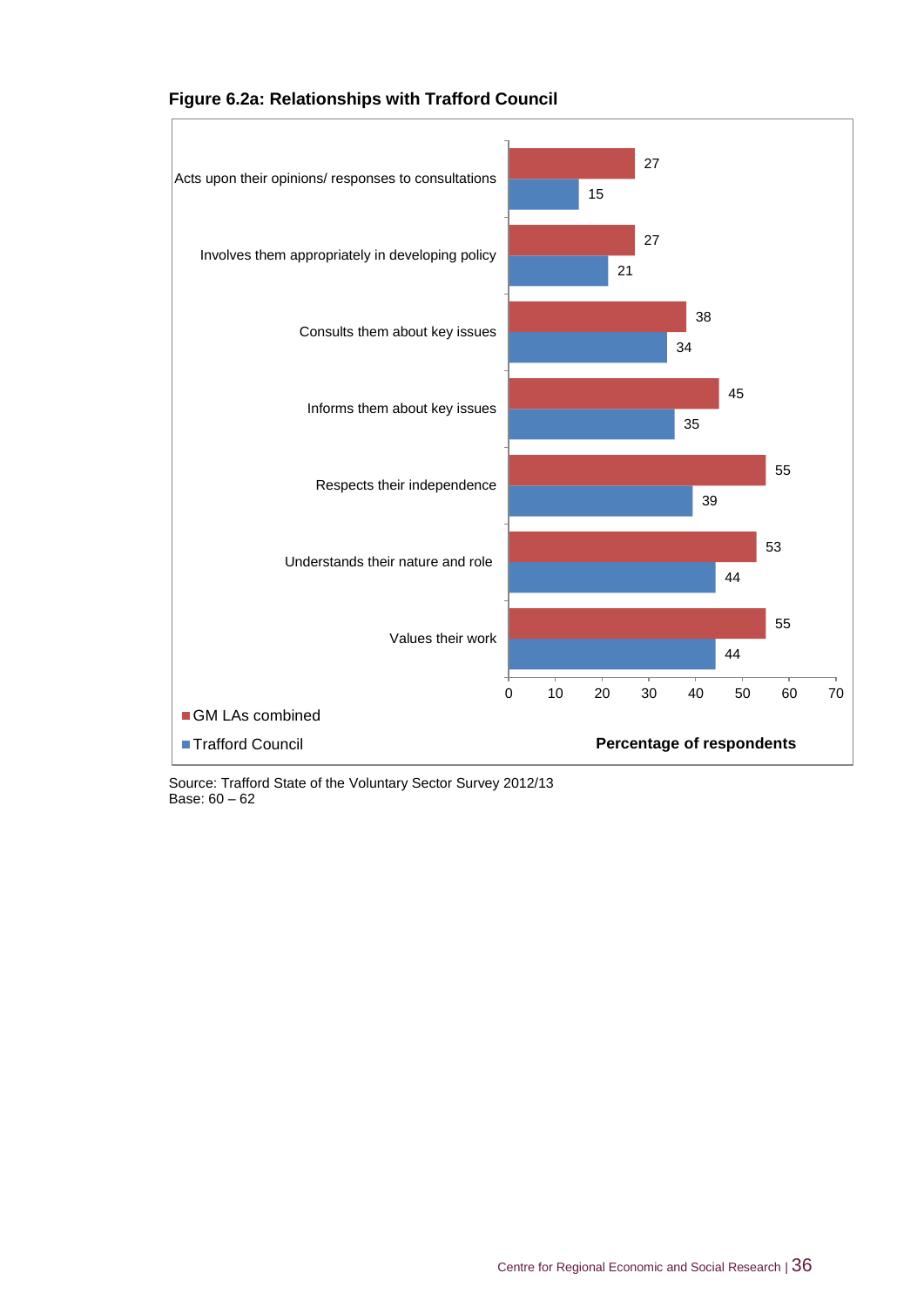

#### **Figure 6.2b: Relationships with other most frequent public sector contact**

Source: Trafford State of the Voluntary Sector Survey 2012/13 Base: 28-29

-

The survey findings regarding relationships with local public sector bodies are reinforced by responses to two further questions which asked the extent to which organisations were satisfied with their ability to influence public sector decisions of relevance to their organisation and the extent to which they thought local statutory bodies influenced their success<sup>32</sup>. The results of these questions are summarised in figure 6.3. A comparison with the Greater Manchester average is also provided.

 $32$  This latter measure was used in 2008 and 2010 to provide evidence of local authority performance against 'National indicator 7: the environment for a thriving third sector'. It therefore provides an important national benchmark against which local sector relationships can be judged.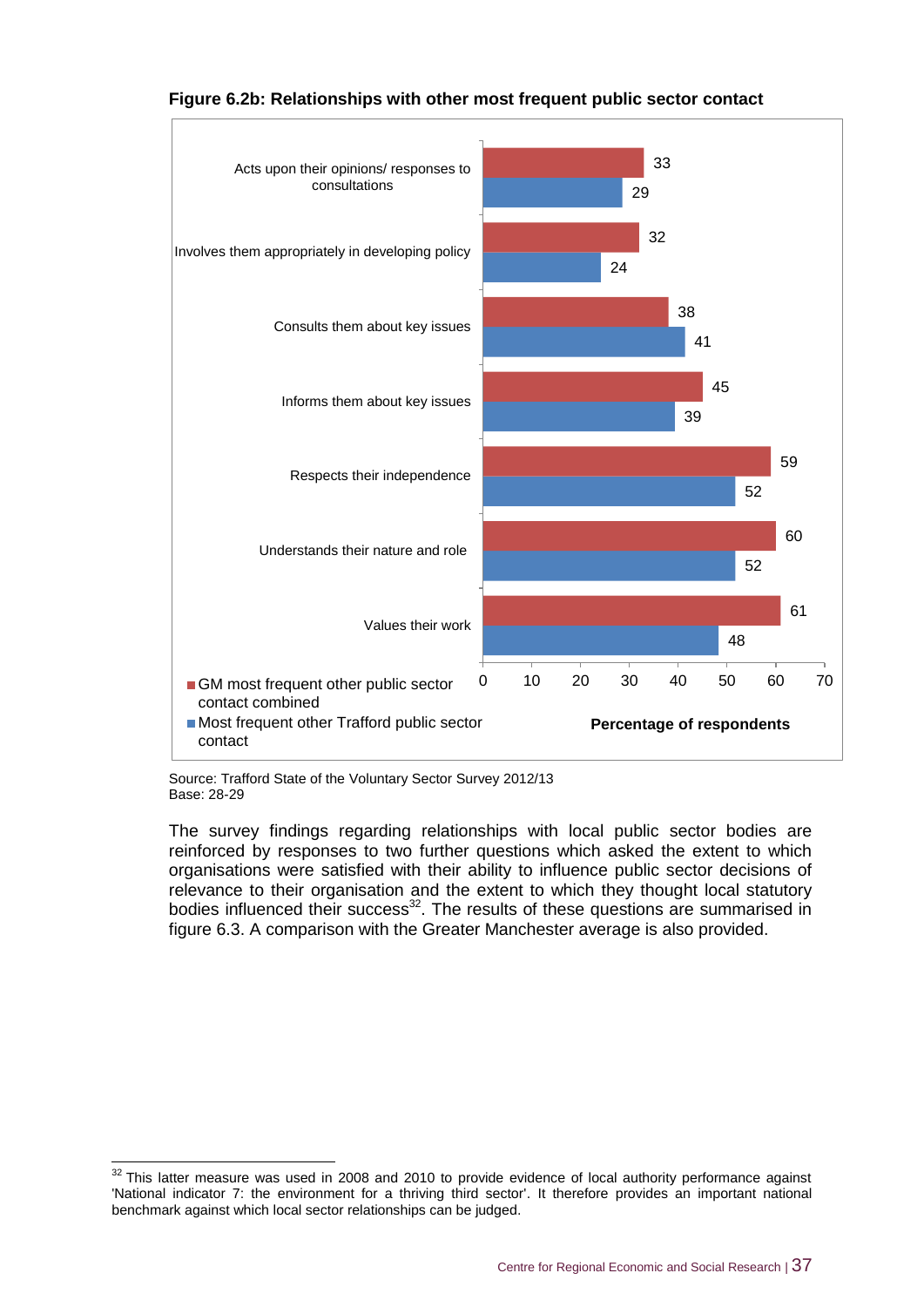#### **Figure 6.3: Proportion of organisations who said they were satisfied with their ability to influence public sector decisions of relevance to their organisation and who said local public sector bodies influence their organisation's success**



Source: Trafford State of the Voluntary Sector Survey 2012/13 Base: 60 / 62

This shows that 16 per cent of respondents were satisfied with their ability to influence Trafford Council decisions of relevance to their organisation and 18 per cent said that Trafford Council had a positive influence on their organisation's success. This is lower than the Greater Manchester combined figures.

In addition, 18 per cent of respondents said they were satisfied with their ability to influence key decisions of their most frequent other public sector contact and 24 per cent said this contact had a positive influence on their success. Again, this is lower than the Greater Manchester combined figures.

#### **6.3. Funding from local public sector bodies**

Respondents were also asked to reflect on their experiences of public sector funding in terms of how successful they had been; how satisfied they were with bidding arrangements; and how satisfied they were with the level of opportunity to bid for long-term funding. The responses are illustrated in figure 6.4 and are split between perceptions of Trafford Council and of organisations' most frequent other public sector contact. This shows that 33 per cent of respondents were successful in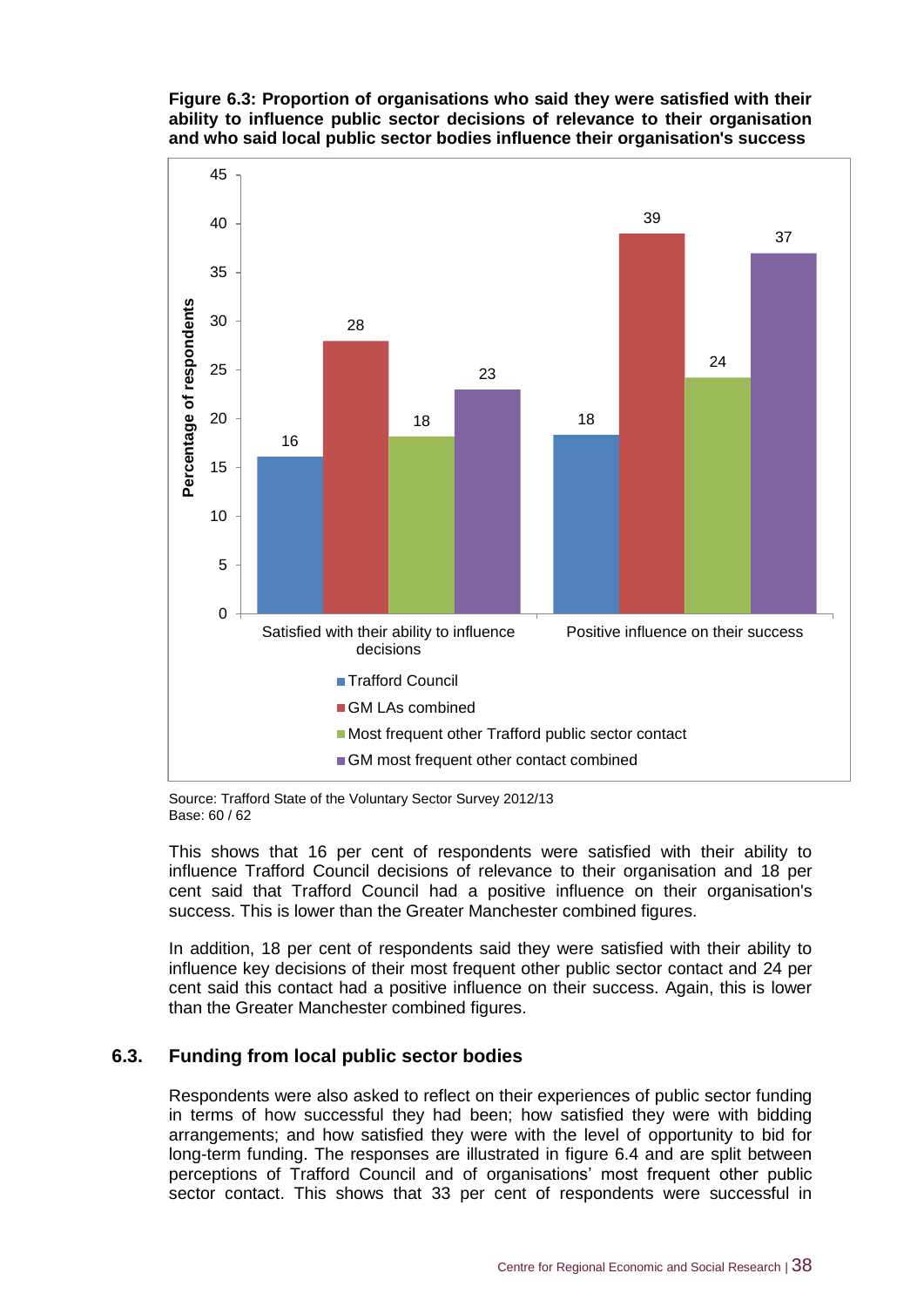bidding for contracts with Trafford Council compared to a 21 per cent success-rate with other public sector bodies. Satisfaction with bidding arrangements were broadly equal across both categories, with 16 per cent satisfied with bidding arrangements for Trafford Council contracts and ten per cent for their most frequent other public sector contract. Eight per cent were satisfied with the opportunities for funding or contracts with Trafford Council that last three years or longer; and four per cent felt the same for their most frequent other public sector contact. A comparison with the Greater Manchester average is also provided.





Source: Trafford State of the Voluntary Sector Survey 2012/13 Base: 61 - 62

When compared with the Greater Manchester combined figures and other local authorities, satisfaction with Trafford Council and other public sector bodies is substantially lower.

#### **6.4. Qualitative perspectives on local public sector bodies**

Following on from quantitative questions regarding the nature of respondents' relationships with local public sector bodies, respondents were also asked to provide further qualitative (i.e. written) information about these relationships. On the whole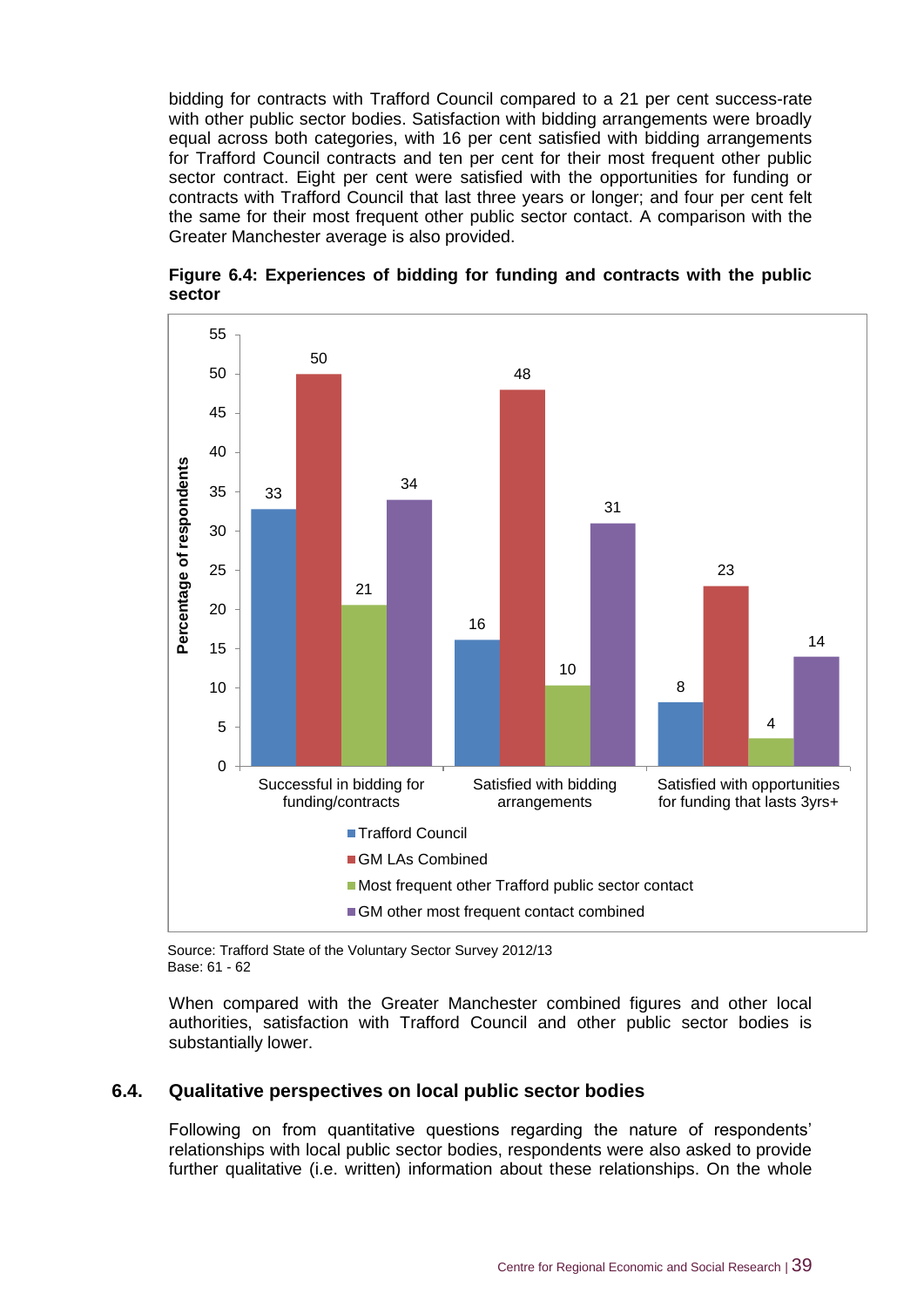these comments were positive, suggesting that Trafford Council had a good relationship with many organisations:

*"Trafford Council have been both positive and supportive in the work of our group (…) The officers we have contact with listen and respect our views. They may not always agree but are willing to discuss ideas and offers alternative ideas."*

*"All dealings with Trafford council have been very satisfactory."*

There were, however, one or two dissenting voices, who had found Trafford Council difficult to work with, or had not engaged with Trafford Council in any way (which may be due to the nature of their service rather than a particular issue with Trafford Council):

*"The Council do not consult or involve local groups at all well and when they try to it is not genuine."*

*"We have had absolutely no dealings with the Trafford Council."*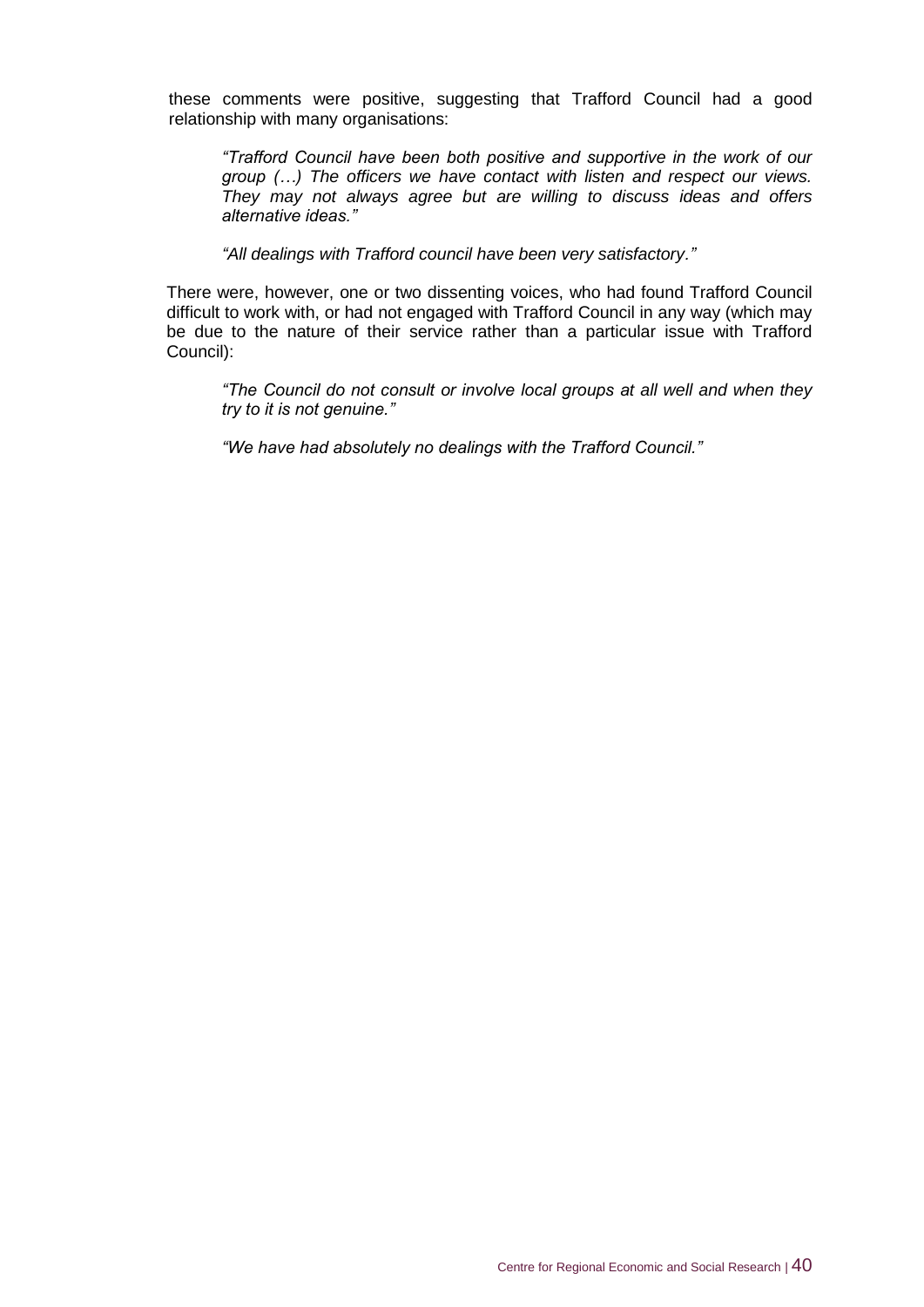# <span id="page-51-0"></span>Partnership Working: **Commercial Businesses**

The previous chapter explored respondents' experiences of partnership working with public sector bodies. This chapter moves on to explore their experiences of working with the commercial sector. This is new territory for many voluntary and community organisations but will become more important as funding from public sector, charitable and philanthropic sources reduces. Survey respondents were asked about their direct dealings and experiences with each of working with commercial businesses in Trafford.

#### **7.1. Working with commercial businesses**

Survey respondents were asked to indicate the extent to which they had direct dealings with commercial businesses in Trafford. 53 per cent reported that they had some direct dealings, with 11 per cent having a 'great' or 'fair' amount of contact. This is slightly lower than the average for Greater Manchester as a whole (figure 7.1).



**Figure 7.1: Extent of direct dealings with commercial businesses**

Source: Trafford State of the Voluntary Sector Survey 2012/13 Base: 54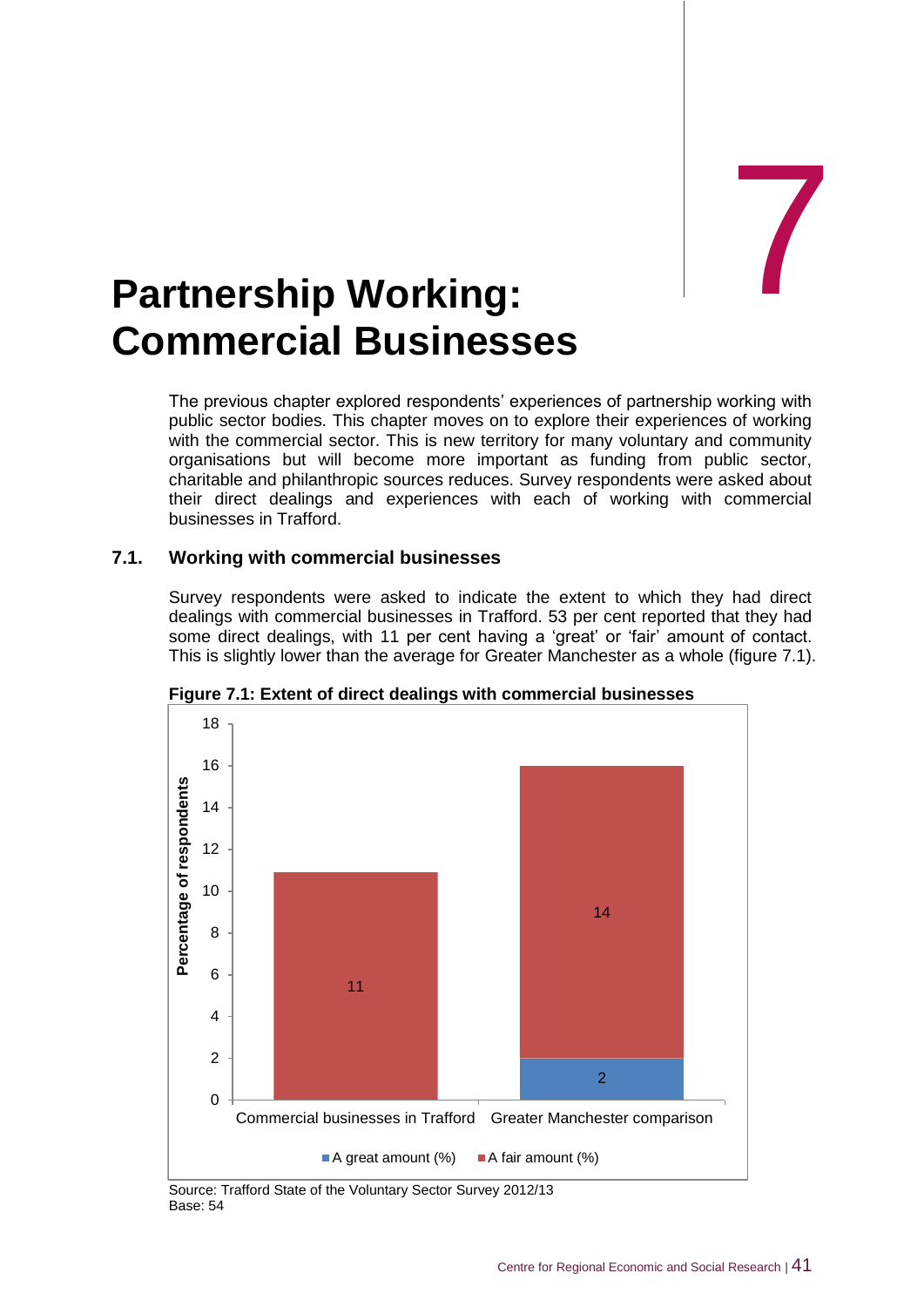As with public sector bodies, survey respondents were also asked about their perceptions of commercial businesses. They were asked to indicate the extent to which they thought that commercial businesses:

- valued their organisation's work
- understood the nature and role of their organisation
- had a good record in terms of corporate social responsibility
- provided local voluntary and community organisations/groups with 'in kind' help and/or support.

The results, including a Greater Manchester comparison, are summarised in figure 7.2. This shows that, compared to perceptions of public sector bodies (see figure 6.2), and the average from respondents across Greater Manchester, survey respondents had less positive perceptions of commercial businesses in Trafford:

- 28 per cent of respondents felt that commercial businesses **valued their work**
- 30 per cent of respondents felt that commercial businesses **understood the nature and role of their organisation or group**
- 19 per cent thought that commercial businesses in Trafford had a good record on **corporate social responsibility**
- 21 per cent felt that commercial businesses provided local VCOs with **'in kind' help or support**
- Taking all things into account, just 17 per cent of survey respondents felt that the commercial business community in Trafford was a **positive influence on their organisation's success**.



**Figure 7.2: Relationships with commercial businesses**

Source: Trafford State of the Voluntary Sector Survey 2012/13<br>Base: 47 - 48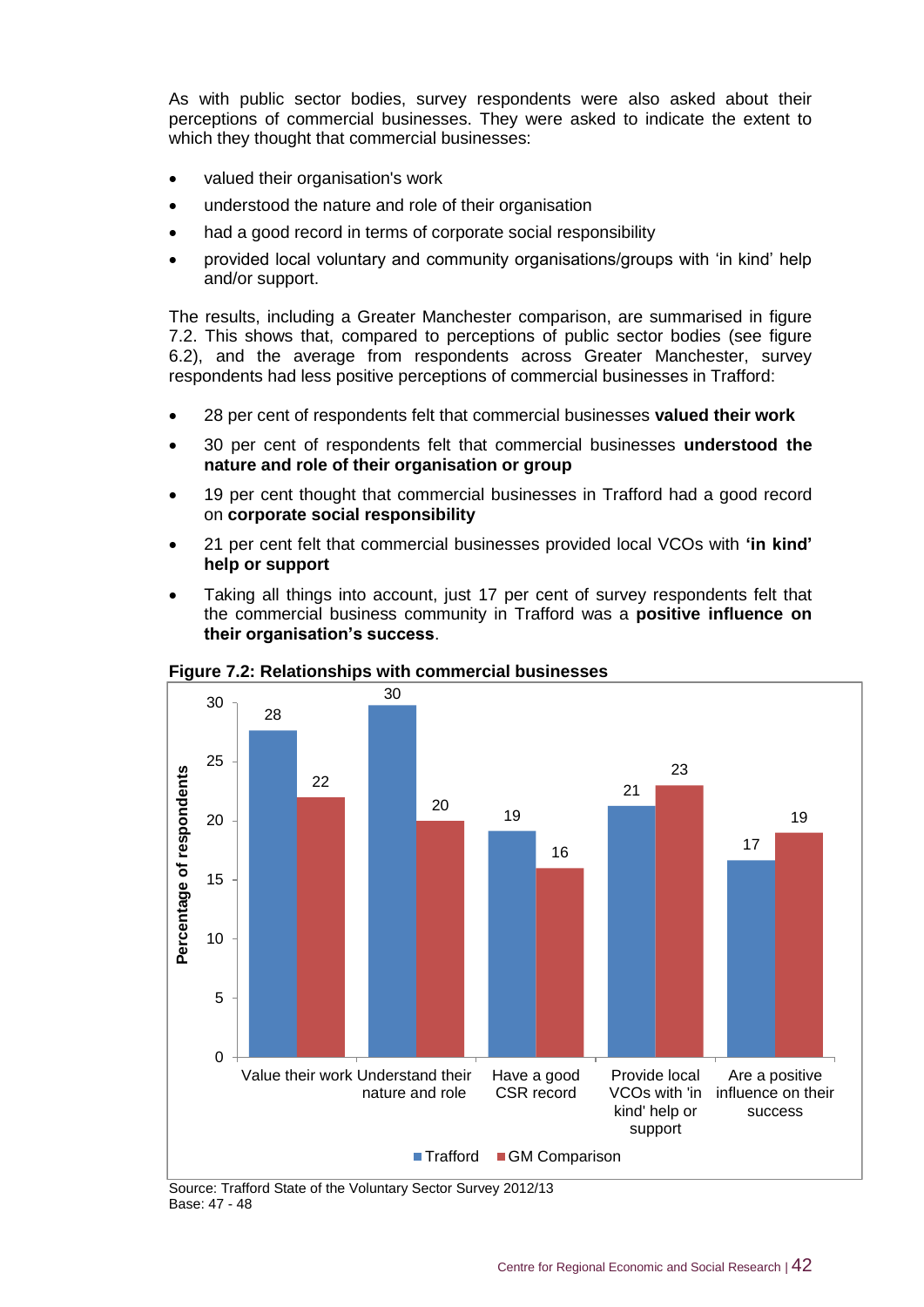On the whole, the findings from this chapter suggest that commercial businesses in Trafford were not seen in a positive light by survey respondents.

#### **7.2. Working with commercial businesses**

Respondents were asked to comment qualitatively about their relationships with local businesses. This gave a slightly less negative image of the private sector. Organisations had less engagement with commercial businesses on the whole than with the public sector and VCS, and where organisations did engage it was usually on a small scale, *ad hoc*, basis:

*"We have actively sought to engage with local businesses and have generally received good feedback. We have had particularly valuable support from the local publican and NISA store."*

*"Local business are supportive in terms of providing donations to support fundraising activities and publicising events."*

*"Businesses are not interested in local groups and projects and don't try to connect and understand our work."*

*"We have no contact with any commercial business in Trafford."*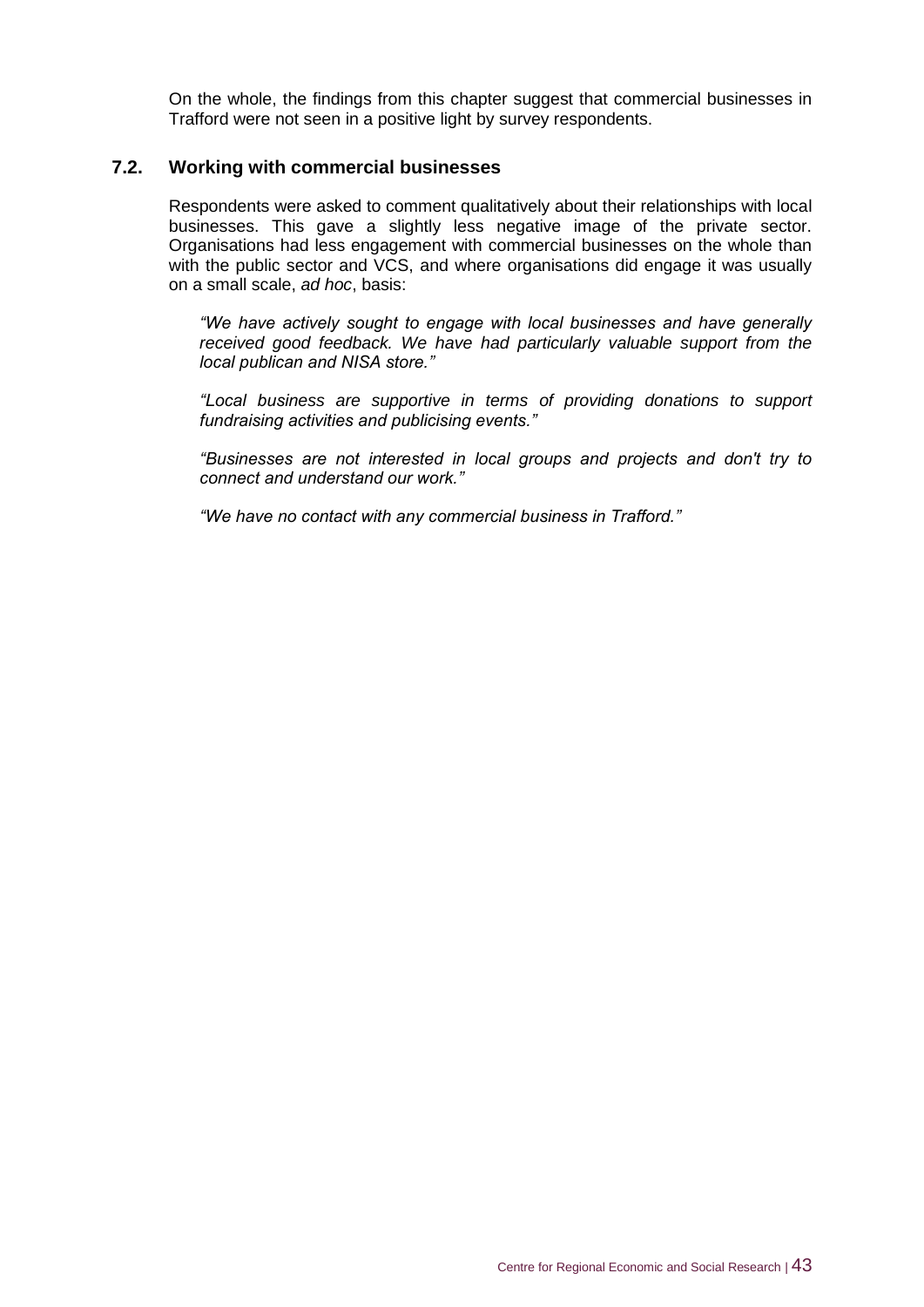# <span id="page-54-0"></span>external partnership Working: **Voluntary Organisations and Community Groups**

The previous two chapters have explored respondents' experiences of working with organisations from the public and commercial sectors. This chapter discusses survey respondents' views on their work with other voluntary and community sector organisations. This includes working collaboratively with voluntary organisations and community groups and accessing help and advice from local support and development organisations.

#### **8.1. Working with other voluntary and community organisations**

Survey respondents were asked about the extent to which they had direct dealings with other voluntary and community organisations in Trafford. 83 per cent had some direct dealings with other voluntary and community organisations and 43 per cent had a 'great' or 'fair amount' of contact. This is lower than the figures for Greater Manchester combined, which show that 60 per cent had a 'great' or 'fair amount' of dealings with other voluntary and community organisations.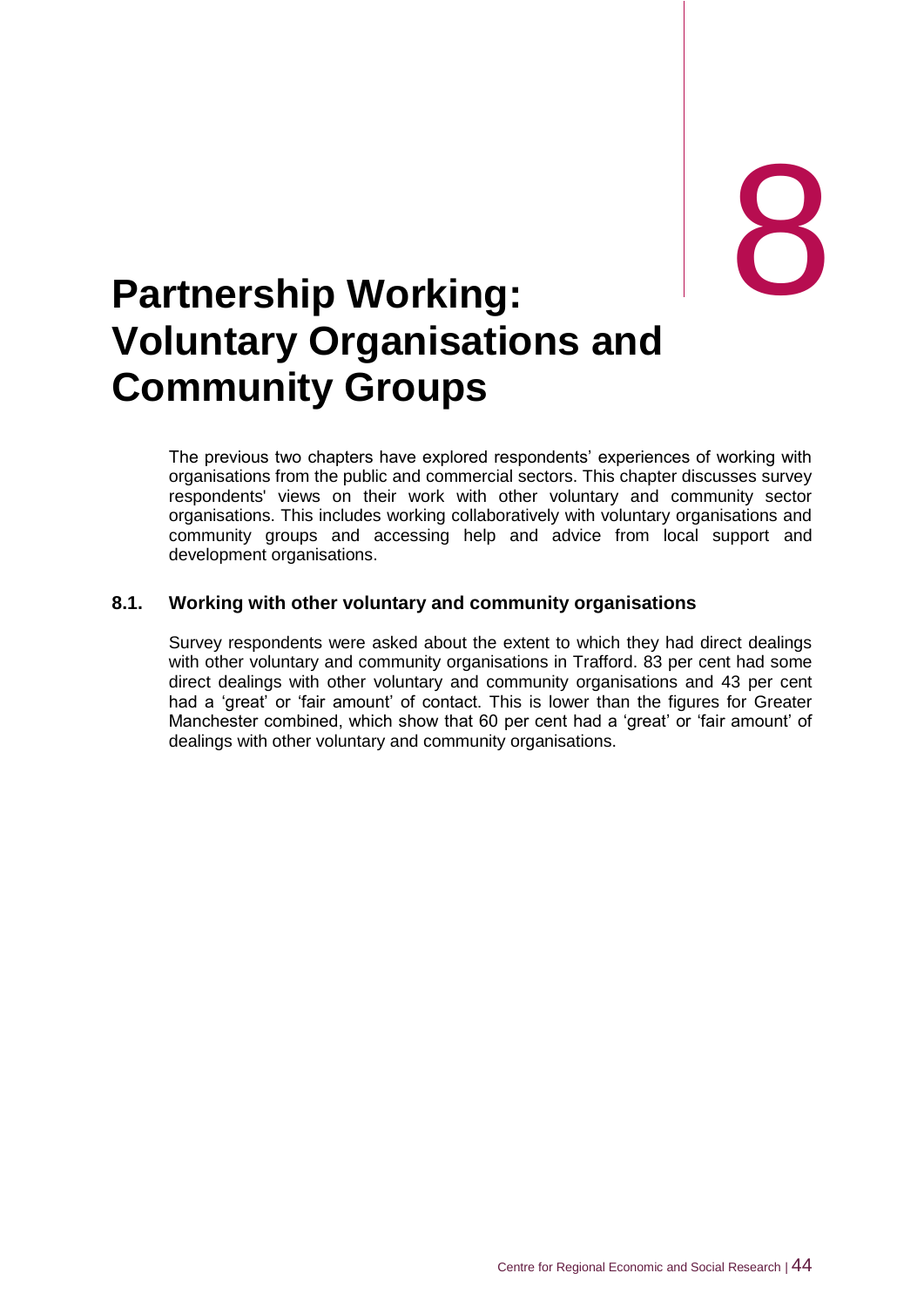

**Figure 8.1: Extent of direct dealings with voluntary and community organisations**

Source: Trafford State of the Voluntary Sector Survey 2012/13 Base: 58

Respondents were asked to reflect on the opportunities they had to work with other voluntary and community organisations in terms of influencing local decisions and delivering local services. Figure 8.2 summarises the responses.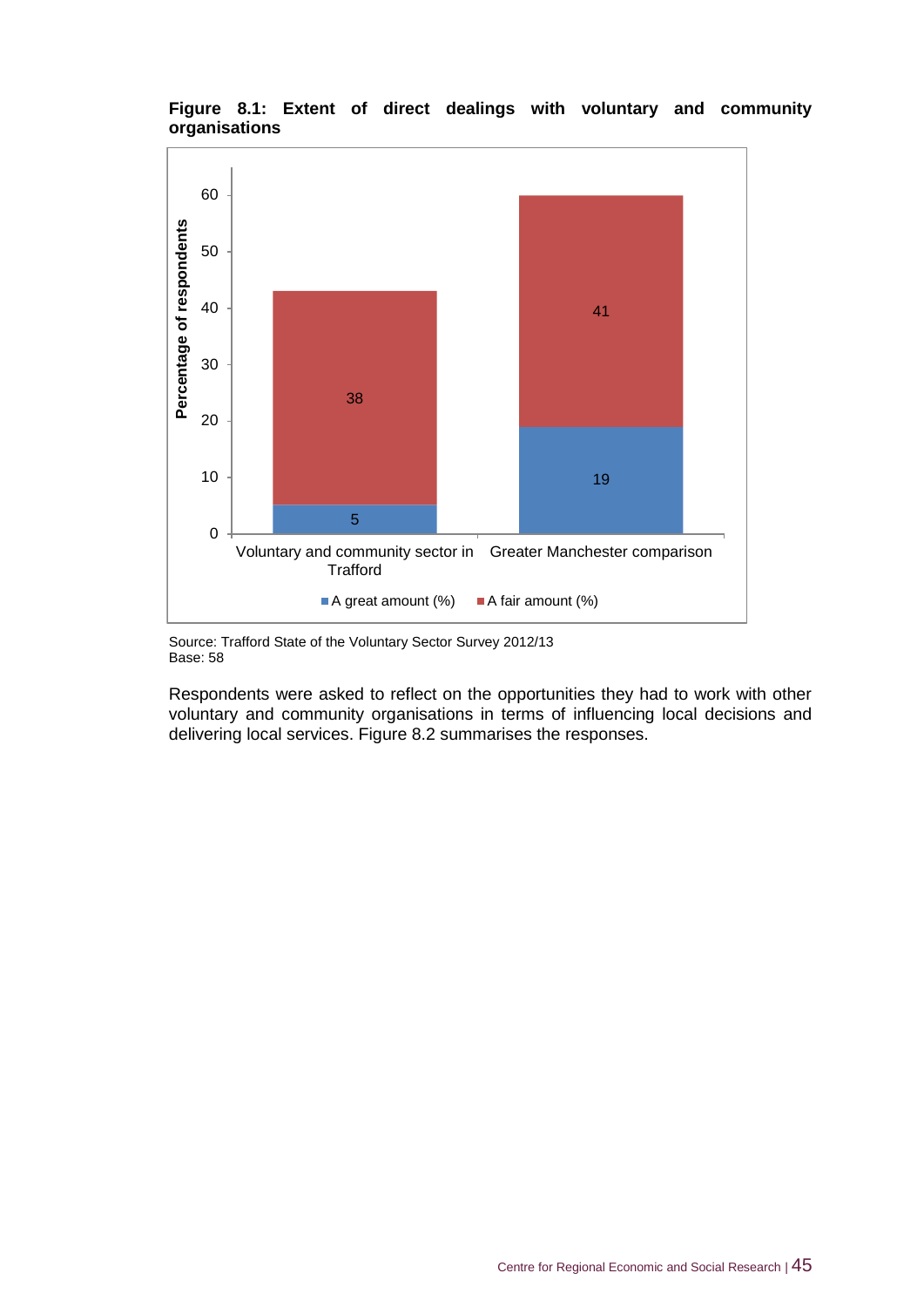#### **Figure 8.2: Satisfaction with opportunities to work with voluntary and community organisations**



Source: Trafford State of the Voluntary Sector Survey 2012/13 Base: 53 / 54

This shows that 32 per cent of respondents were satisfied with the availability of opportunities to influence local decisions and that 28 per cent were satisfied with the availability of opportunities to work together to deliver local services. This is lower than the figures for Greater Manchester combined, which show that 48 per cent were satisfied with opportunities to influence local decisions and that 46 per cent were satisfied with opportunities to work together to deliver local services.

#### **8.2. Working with local support and development organisations**

Survey respondents were asked if their organisation currently received support from a list of named local support and development organisations based in the Trafford area. The results are summarised in figure 8.3.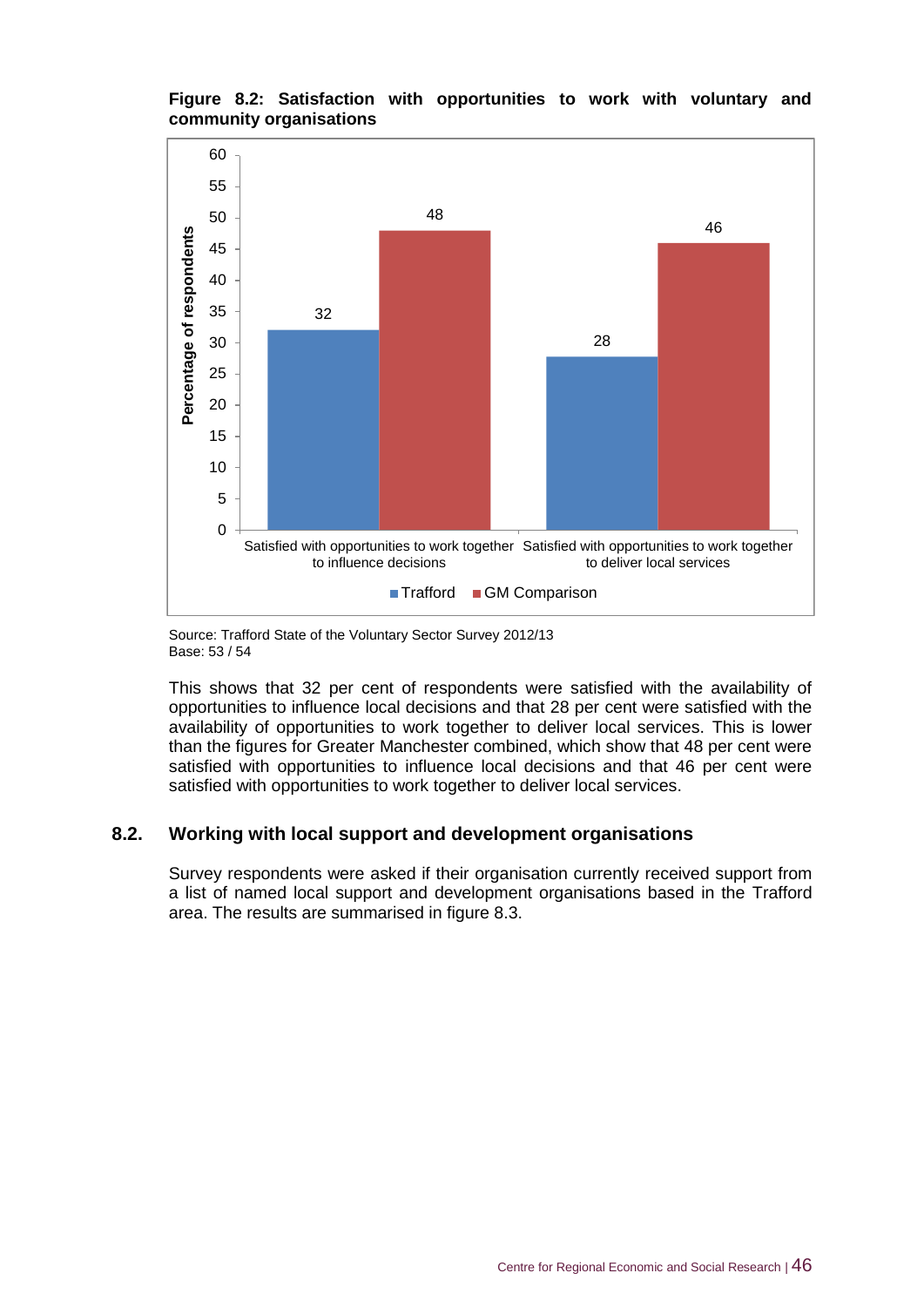

#### **Figure 8.3: Local support and development organisations from which support received**

Source: Trafford State of the Voluntary Sector Survey 2012/13 Base: 44

This shows that Voluntary and Community Action Trafford provided support to the highest proportion of survey respondents (77 per cent). Other organisations provided support to far fewer organisations but this is likely to be a function of the fact that they were not borough wide and tended to support groups within defined local areas (i.e. wards or neighbourhoods) or those working with specific beneficiary groups (i.e. faith based).

Survey respondents were also asked the extent to which they were satisfied with the support available from these local support and development organisations. An overview of the results is provided in figure 8.4.

Figure 8.4 shows that overall 64 per cent of organisations were satisfied with the support available from local support and development organisations in Trafford. It also shows that of the organisations that had received support, 73 per cent were satisfied. These findings provide an important endorsement for the work that these organisations do to provide help, advice and support across the voluntary sector in Trafford. This is broadly similar to the combined figures for Greater Manchester, which show that overall, 67 per cent of organisations were satisfied with the support available from local support and development organisations and that of the organisations that had received support, 79 per cent were satisfied.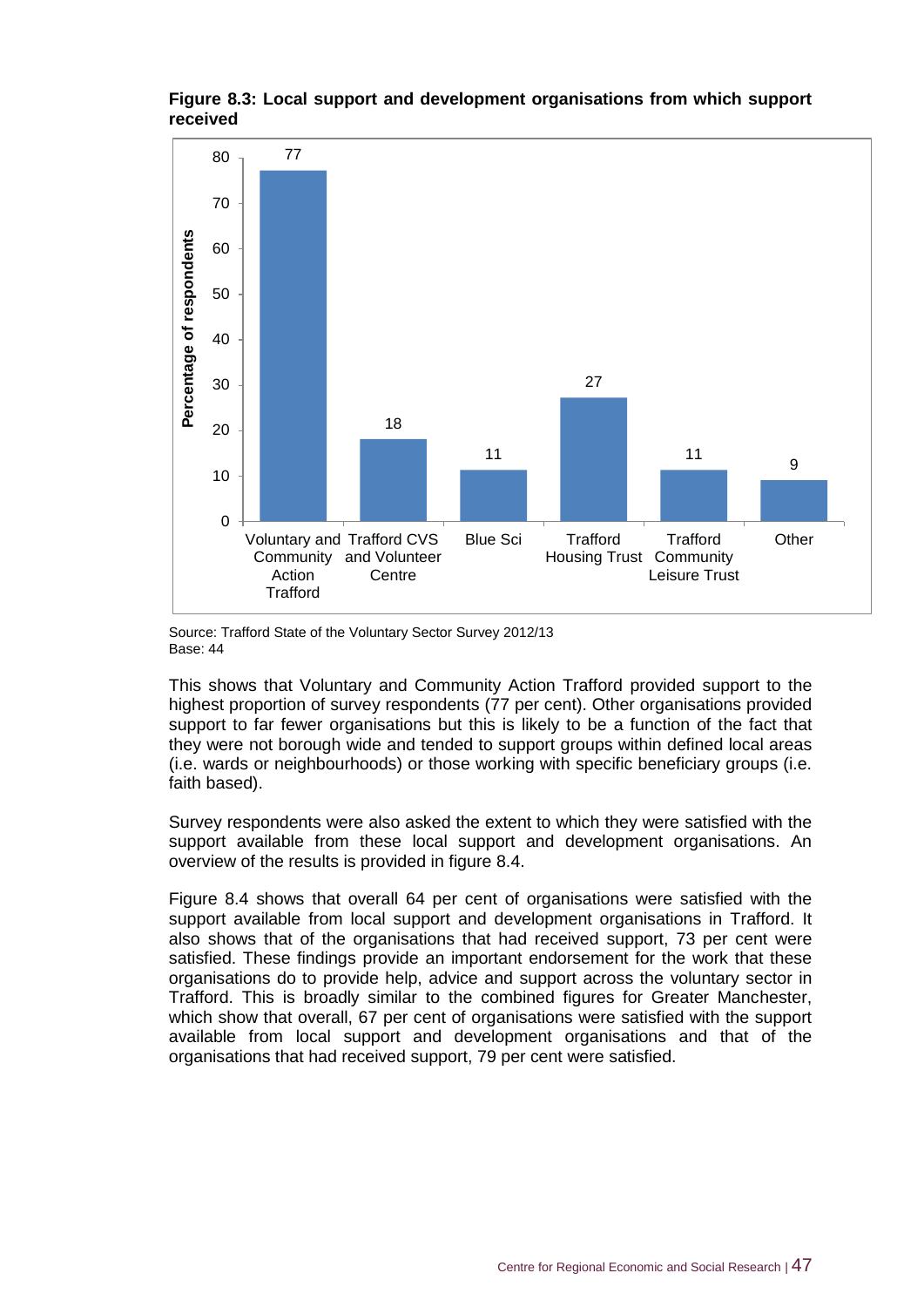#### **Figure 8.4: Satisfaction with support available from local support and development organisations**



Source: Trafford State of the Voluntary Sector Survey 2012/13 Base: 50

Survey respondents were asked to provide qualitative feedback about what was particularly good, and what could be improved, regarding the help, advice and support received. This was seen as important to many respondents, but was constrained by a lack of time. Local engagement between VCS organisations was seen to be improving in the area:

*"Old Trafford is a great place to work with other groups. I just don't have enough time to do as much as I would like."*

*"In the last 6 months we have been sent more information re the above."*

Nonetheless, many other responses referred to a lack of engagement between organisations, including in service delivery:

*"Organisations are supposed to subcontract services using the funding that they receive from Trafford Council but, in reality, they don't, which restricts our access to funding."*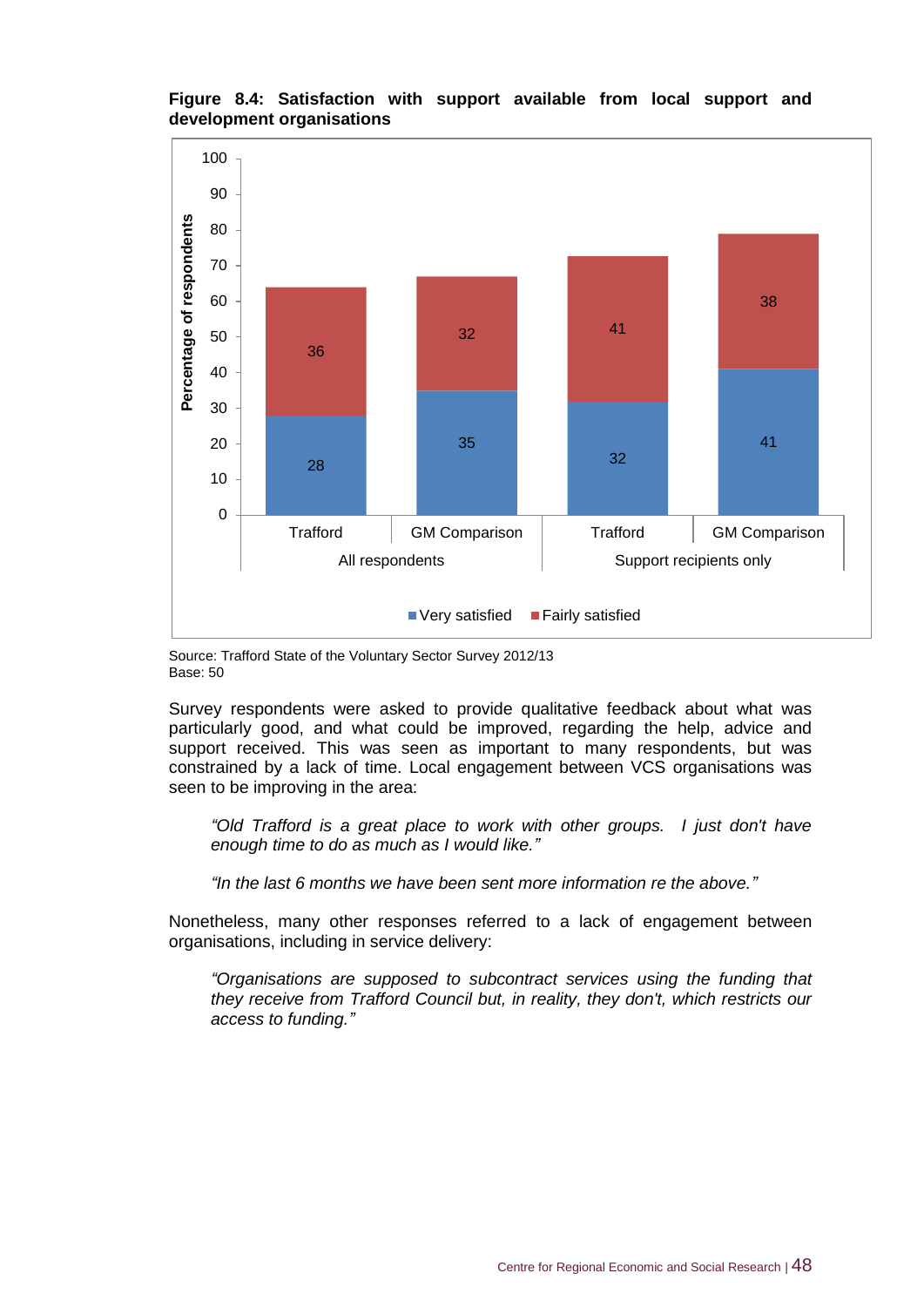<span id="page-59-0"></span>

This research study has considered the scale, scope and nature of the voluntary sector in Trafford. In turn, we have examined the sector in four different ways:

- chapter 3: the basic 'anatomy' of the voluntary sector in Trafford
- chapter 4: the finances and income of the voluntary sector
- chapter 5: the workforce, and
- chapters 6-8: partnership working.

As discussed in chapter 2 the 1997-2010 period provided a very positive political and economic environment for the voluntary sector and its activities. But economic uncertainty and developments such as the Government's programme of welfare reform means the future looks more uncertain: from national charities to local community groups, health and social care providers to employment support projects, the next few years are likely to present a series of challenges which will have an important bearing on the future direction and long term sustainability of many organisation's work.

Against this background, this research has provided in depth data about the 'state of the voluntary sector' in Trafford at the start of 2013 and answers some important questions. Information about the size, scale and scope of the sector, the role it plays in the social and economic life of the borough, and how it has been affected by public sector cuts and the economic downturn, has been collected, and where possible compared with the wider picture emerging across Greater Manchester. From this analysis six important findings stand out:

- **1. There are a wide range and a large number of organisations operating in Trafford who are involved in many areas of activity. As such the voluntary sector in the borough occupies an important strategic position between policy development, service provision and everyday life.**
	- there were an estimated 1,336 organisations working in the voluntary sector
	- the vast majority (88 per cent) of organisations were 'micro' with income of less than £10,000
	- whilst the voluntary sector has a fairly well established core it had seen the formation of many new organisations over the past 10 years: of organisations responding to the survey 25 per cent had been formed since 2003
	- the voluntary sector cuts across many different policy and issue domains; in particular there were sizable concentration of organisations working in the thematic areas of health and well-being; education, training and research; community development: and sport and leisure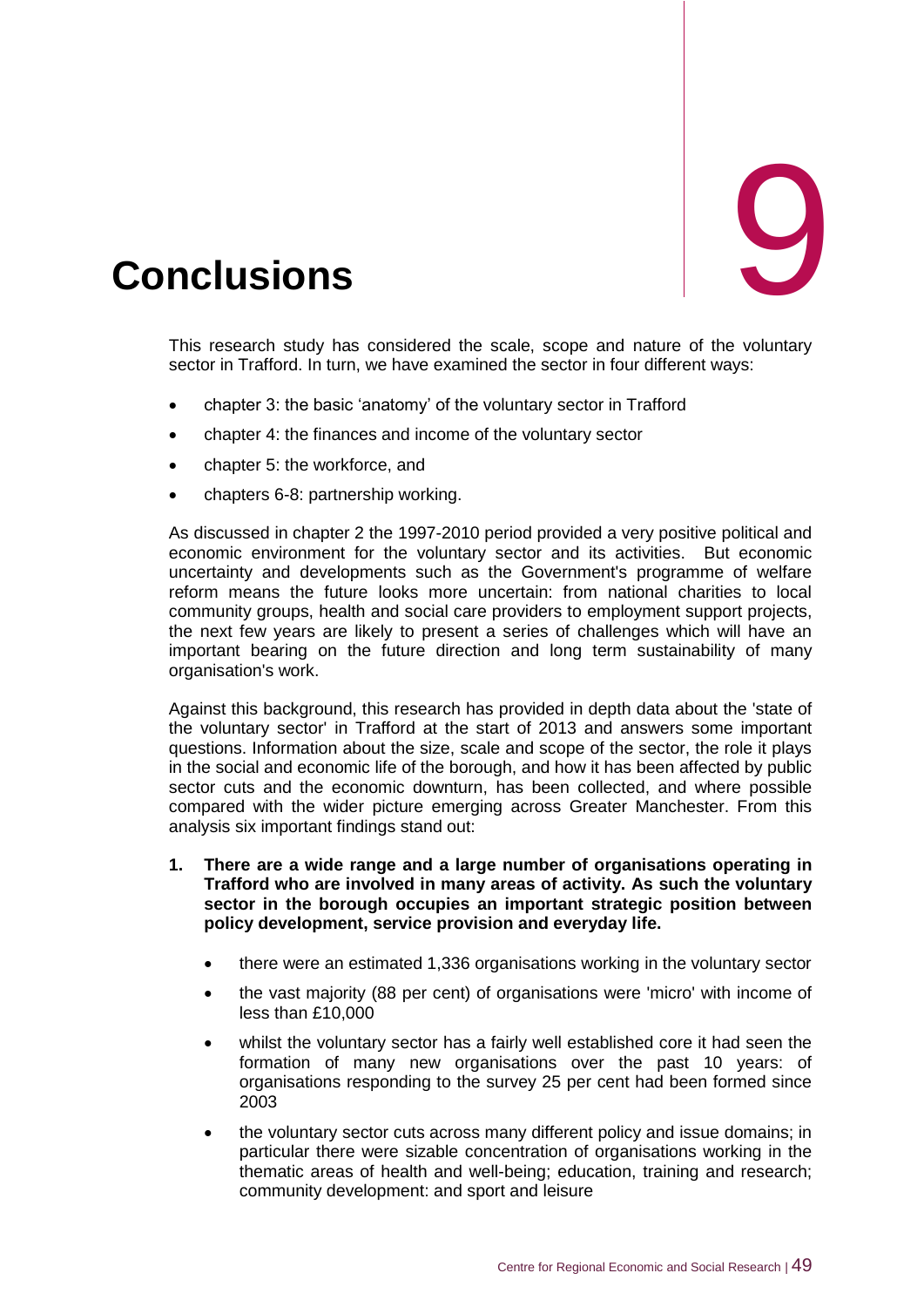- they worked with a whole range of different people, especially older people, children and young people, but also people from the most vulnerable groups (for example those with health problems)
- the voluntary sector works at a range of different geographical levels: both across and beyond Trafford; the local authority area, and specific communities and neighbourhoods within it, are the main focus for a majority of organisations.
- **2. The voluntary sector in Trafford is an important economic entity, but patterns in the amount of money the voluntary sector receives, the way the organisations are spending their money, and the size of their financial reserves suggest the sustainability of many organisations is under threat.**

The research has provided a detailed economic profile of the voluntary sector:

- total income in 2011/12 was estimated to be £65 million, a reduction of two per cent compared to 2010/11
- more than nine out of ten organisations' income was small (less than £100,000), but there were also a number of large organisations (estimated 23 in total) with an income of more than £1 million
- a notable proportion of organisations have very little money to fall back on if their funding is withdrawn: while just 3 per cent had reserves totalling less than one month of expenditure, over one quarter had insufficient reserves to cover more than three months expenditure.
- **3. In 2012/13 there were an estimated 1,700 FTE paid staff and 150 FTE work placements employed in the voluntary sector. In addition the voluntary sector was supported by 27,800 volunteers who combined donated 83,700 hours per week.**

This report has also gone beyond this headline number of volunteers to calculate a monetary value of their contribution:

- valuing the contribution of volunteers to Trafford organisations by the expected value of the output that they produced gives an estimated contribution of £75.0 million.
- valuing the contribution of volunteers as an input the amount that it would cost to pay employees to do the work done by volunteers - shows:
	- assuming the national minimum wage for adults it would have cost £26.9 million annually to have employed staff to do the work provided by volunteers in Trafford organisations
	- assuming the median gross hourly wage for full time employees in the North West it would have cost £52.0 million annually to have employed staff to do the work provided by volunteers in Trafford organisations.

#### **4. The public sector is an absolutely key partner for the sector in Trafford, but organisations' experiences of partnership working varied considerably.**

The research explored the extent and nature of local partnership working between the two sectors:

 62 per cent of respondents had some dealings with Trafford Council, 33 per cent had some dealings with NHS Trafford, and 28 per cent had some dealings with Greater Manchester Police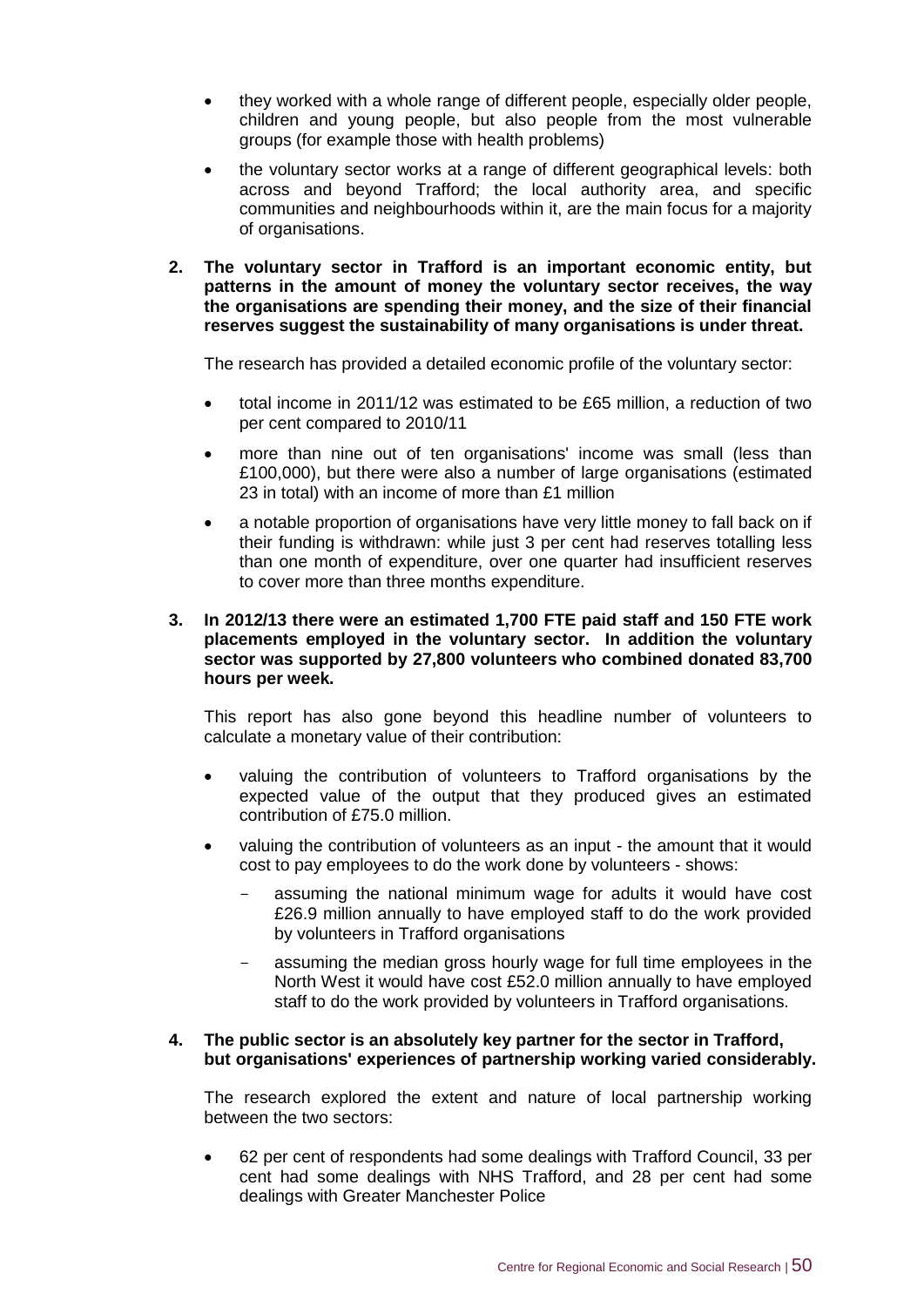fewer than one fifth of respondents were satisfied with their ability to influence public sector decisions and only a slightly larger proportion said local statutory bodies had a positive influence on their success.

#### **5. Non-public sector bodies were also important to the voluntary sector, in particular support organisations and other voluntary and community organisations**

The research explored the extent and nature of respondents' engagement with commercial businesses, other voluntary and community organisations and support organisations:

- engagement with commercial businesses was relatively low, which was also reflected in a less positive view of commercial businesses than other sectors. 28 per cent of respondents thought that commercial businesses in Trafford value their work and 30 per cent thought that they understood the nature and role of their organisations
- engagement with other voluntary and community organisations and support organisations was much higher, with 83 per cent having direct dealings with other voluntary and community organisations and 73 per cent of support recipients were satisfied with the support they received from local support and development organisations.

#### **6. Continued public sector funding cuts and the wider economic landscape left many groups with an uncertain future. Inflation and rising costs – particularly energy prices - added to these problems**

In the immediate and long-term future securing funding was the key challenge for many organisations. This was particularly the case for those attempting to access public sector funding, and many expressed concerns about the future sustainability of their organisations in this context. Rising costs exacerbated this issue for some respondents.

*"Staff redundancies due to lack of funding. Possible service redesign and reduction in service offered against the background of increased needs of clients."*

*"The main challenge to our group in the next year will be funding to meet the cost of heating and lighting. The premises we use are given to us by the church for free but the cost of heating is increasingly high."*

For some this was compounded by increased demand for projects, in particular as a result of the economic climate and government policy reforms. The government's programme of welfare reform also presented challenges to some organisations. This included the introduction of personalised budgets for people with disabilities, and - more broadly - the impact of reforms on the demand for services:

*"We are very concerned at the apparent lack of preparation for the governments ""Digital by Default"" strategy, meaning that a great many older and disabled people will be unable to access many government services due to their inability to use computers and the internet."*

*"As the service becomes known, more and more people are coming to us for support. With this in mind we are then faced with a dilemma, turn people away or struggle more financially than we currently are. This is an*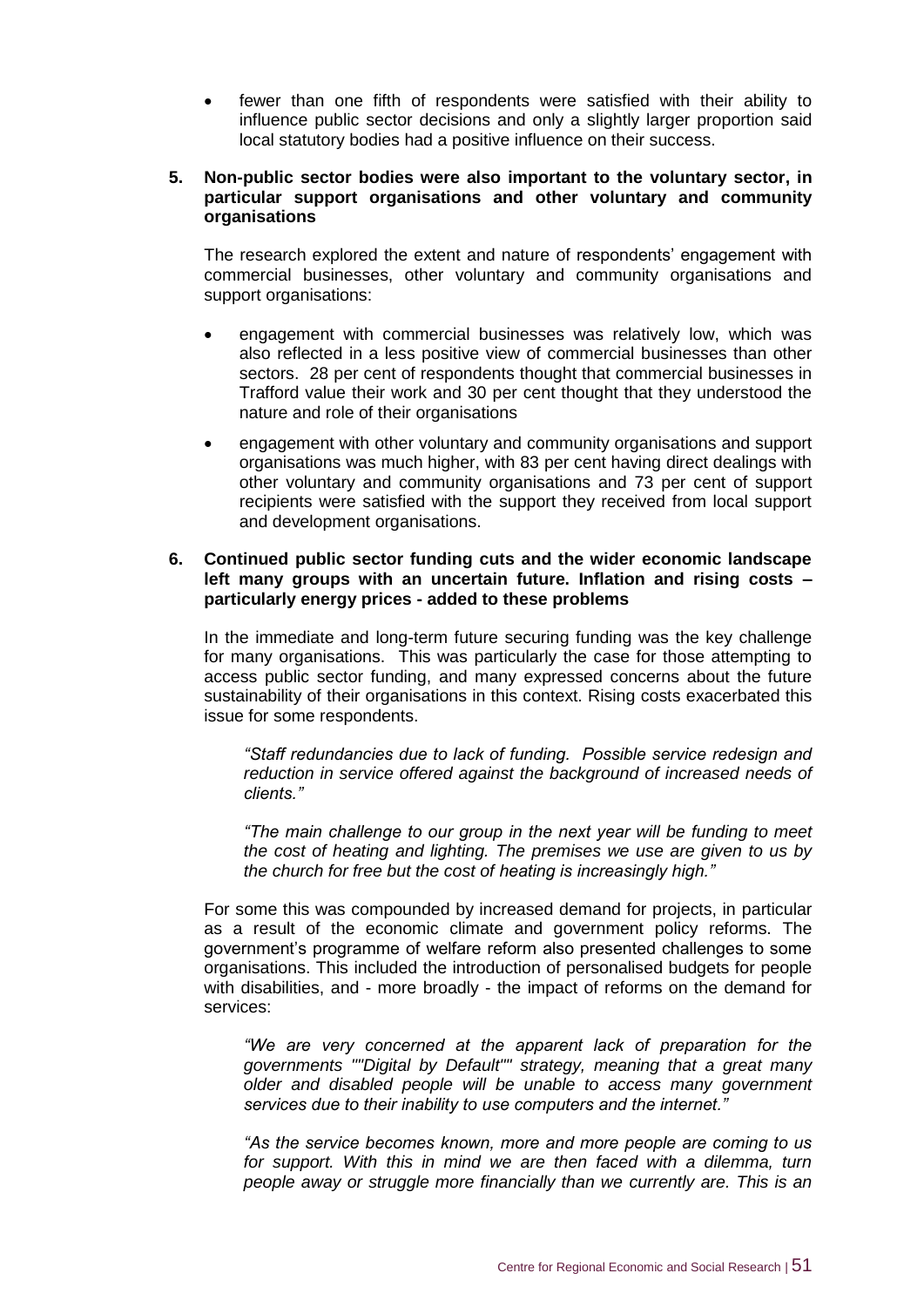*unacceptable situation which we are not prepared to undertake lightly. Though our ethic is to turn no person away."*

*"Withdrawal of legal aid in family dispute cases will mean more families applying direct for use of our service which could present us with a problem with regard to child protection / domestic violence issues."*